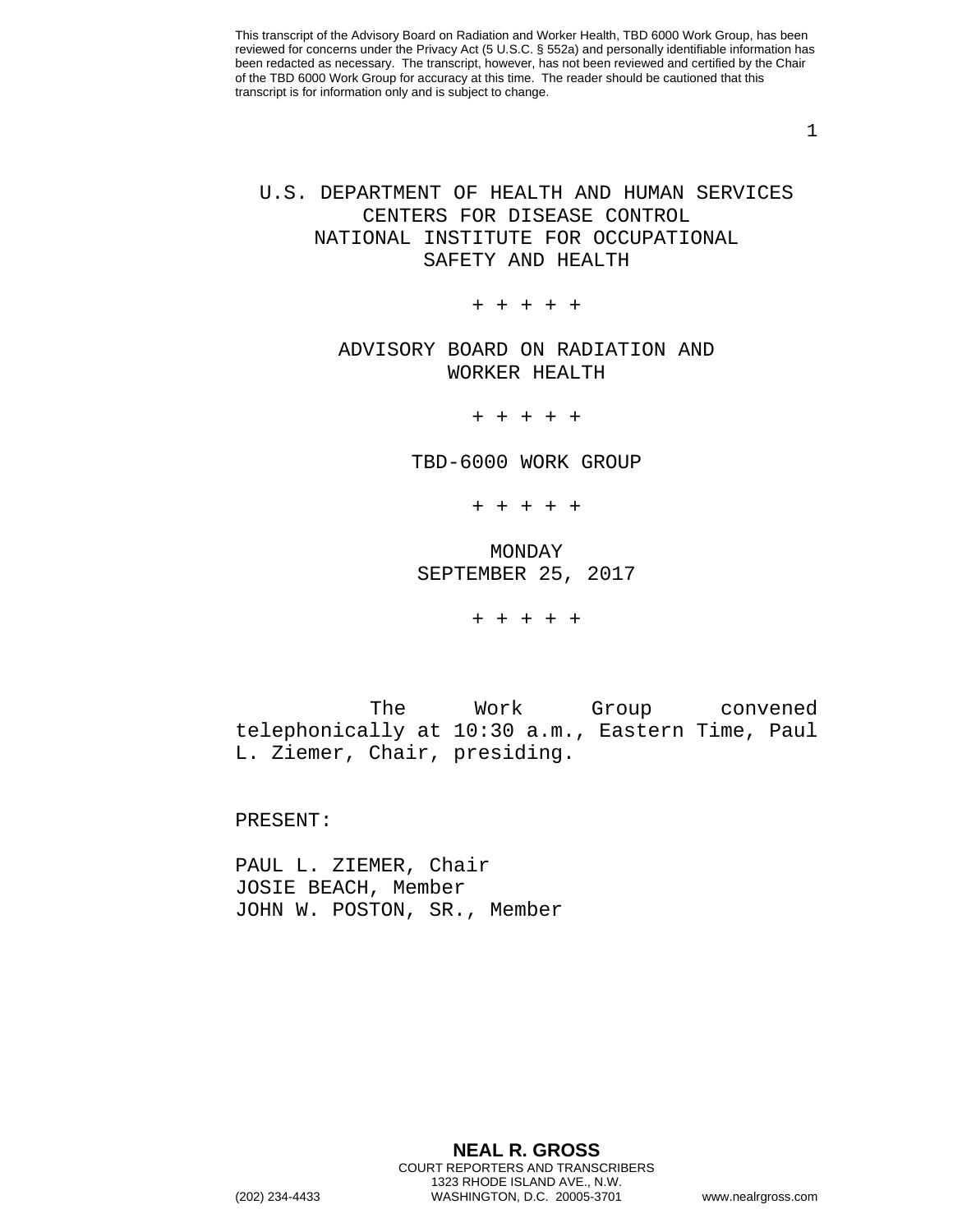2

ALSO PRESENT:

TED KATZ, Designated Federal Official NANCY ADAMS, NIOSH Contractor DAVE ALLEN, DCAS BOB BARTON, SC&A KATHY BEHLING, SC&A NICOLE BRIGGS, SC&A JENNY LIN, HHS JOHN MAURO, SC&A JIM NETON, DCAS JOHN STIVER, SC&A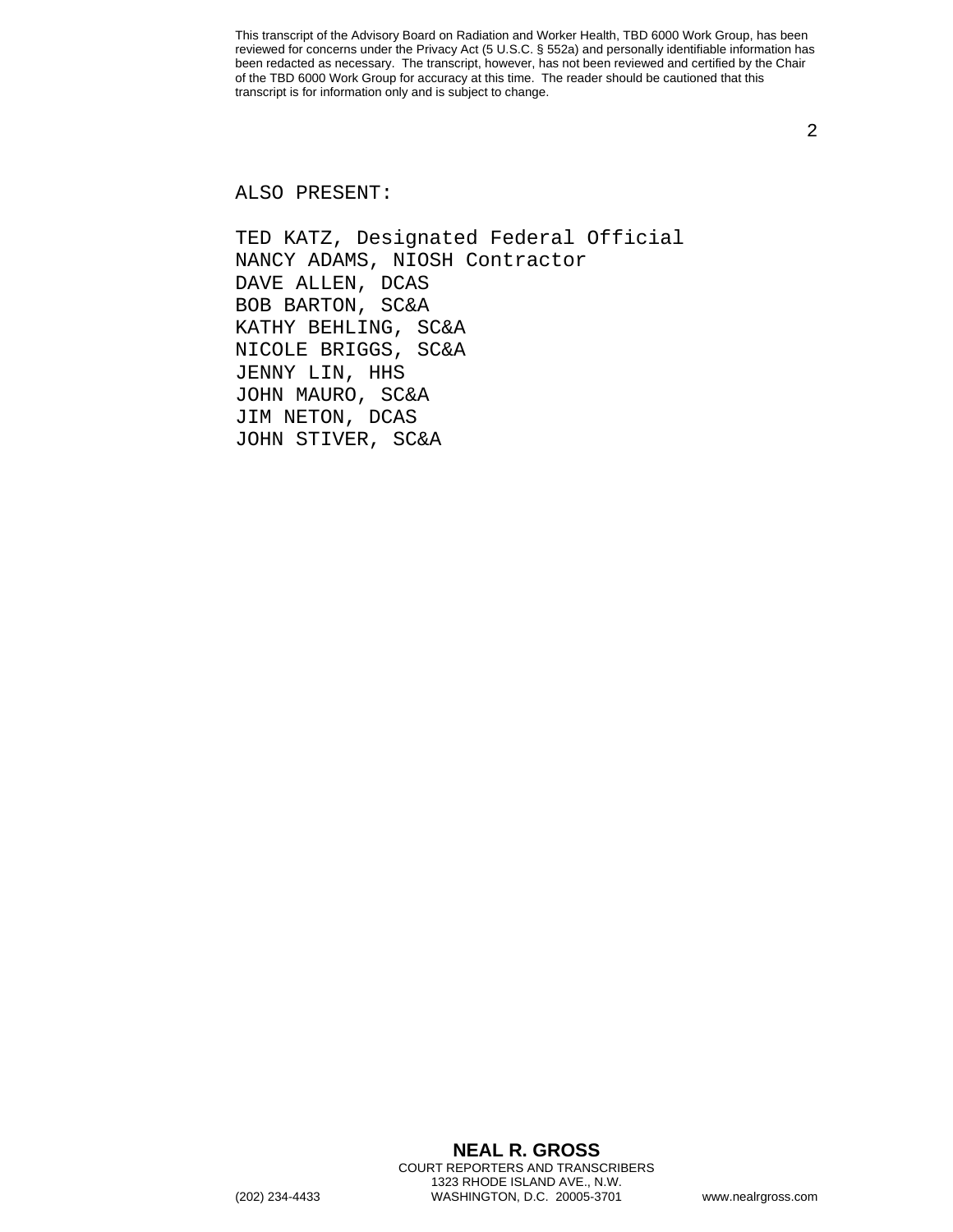#### **Contents**

| Welcome and Roll Call $4$                   |  |
|---------------------------------------------|--|
| Review of PER 65 (Anaconda) 6               |  |
| Action Items/path forward 37                |  |
| Review of DCAS Program Evaluation Report 51 |  |
| $(PER)$ 63 (Alcoa-Pennsylvania) 51          |  |
| Action items/path forward 62                |  |
|                                             |  |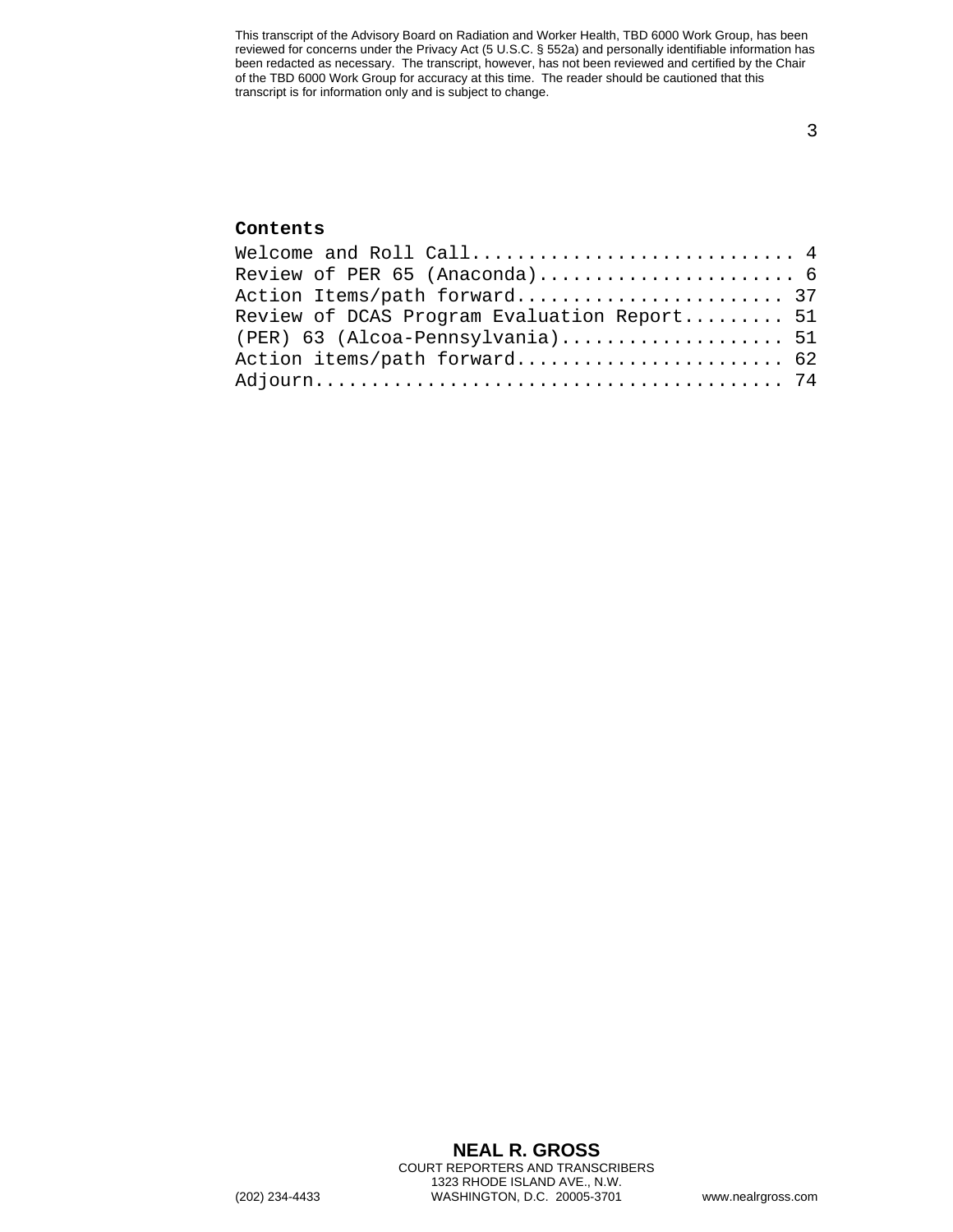4

#### P-R-O-C-E-E-D-I-N-G-S

(10:32 a.m.)

#### <span id="page-3-0"></span>**Welcome and Roll Call**

MR. KATZ: All right, so let me get started. This is the Advisory Board on Radiation and Worker Health. It's the TBD-6000 Work Group, and today we are dealing with two work sites.

So when we do roll call, please speak to conflict of interest related to these sites. I should say in advance the Board Members have no conflicts with these sites. So, they don't need to respond to that.

One is ALCOA-Pennsylvania and the other is Anaconda. So, I'm going to go first to the back for roll call and then we will come back around to the Board Members and make sure we have who we have.

#### (Roll call)

Okay, well it does sound like we don't have any public members. Although, I'll just quickly note the agenda for today and the related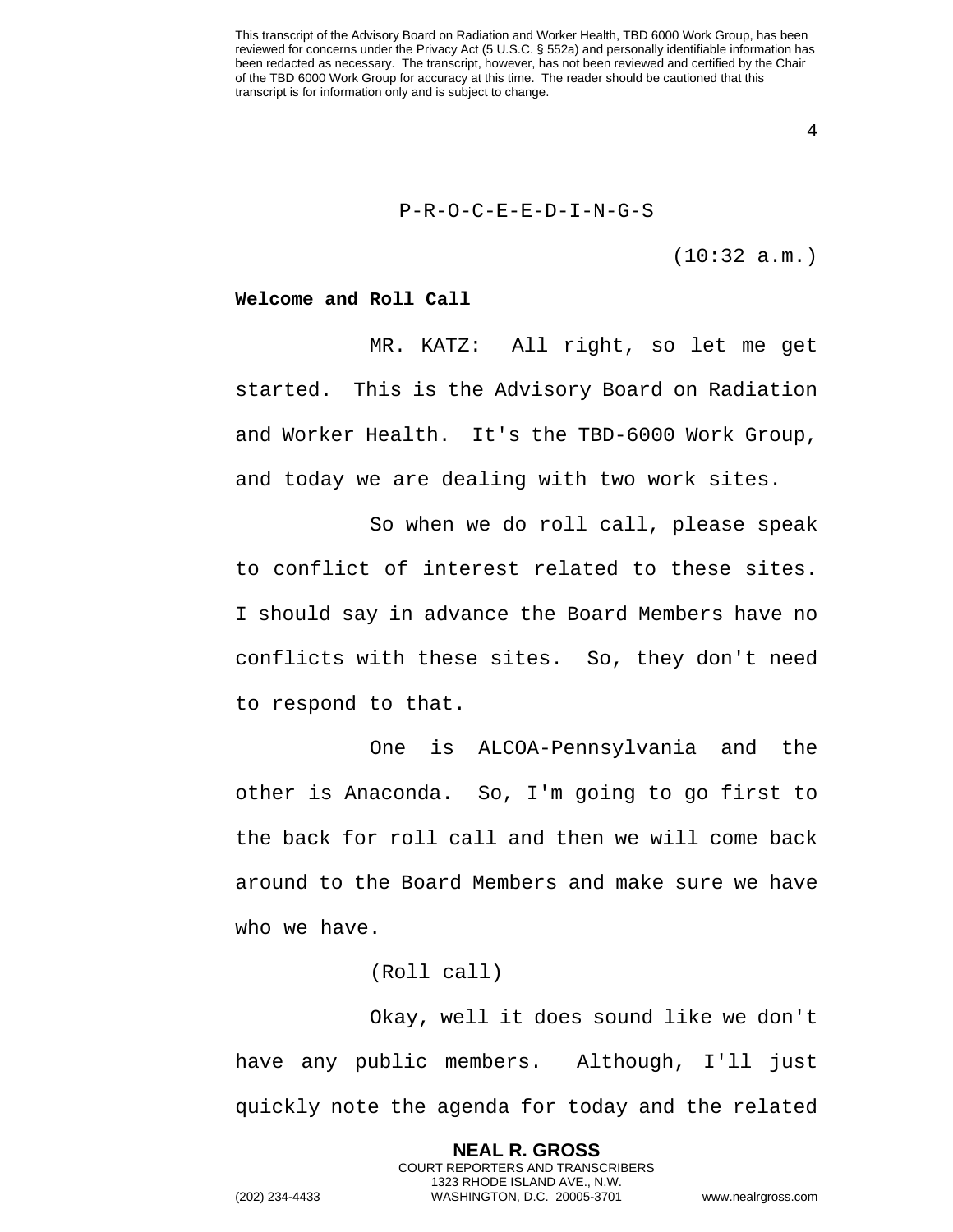5

materials which will be discussed today are posted on the NIOSH website on the board section, schedule of meeting today's date.

So anyone who happens to go on or gone on there, you can go to that website and follow along with the documents if you would like. And Paul, it's your meeting.

CHAIR ZIEMER: Okay. Thank you. Add my word of welcome to everyone. Just to amplify what Ted Katz said about the documents, just remind you there are two NIOSH documents. The PER-63 document and the PER-65 document.

Sixty three is ALCOA and 65 is Anaconda. And then there are two documents that were the review documents from SC&A. Again, one review of the Program Evaluation Report for ALCOA and the other a review of the Program Evaluation Report for Anaconda.

I think both of the NIOSH documents were rather brief, and I would assume the Work Group has read those. And then we have we have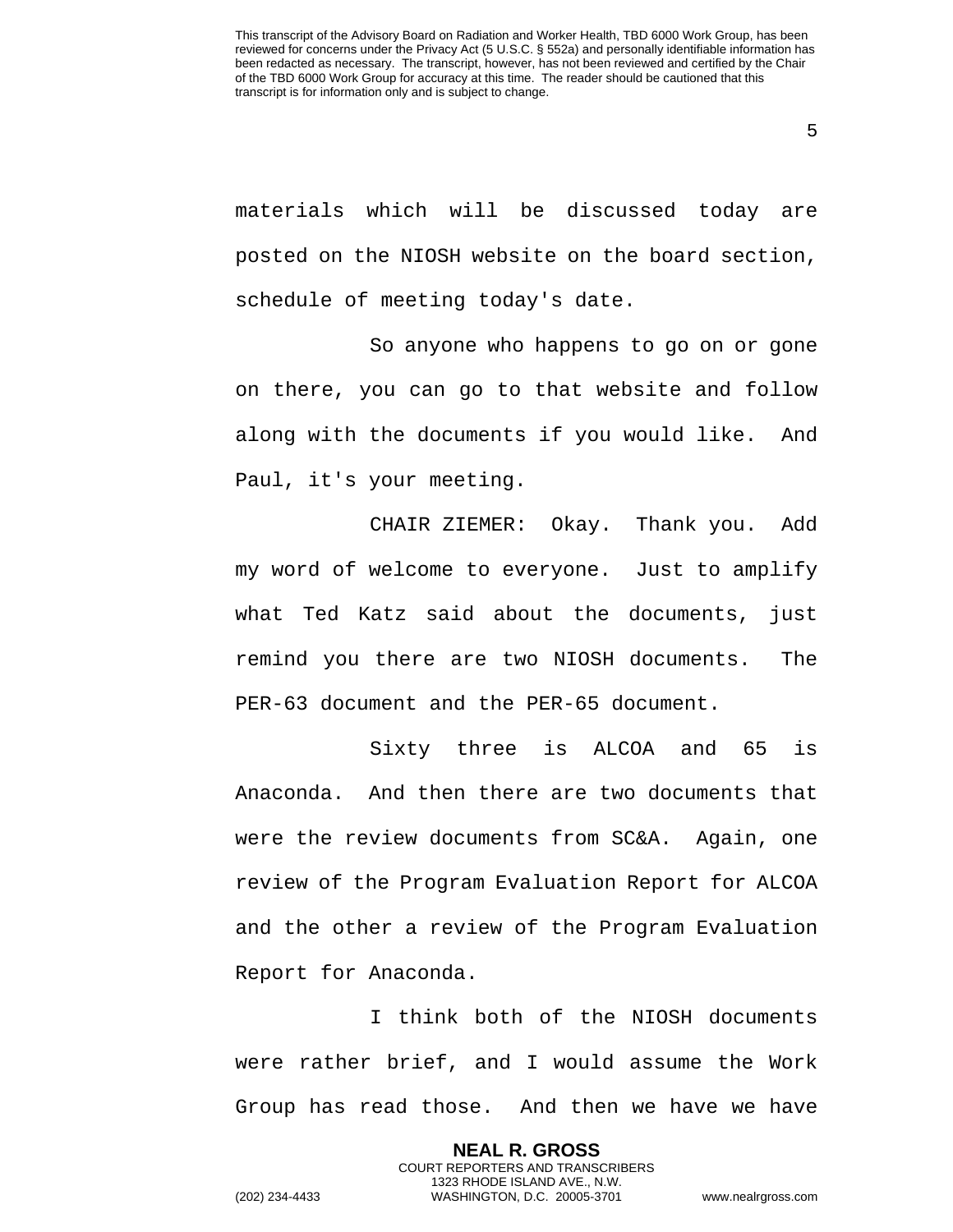6

the reviews which are a little more extensive in terms of pages.

But what I thought we would do, if it's agreeable, is just jump right into the SC&A reviews, and then NIOSH and give the responses if needed.

I noted on the, we'll start on the ALCOA one, we'll start with the first one on the agenda. I think Doug Farver was the person of record on that, but I gather someone else will be handling that for Doug since I don't think he's on the phone call. Is he?

MR. STIVER: No Doug, this is John Stiver, Doug is on vacation this week, so Kathy has agreed to cover.

CHAIR ZIEMER: Oh good. Okay, so Kathy, you will be out on the hot seat here then, in place of Doug, right?

<span id="page-5-0"></span>**Review of PER 65 (Anaconda)** 

MS. BEHLING: And actually, if I could ask if John Mauro, would you mind if John Mauro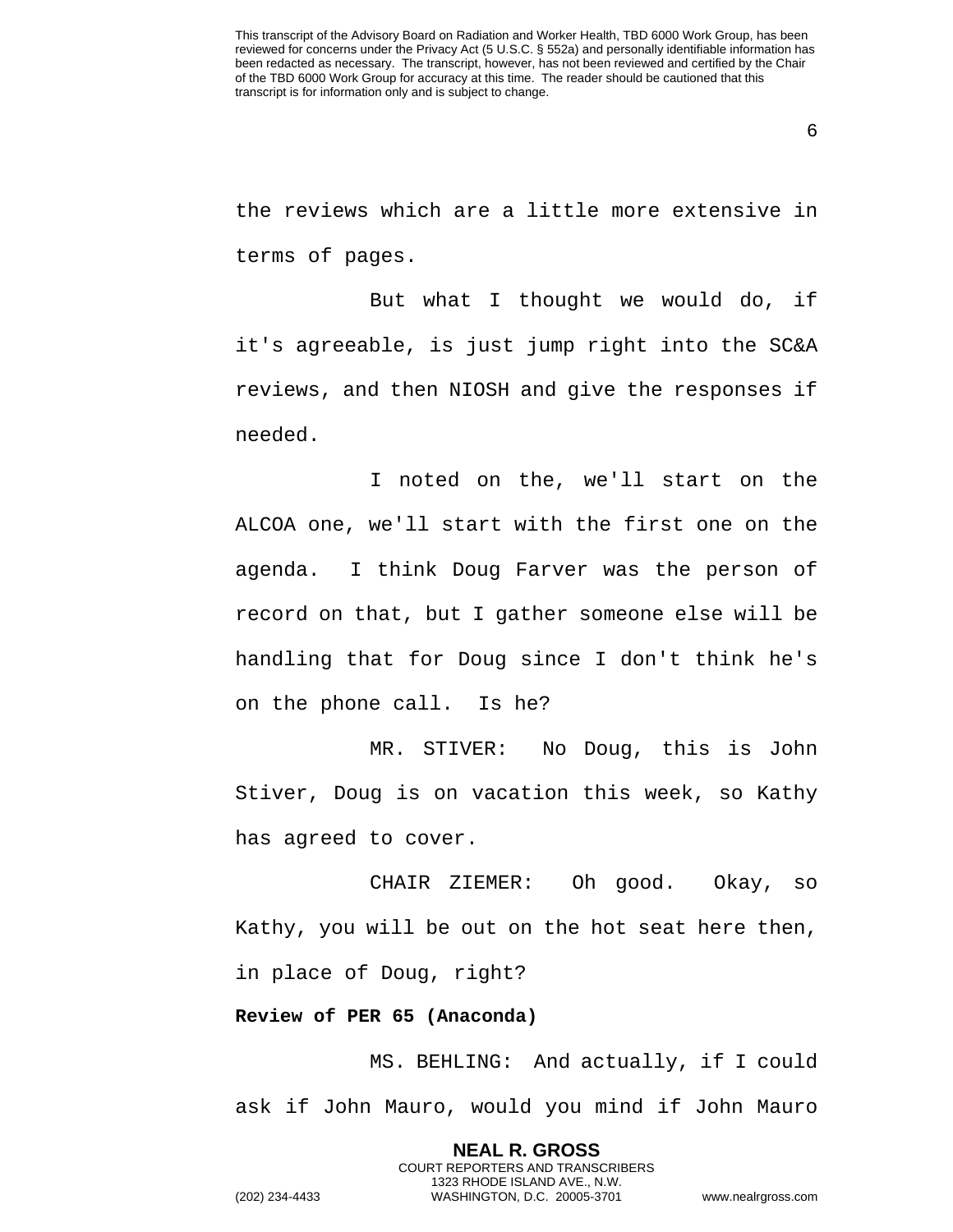7

would take the Anaconda the PER-65 first? I have to be honest with you, I was asked to do this and I thought that this meeting was, like, during the week and I do apologize for that.

CHAIR ZIEMER: Oh, okay. We need to do, you need to do some reviewing then, it sounds like.

MS. BEHLING: I do. I have to sincerely apologize. But John Mauro --

(Simultaneous speaking)

CHAIR ZIEMER: That's fine, I have no problem with that. We can jump on ahead to the Anaconda one, if there's no objection.

MS. BEHLING: And John Mauro is very familiar with all of the changes in this TBD-6000. And so he can give you a lot of background there. So I think John is prepared to do that.

DR. MAURO: Yes. That might work out well. I'm more than happy to do that first.

CHAIR ZIEMER: Okay. Let's proceed then with the SC&A document, the review of the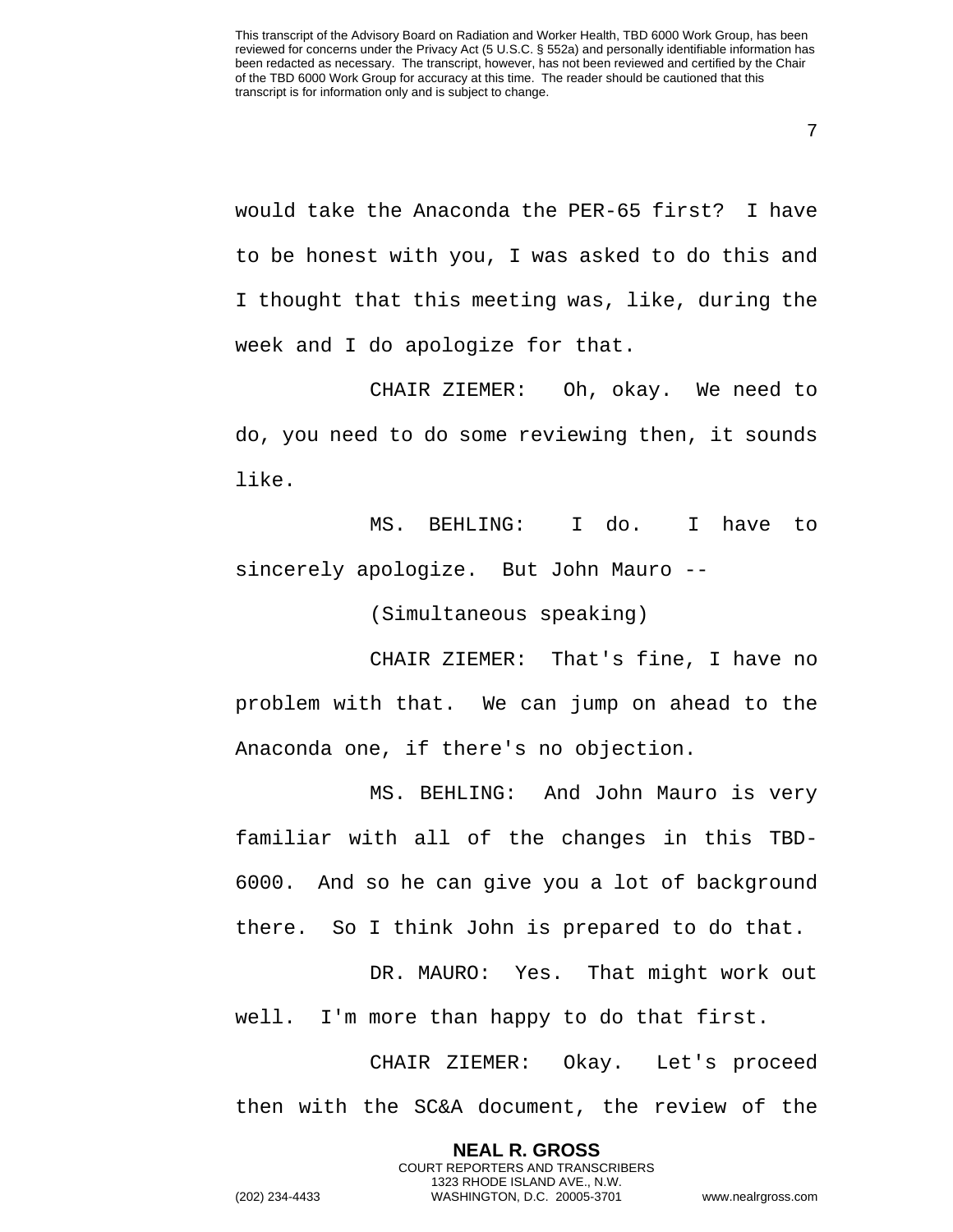8

Anaconda PER.

DR. MAURO: Okay. This is John Mauro. Good morning, everyone. It's very nice to be on the phone with all of you. And today is TBD-6000 day.

And both these cases by way of an overarching view of it, have to do with the fact that TBD-6000 went through some revisions. And also, both of these cases were done before those revisions. And then, TBD-6000 was revised.

In addition, OTIB-70, dealing with residual period, showed up in the in-between time. And also a revision was made to the medical x-ray exposure, I think it's OTIB-0006.

So in effect, you've got three documents that came out, guidelines, that came out between the time of the original set of DRs both for Anaconda and for ALCOA, and then they came out. And then, of course, in light of those changes it was necessary to revisit the cases because of those changes.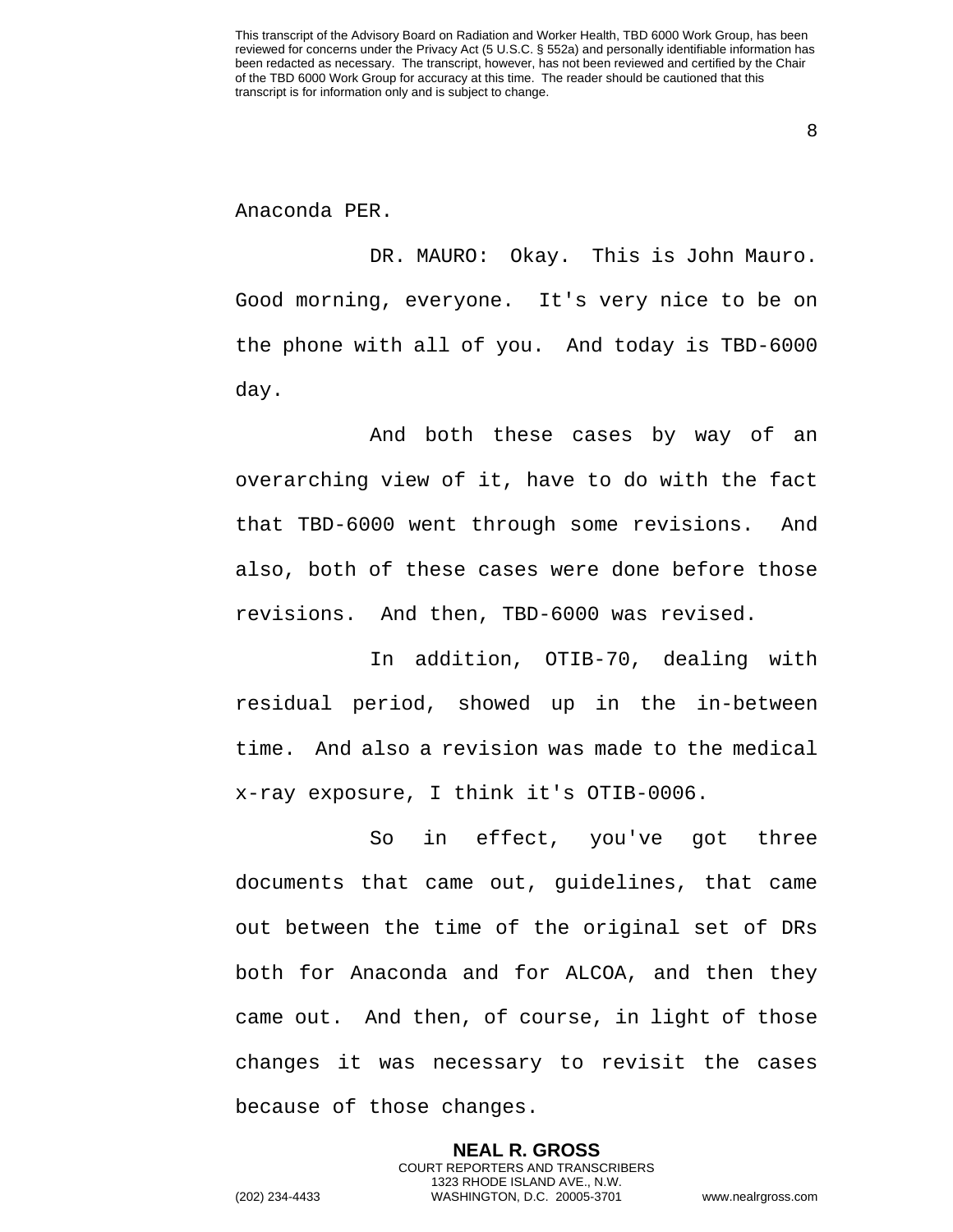9

So there is a common thread that runs through all of this. And I'm going to begin with Anaconda which is a little bit more interesting, in terms of there is a little more twists and turns. You will see when Kathy takes on ALCOA, that's a little bit more down, straight and narrow, so to speak, in how the changes were made.

So with regard to Anaconda, a facility located in Waterbury, Connecticut, they originally had a contract with MED on gaseous diffusion barriers. But there was no radioactivity, and I think that was in the '40s. There was no radioactivity there so there are no AWE issues there.

However, in 1956 they were called upon to begin doing some pilot studies relating to extrusion of uranium billets that were cladded, I believe, with copper clad. So that they were like one of the, doing the original pilot work on extruding billets for use as fuel.

> **NEAL R. GROSS** COURT REPORTERS AND TRANSCRIBERS 1323 RHODE ISLAND AVE., N.W.

And it was a very small operation.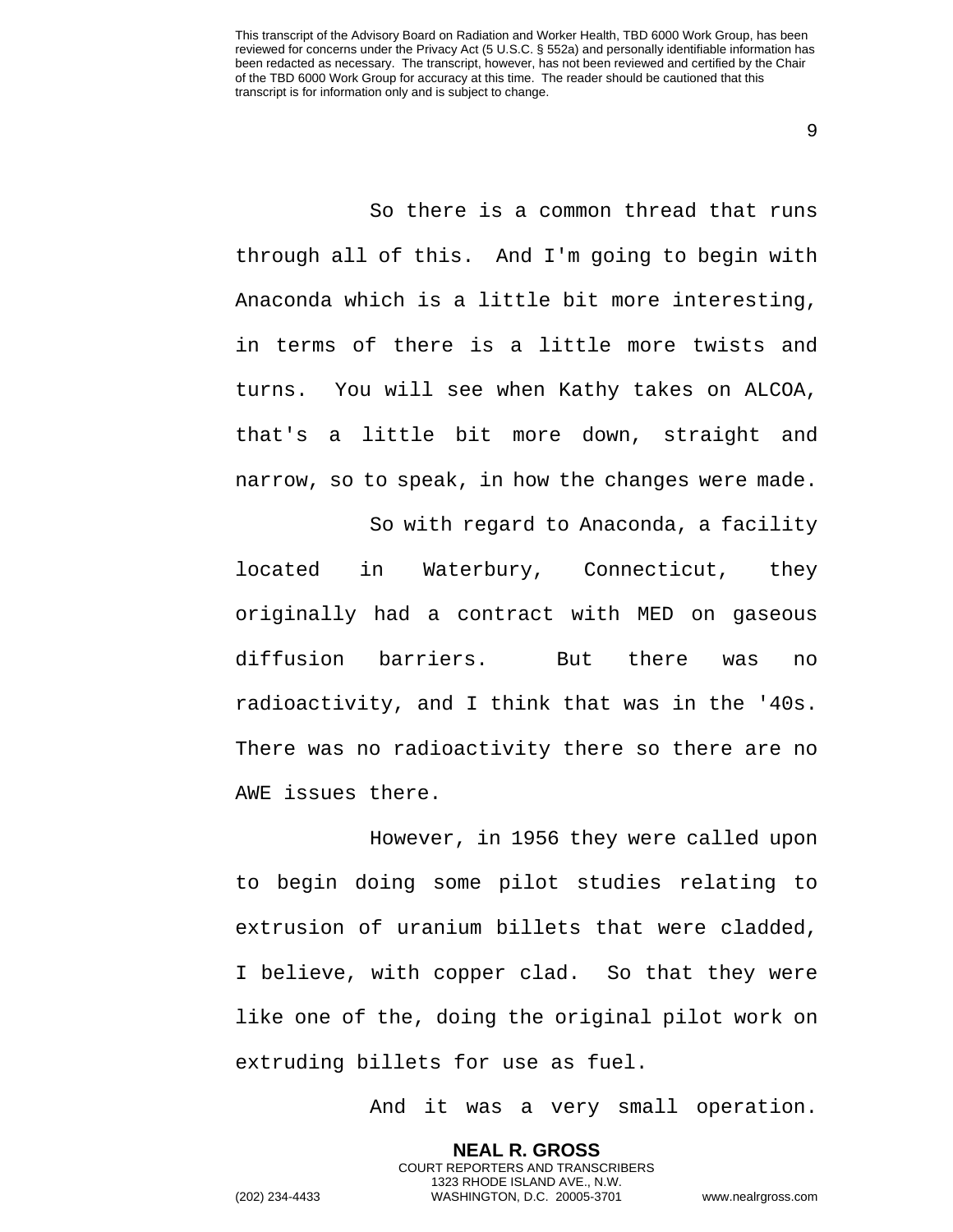You're going to see that in effect what it comes down to is that there was one eight hour shift in 1956 on a day, September 29, 1956, when they extruded, I think, one billet or some billets.

And then a period of time passed until 1957, March '57, where they did 50 billets over two 8 hour shifts. And then the third campaign, so to speak, was in October of 1959, where there was three 8 hour shifts where they extruded a number of billets.

So these were very short-term extrusion operations that occurred intimately over the course of several years during the 1950s. Okay. And DRs were performed, and the issue was, well there were changes as to TBD-6000 that had a bearing on how you would do the DRs.

And I'll give you the essence of the changes that occurred, that resulted, and the need to revise the Site Profile, Appendix G of TBD-6000.

> **NEAL R. GROSS** COURT REPORTERS AND TRANSCRIBERS 1323 RHODE ISLAND AVE., N.W.

It all has to do with changes to TBD-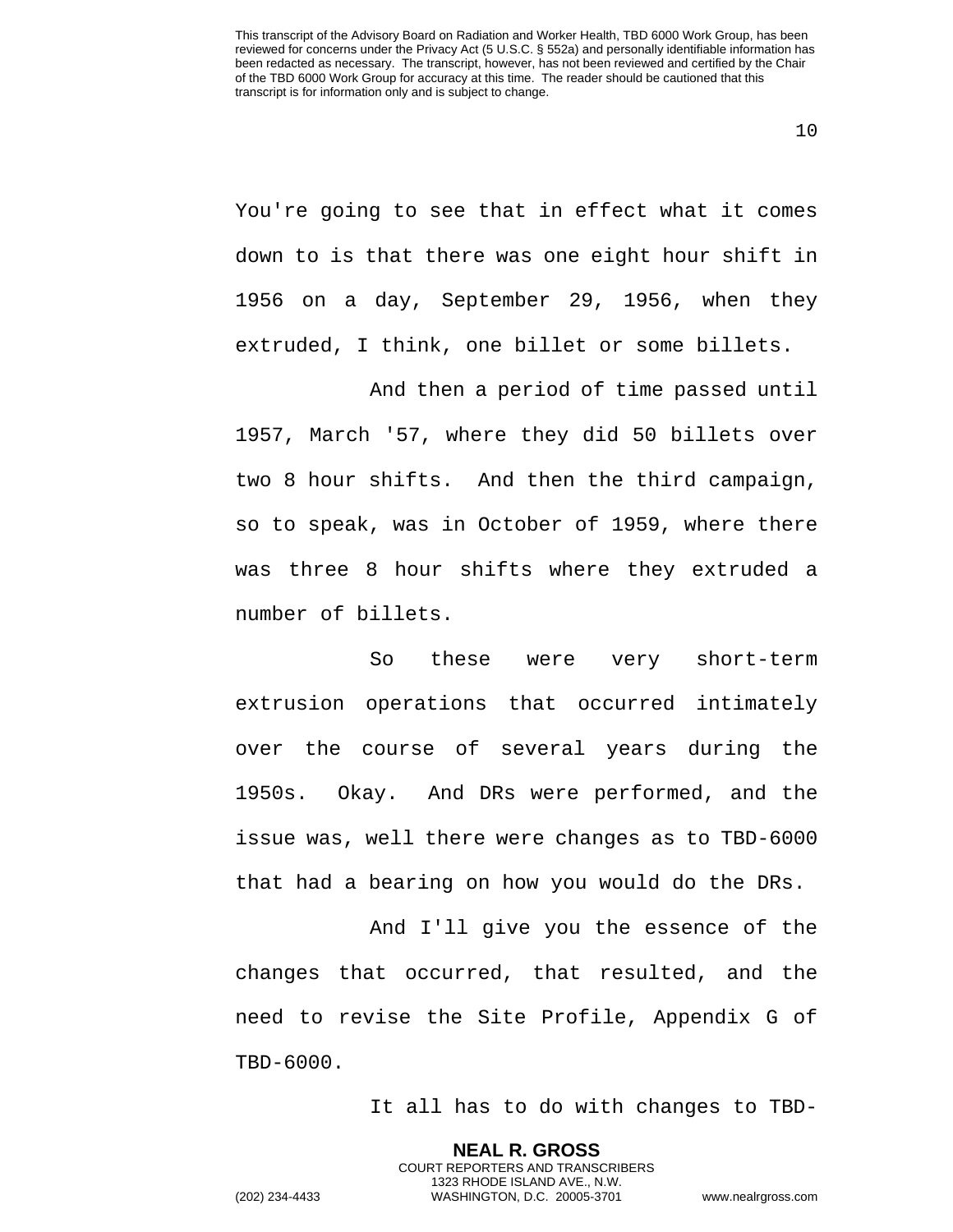6000, the parent document. One of the important items is the revised TBD-6000 added external data from deposited activity.

They also revised the way in which they do the external photon doses from the deposit activity, and they also developed new protocols for the build-up of surface contamination from deposition of airborne radioactivity onto surfaces.

In addition, in 2012, OTIB-70 was issued. And then again in 2011, OTIB-6 dealing with medical exposures were revised.

So you have all of these series of revisions that had a bearing on the need to reconstruct these doses. So I'm going to go through now how those changes affected Anaconda.

Okay. The first has to do with medical doses. In effect, it's quite straightforward. OTIB-6 was revised and the doses are related to occupational medical exposures had to be performed.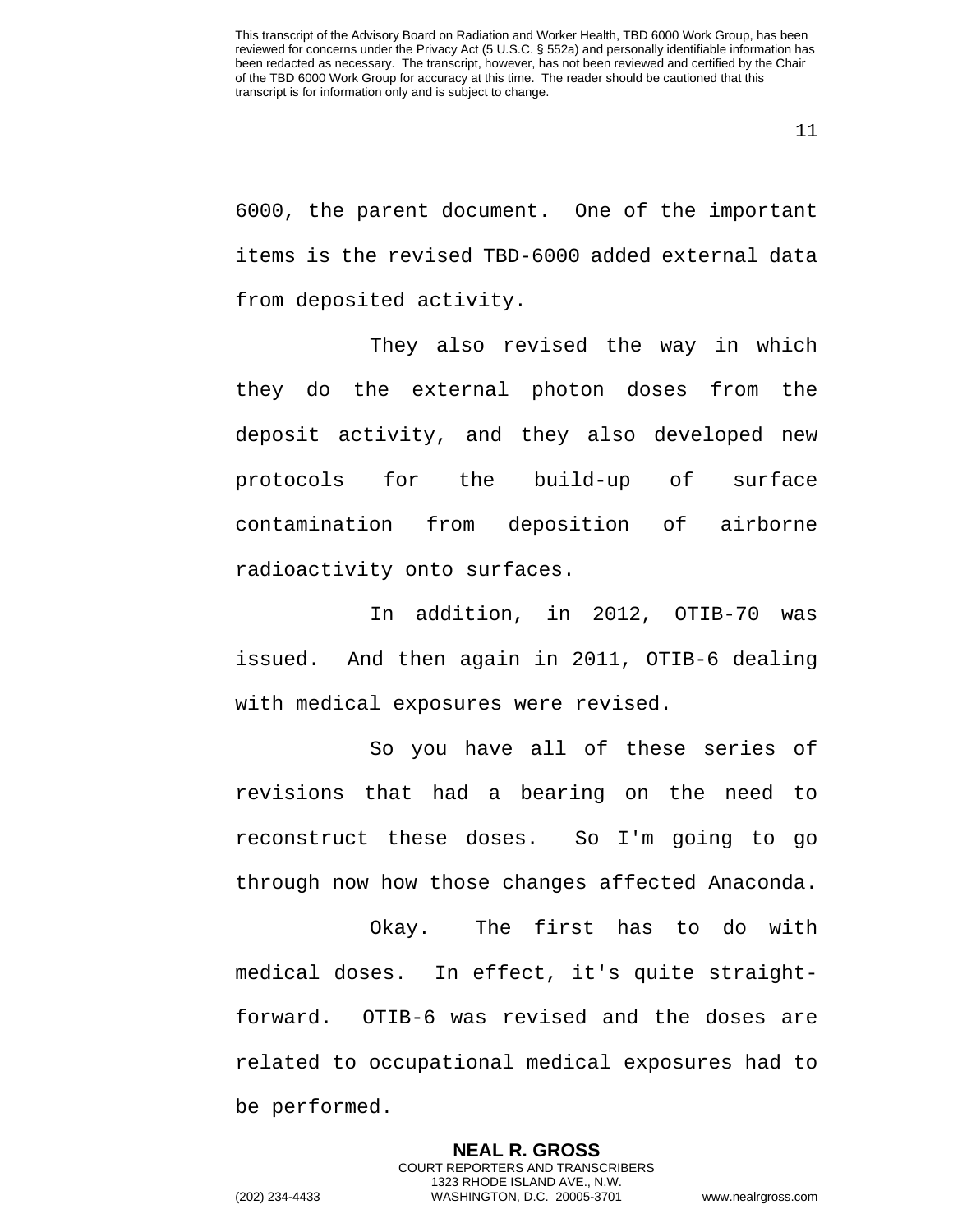Now, here's the first place where I have a question to NIOSH. It's not a commentary or anything, but it's just something for my own edification.

In the past I've done a number of AWE cases where medical exposures during operations were not included unless there was affirmative evidence that there was reason to believe that the contract with the AWE included occupational medical exposures.

But now I notice, coming back into this again, that it's become now standard practice to assign medical exposures to AWE facilities, notwithstanding whether there is any affirmative evidence that there was such exposures.

I guess my question goes to Jim and the group there. Am I correct that there was sort of a change in policy or strategy that had occurred previously, and now related to medical exposures?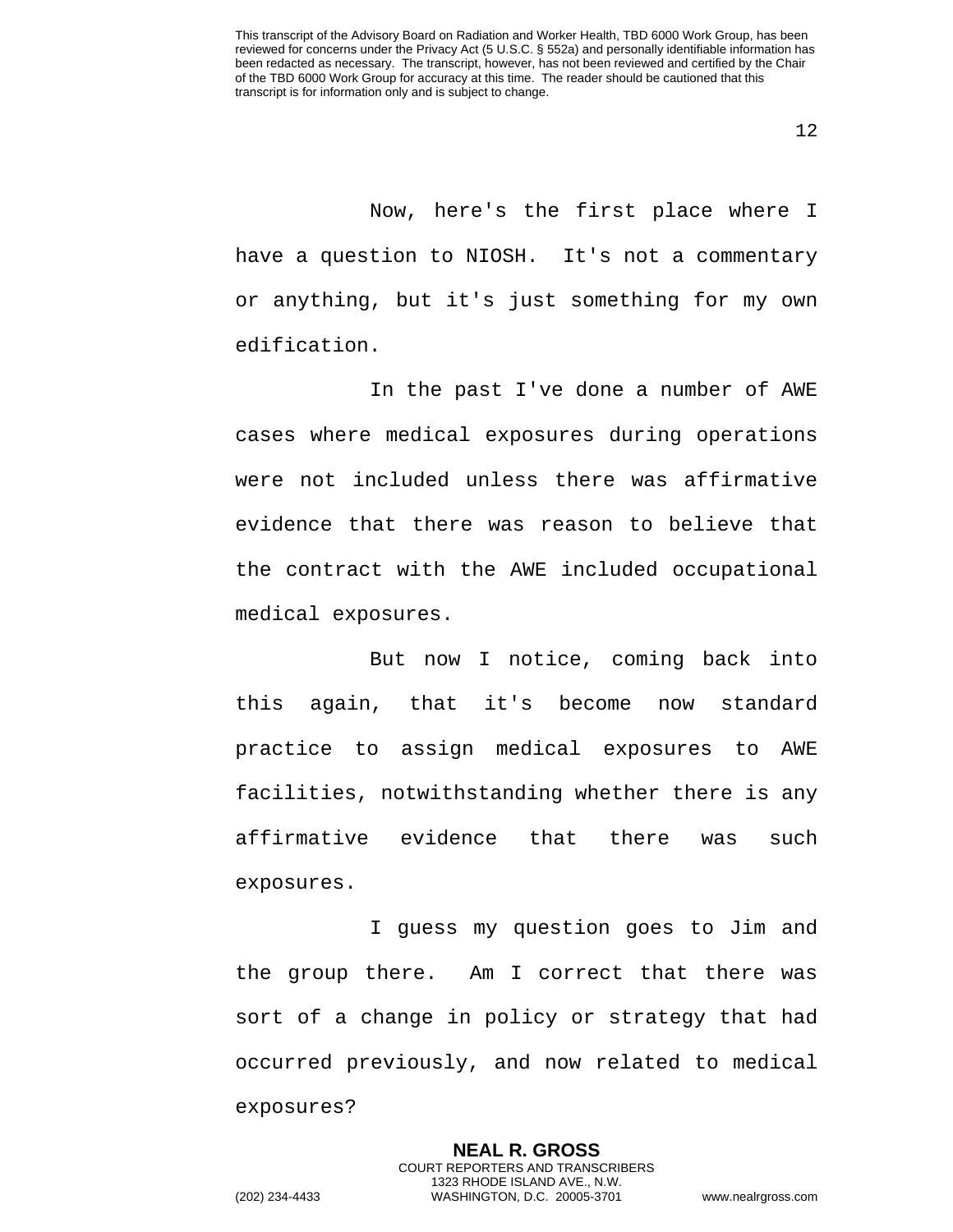MR. ALLEN: John, this is Dave. I saw that in there and no, there really hasn't been. We've pretty much always assigned x-rays. We've assigned them in the covered period, we don't assign them into residual period.

DR. MAURO: Oh, yes, okay. Then I mis-remembered. I somehow --

MR. ALLEN: Okay.

DR. MAURO: My recollection, going back a number of years was that there was a difference between DOE and AWE facilities.

With DOE you would automatically, always, apply occupational medical exposures, but AWE would only be the case when there was evidence of such.

I may be, you know, it doesn't really have a bearing here, but it's really done because I was surprised to see that. But, that's fine. I don't think there's any need to further discuss that unless anyone else wants to, does anyone else recollect that, or am I just mis-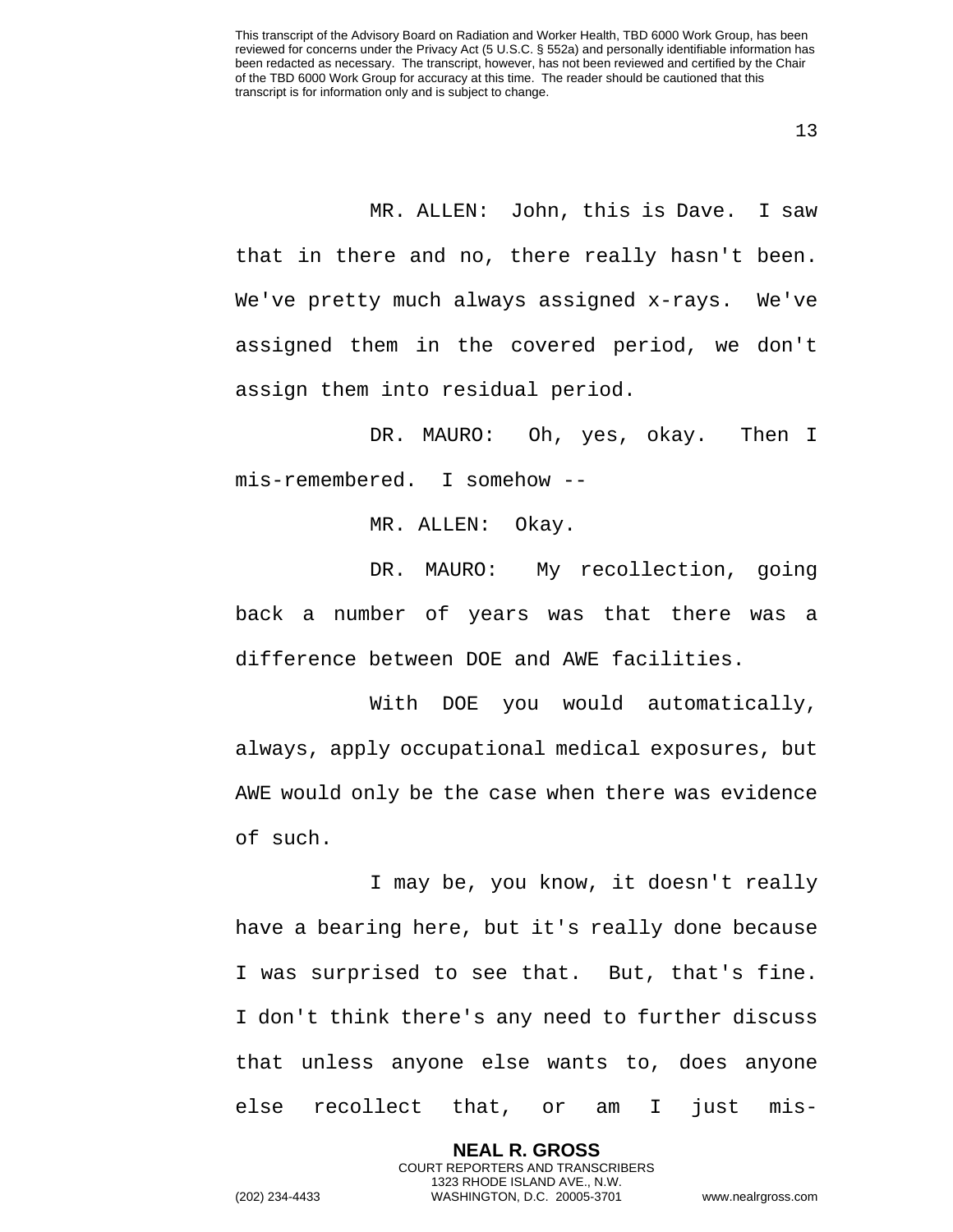remembering.

I know Paul, you've been, like me, doing these AWEs for such a long time, does that ring a bell?

CHAIR ZIEMER: My recollection was that if there was a specific indication that they didn't do x-rays, that you might not include it. But otherwise, you did.

DR. MAURO: Okay.

CHAIR ZIEMER: Is that maybe how, ask Dave if that was --

MR. ALLEN: Yes, that's the way it's been, the default knowing nothing is that they are doing x-rays. But if you have some specific information like they were done off-site or more frequently or less frequently, then we'll use the more specific information.

MR. KATZ: John, this is Ted, I think that maybe you are remembering the different types of x-ray procedure that would be used at the DOE sites when they had that equipment at the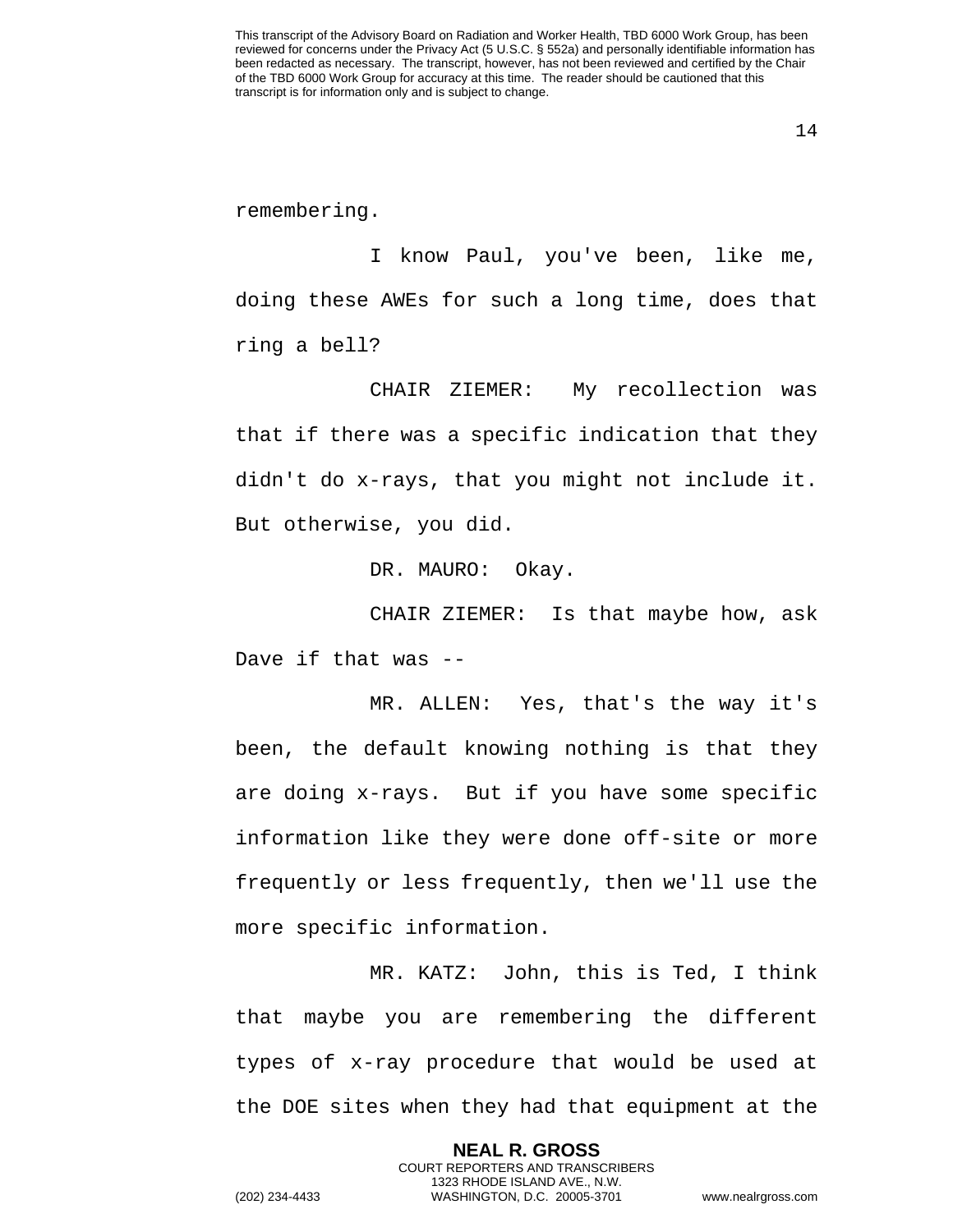site. And that was only, that rarely occurred, if ever at AWE, the fluoroscopy or whatever it was called, the more extremely exposing type of --

(Simultaneous speaking)

DR. MAURO: Like the PFGs.

MR. KATZ: Yes, yes.

DR. MAURO: Okay. Thank you. I'm going to move on to internal dose. During the, think of it like this, there were these short periods of extrusion, then long periods of no activity, then extrusion. And there, in fact, was airborne sampling data collected during the extrusion operations.

There are 83 documents on the SRDB, Nicole Briggs who is on the line helped me out there. She went into those 83 documents to go look-up the records, the data, and confirm. Yes, 39 dpm per cubic meter is the highest observed general air sample that was reported.

> **NEAL R. GROSS** COURT REPORTERS AND TRANSCRIBERS 1323 RHODE ISLAND AVE., N.W.

And they use that as the concentration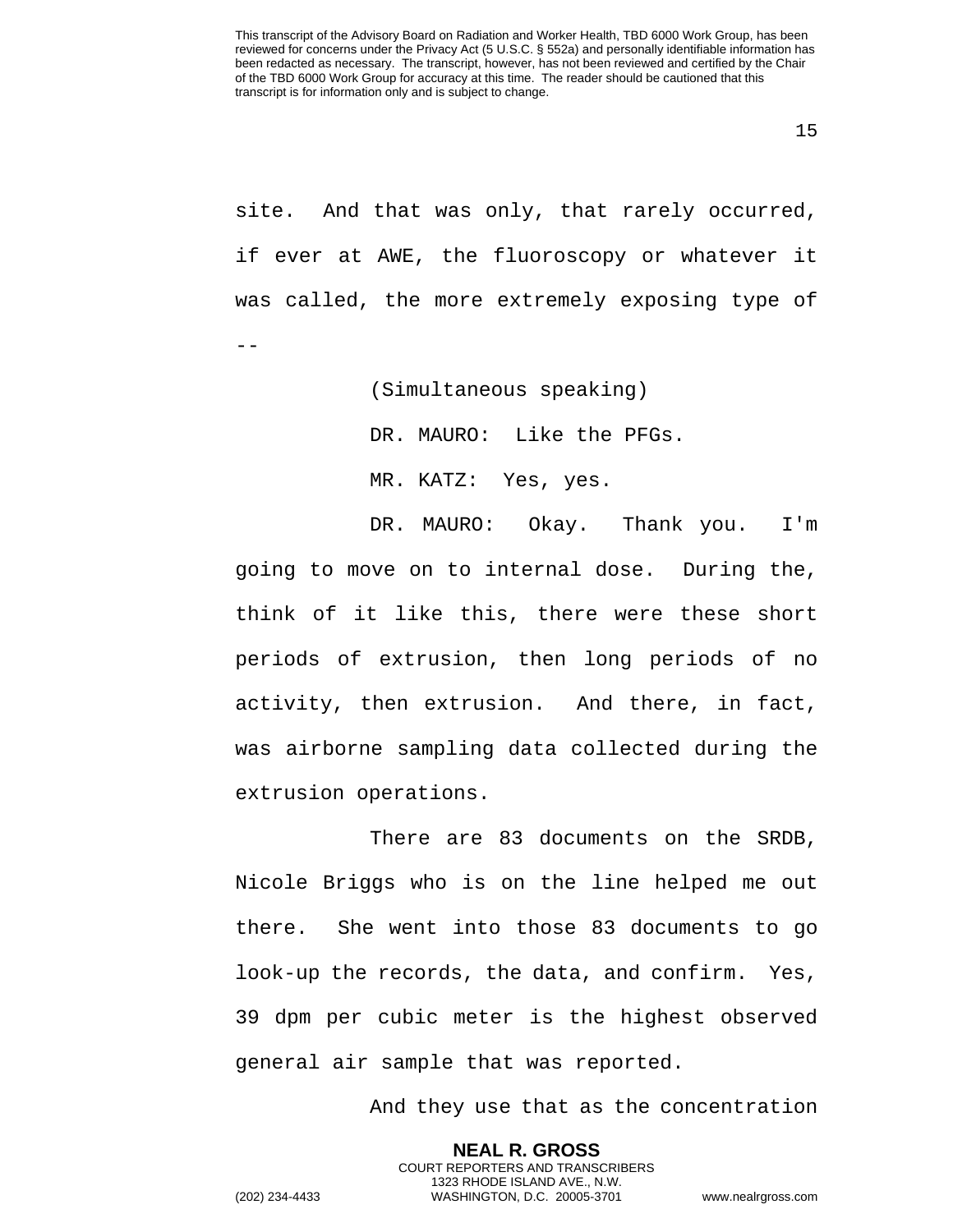16

that all workers were exposed during the extrusion operation. So, that's an extremely conservative assumption to assume that's the high-end, but certainly appropriate of the data.

One of the questions we do have though is -- and oh, by the way, the fact that one of the things we usually look for is breathing zone versus general air. I believe the 39 dpm was a general air sample, and not a breathing zone.

But since they used the highest of all the general air samples observed, I feel as if that sort of covers the fact the they didn't use, or didn't say they used, and BZ samples.

So, from the SC&A's perspective, going with the highest value sort of covers that, which we would call a minor issue then, you know, because as we all know, breathing zone samples are generally a little higher then general air samples. But picking the high-end value seems to have covered that.

> **NEAL R. GROSS** COURT REPORTERS AND TRANSCRIBERS 1323 RHODE ISLAND AVE., N.W.

Now, one of the things that, again,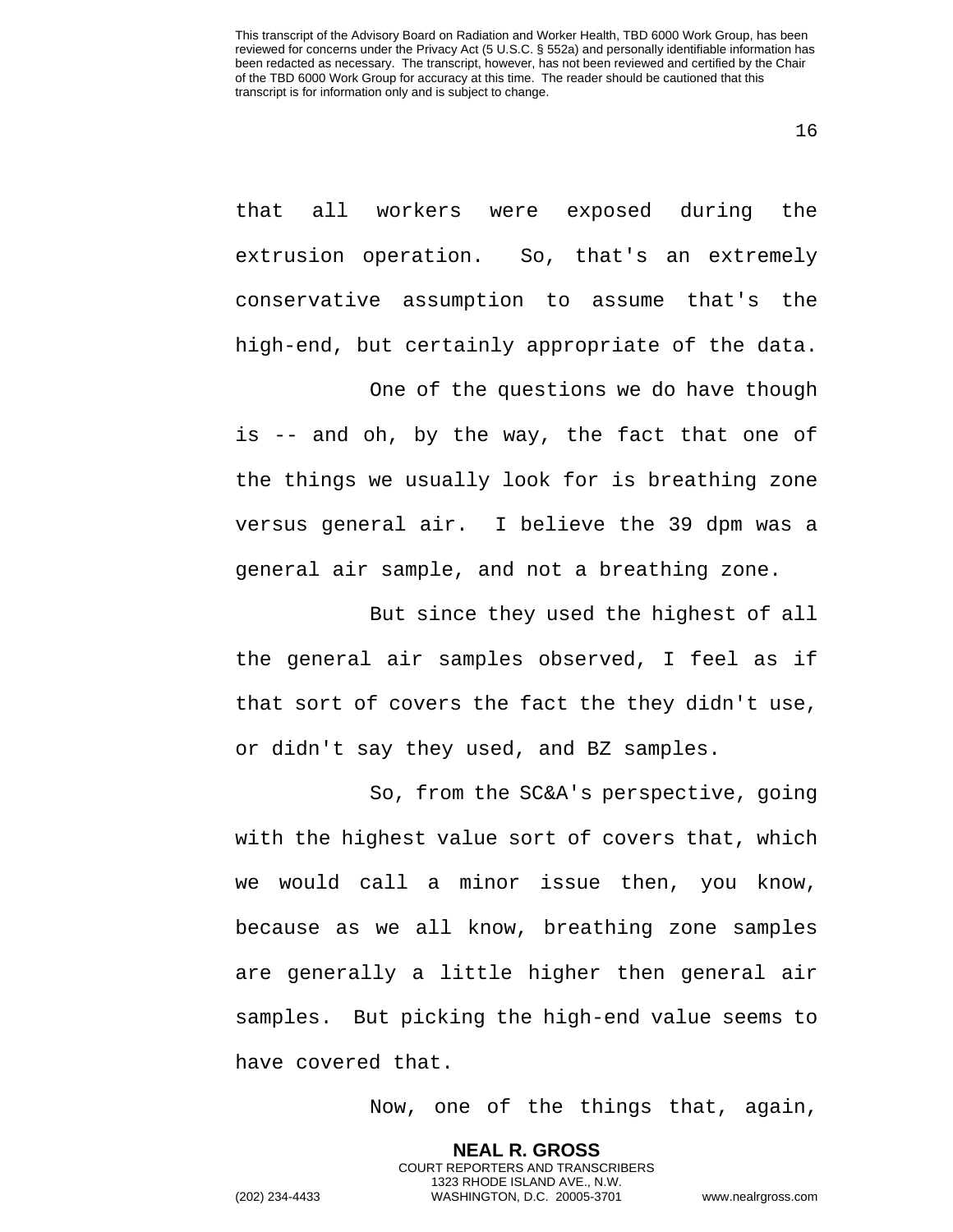sort of an observation that's probably worth looking into a little bit is when we went vertical into the 83 documents, though we did see several memos where the 39 dpm per cubic meter was referred to as the highest value, the documents also made reference to a couple of attachments where the actual data were tabulated.

We were not able to find that data, those attachments.

So one of the things we would like to request is that if those attachments are, in fact, available on the web, it would probably be a good idea to have them accessible. We did not find them.

But we do accept, based on the actual memos that make reference to those attachments where they do cite the 39, so we accept the 39 dpm as an upward bound general air sample, and appropriately used as the basis for deriving the internal dose from inhalations.

> **NEAL R. GROSS** COURT REPORTERS AND TRANSCRIBERS 1323 RHODE ISLAND AVE., N.W.

I guess I will leave that with the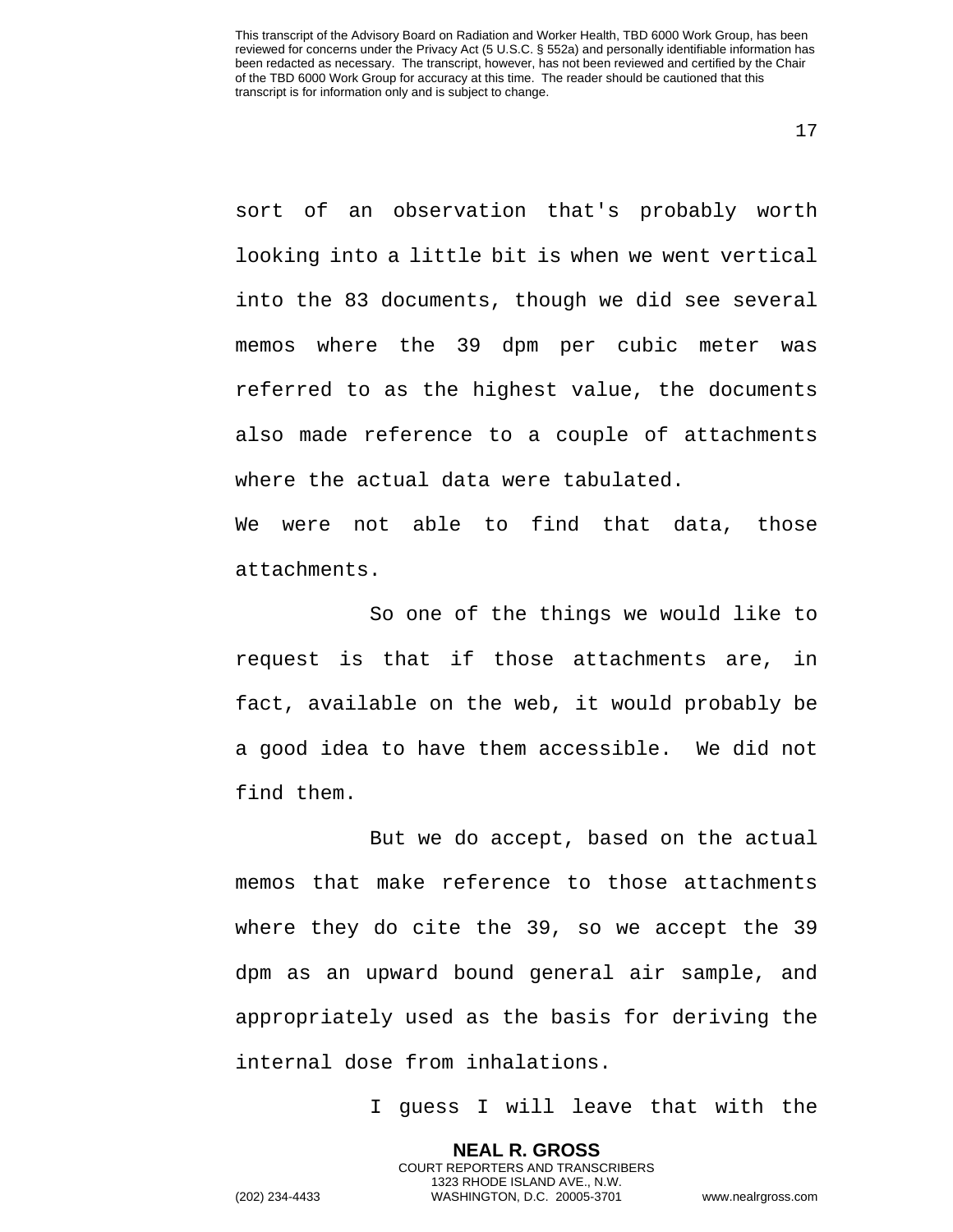18

Board and NIOSH, whether you have any information. That was in our report. I don't know if NIOSH had a chance to sort of track that down. Were you able to find those attachments?

MR. ALLEN: This is Dave again. We looked pretty, we have looked everywhere we could come up with when we were preparing the revisions of the TBD. We couldn't find it at that point either.

DR. MAURO: Okay.

MR. ALLEN: That was one of the reasons for using the high air sample.

DR. MAURO: Yes. And that would be good to have, but then again there's plenty of evidence that that 39 was a solid number and can be used for bounding purposes, which is what you did.

By the way, one of the things I thought about as I was working on this is that taking the highest value is extremely claimantfavorable. And you're going to see as I move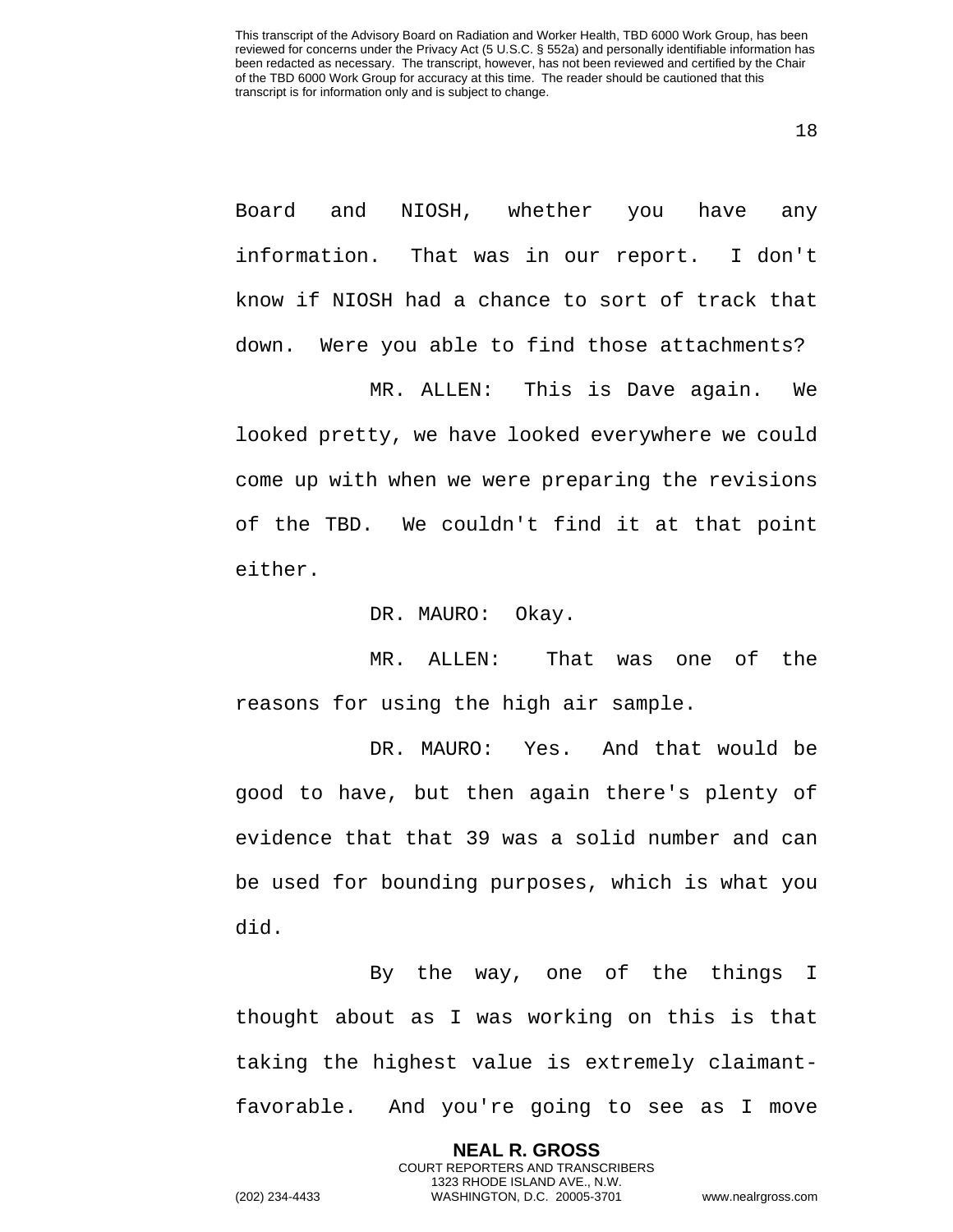through, and I won't be that much longer, that in every step of the way, NIOSH employed what I would call bounding assumptions, and ones that they could have gone with lower values, there was data, et cetera, in bounding.

And I wanted to just point that out as I move through this because I have something to say about that at the end. And we will talk a little bit about that.

Let's move on to the internal dose between operations. In other words, we had these long stretches of time --

CHAIR ZIEMER: Quick question before you do that. So you did, there was an indication in your report that there was some breathing zone samples on some of the operations in '56.

What I'm looking at right now, it says breathing dose samples were taken of the sawing, drilling, and deburring operations as well as a few operations in the press area. It may have some value in there for that. Did I mis-read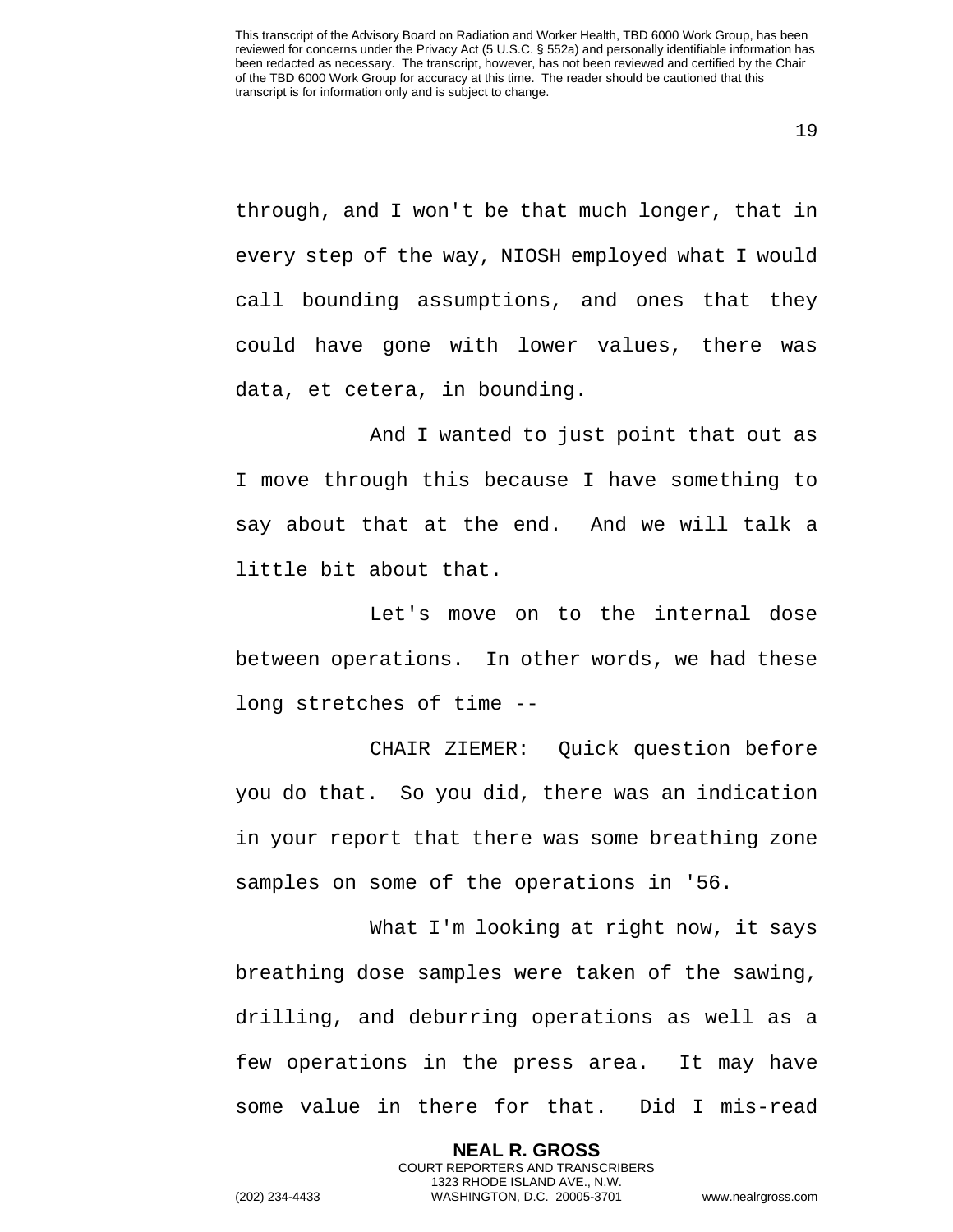20

### that?

DR. MAURO: No. I'm embarrassed to say that I did not specifically do my homework on that for this call. And I'm going to burden Nicole a little bit, I might be putting her on the spot. By any chance, Nicole, did you have a chance to look at those data and whether or not they were higher than the 39 dpm?

CHAIR ZIEMER: No, they weren't higher.

DR. MAURO: Oh, they were not. Okay, okay. What I'm still --

CHAIR ZIEMER: No, they were all below the 39, but I just wanted to note that there were some breathing zone samples. I think there were, based on what I'm seeing.

This comes, you reviewed 83 documents and some other information. And it describes the type of surveys at Anaconda, I was just quoting that from the SC&A report.

> **NEAL R. GROSS** COURT REPORTERS AND TRANSCRIBERS 1323 RHODE ISLAND AVE., N.W.

DR. MAURO: I thank you for that. I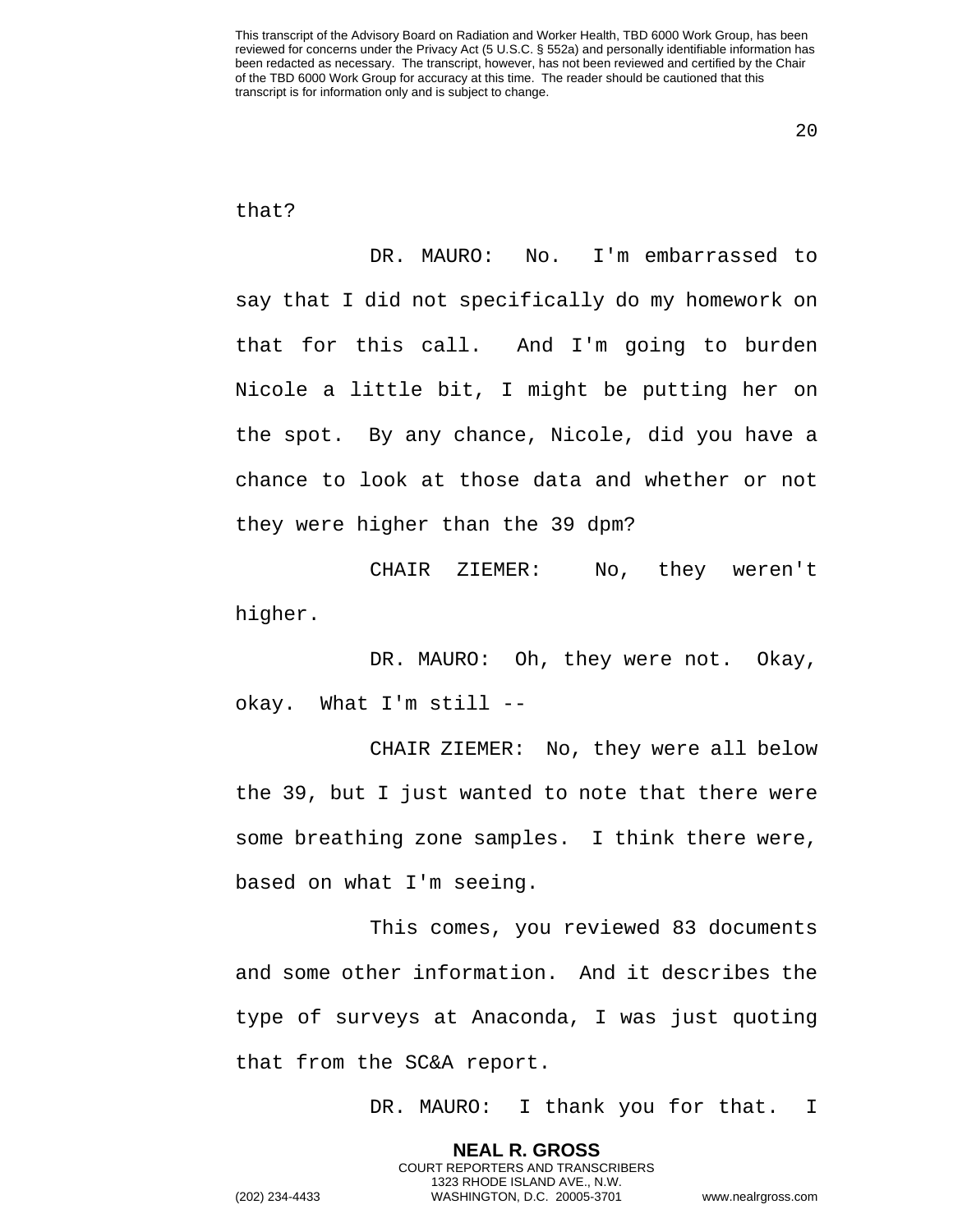did not bring that up, and that was an oversight in my presentation. Good point.

CHAIR ZIEMER: That's on page 12, if that's correct.

DR. MAURO: Okay. No, that is correct. But that's good at adding value. It further reinforces the 39 number of being a good number.

CHAIR ZIEMER: Right, right.

DR. MAURO: Good. Okay, between operations. The approach taken for in-between operations is what I would call sort of the conventional approach where you have a certain airborne activity, in this case 39 dpm per cubic meter, you assume that there is a deposition velocity which is the settling velocity of .00075 meters per second.

And they assume that that continued for 96 hours which is quite a long time when you consider that the actual runs did not run these eight hour shifts.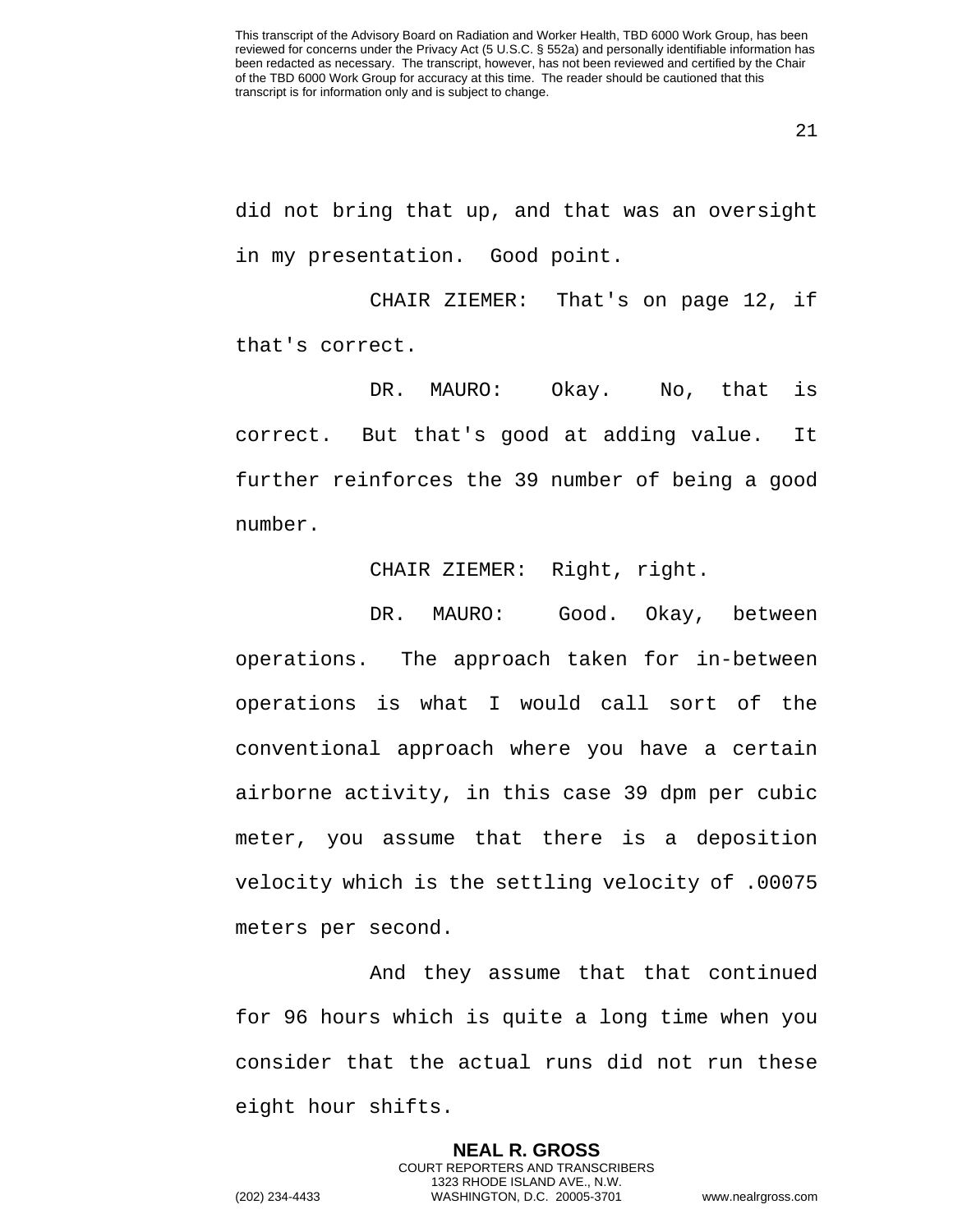So this was a conservative assumption in terms of the duration that you would have this deposition. So built in to the way in which they approached the deposit activity are two very conservative assumptions.

One is that the airborne activity was at the highest level, 39 dpm per cubic meter, at all locations throughout the extrusion periods. And it continued for 96 hours depositing the radioactivity. And then they assumed that during the entire time period between these extrusion operations, which in some cases was months, some cases years, the activity stayed constant.

And on top of that, they used the conservative re-suspension factor that the airborne dust loading of ten to the minus five per meter. As we all know, we often use ten to the minus six. And I'd like to say ten to the minus five is especially a good number here because there is no indication that there was clean-up after each one of these, what I would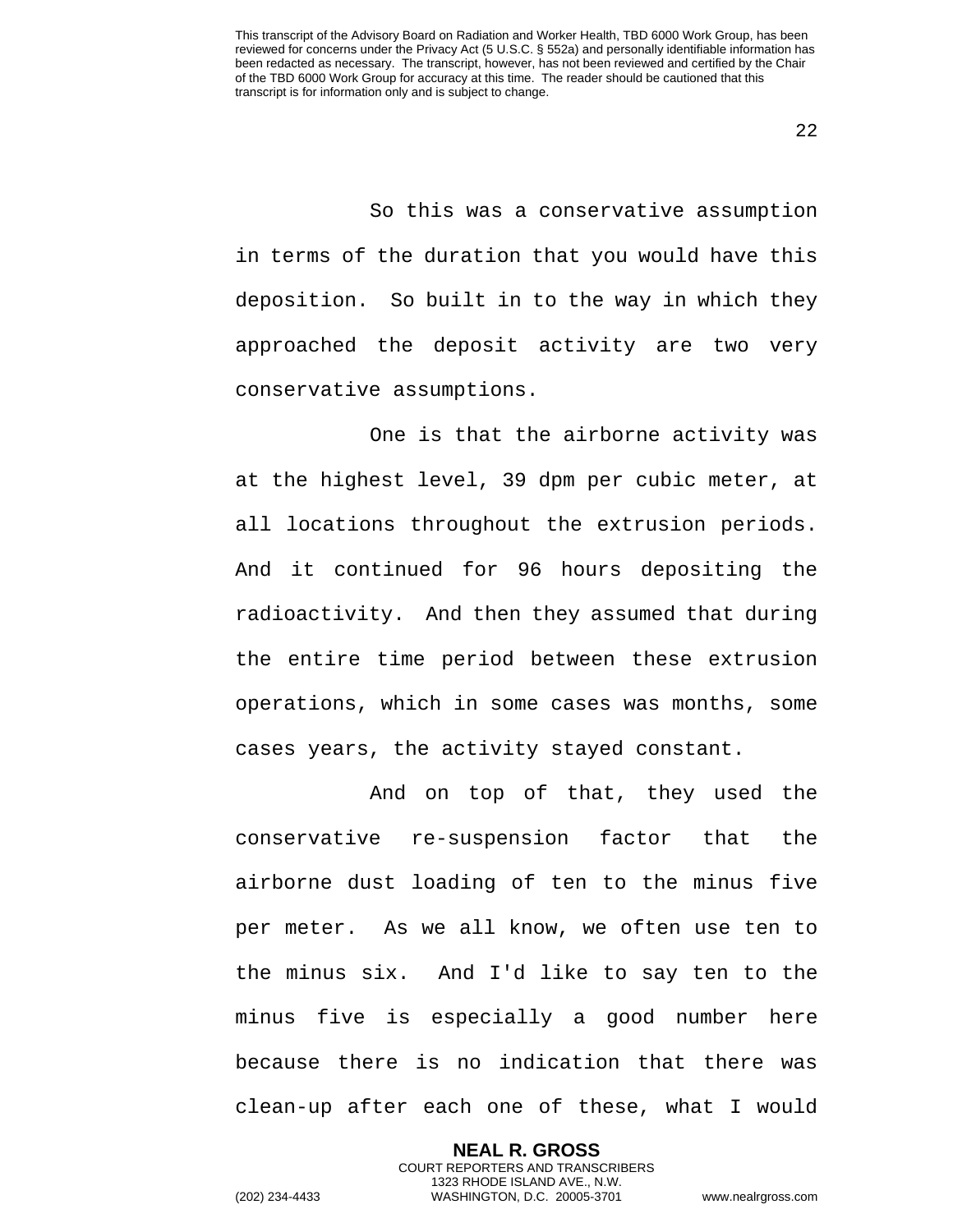23

call, short-term campaigns.

So using these three assumptions, the highest airborne dust loading, deposition continuing for 96 hours, and resuspension of ten to the minus five per meter are three very conservative assumptions that result in what I would call bounding, external exposures and internal exposures for deriving the in-between time period.

I'd like to point out thought, I do not believe, I could be corrected about this, in doing my homework getting ready for this I don't think there was any exposures assigned for the post period, that after the AWE operations ceased. And I believe the reason was the doses were all below one millirem per year. So that certainly seemed to be reasonable.

And so in looking at just the internal exposures, they followed TBD-6000 and OTIB-70, and the latest version of the medical exposures, and in a manner that would be considered quite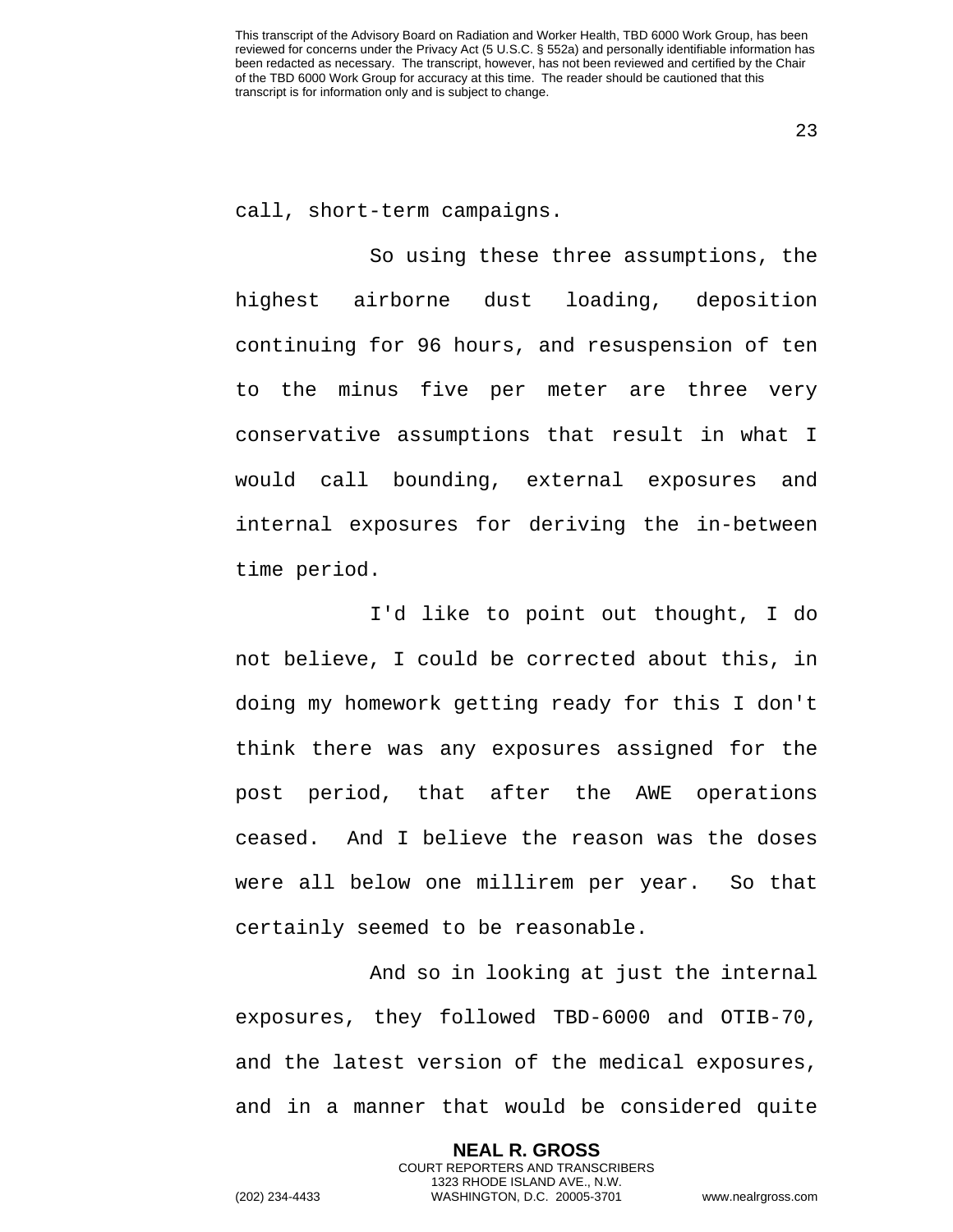24

bounding.

Which brings me to something that I would like to draw the attention to everyone is that one of my concerns, sort of strange, is that this is so bounding, I mean, these assumptions that you could say well, would you actually compensate someone on this basis?

You know, you say is it appropriate to compensate someone using these bounding assumptions? And it turns out, and this is one of the things Nicole looked into, I asked her to check out all of the places that were done.

We are going to get to external in a minute, but this is where I think it really is interesting. And it turns out, none of the cases were compensated. So, what my -- except for one. And that's when they used, if you remember, OTIB-4. This goes back to 2005, I mean, we're talking over a decade ago, when there was a time when that was used as a way to do some dose reconstructions.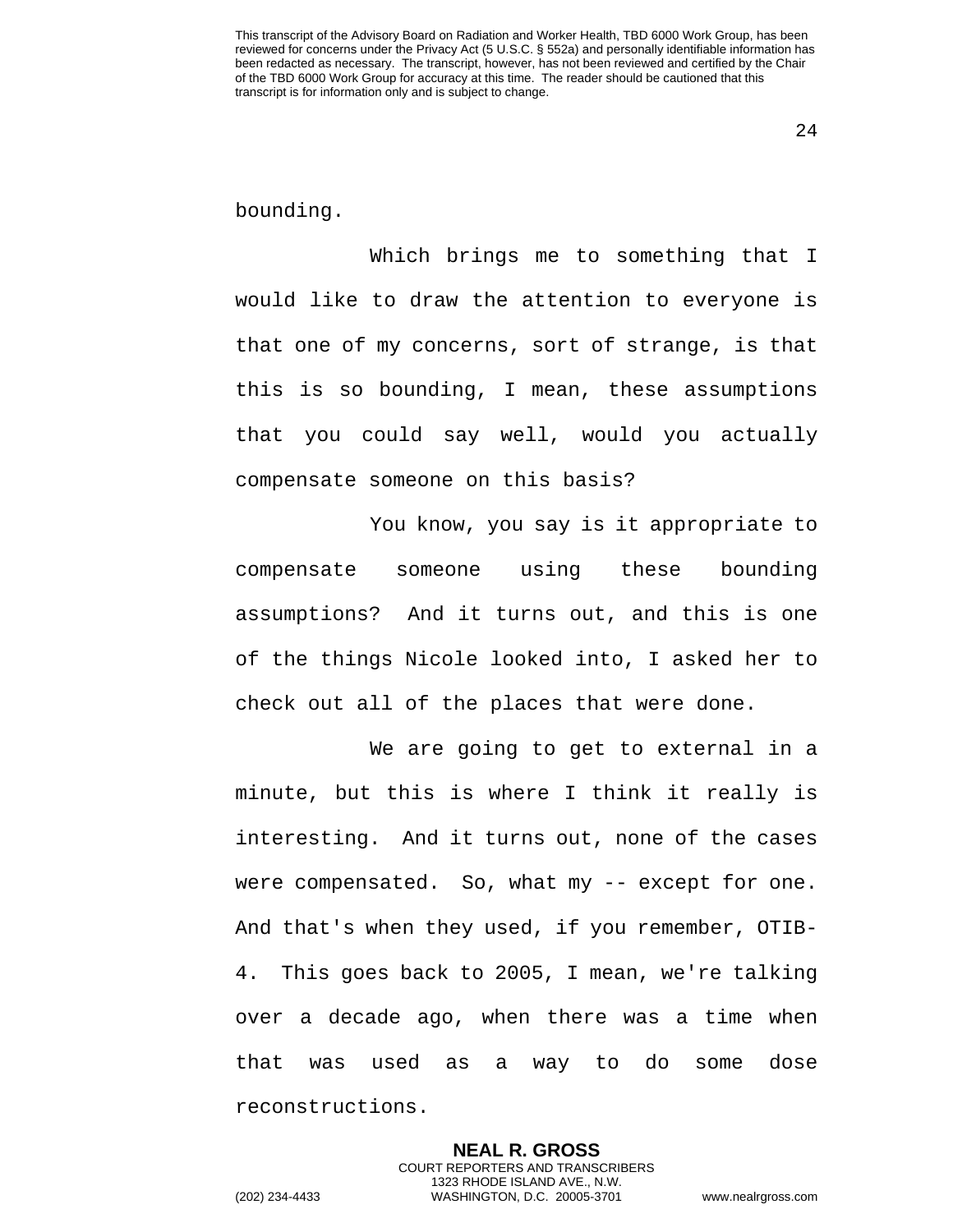And there was one, it looks like from looking at the records there was one worker that was, in fact, compensated and it was way back when, when OTIB-4 was used. But since then, of course, that's no longer being used.

But my question to Jim and Dave is would you compensate someone using these what I consider to be quite bounding assumptions, because you didn't, at least we didn't find any cases where these sets of assumptions were used, and as a result you obtained PoCs above 50 percent.

If you did, would you consider it problematic to apply these types of assumptions, because they are quite conservative.

MR. ALLEN: John, it's Dave. I guess to answer your question is this is the exposure estimate we would use for everybody. If it ends up being greater than 50 percent then yeah, we would send that off.

> **NEAL R. GROSS** COURT REPORTERS AND TRANSCRIBERS 1323 RHODE ISLAND AVE., N.W.

DR. MAURO: Now along those lines, and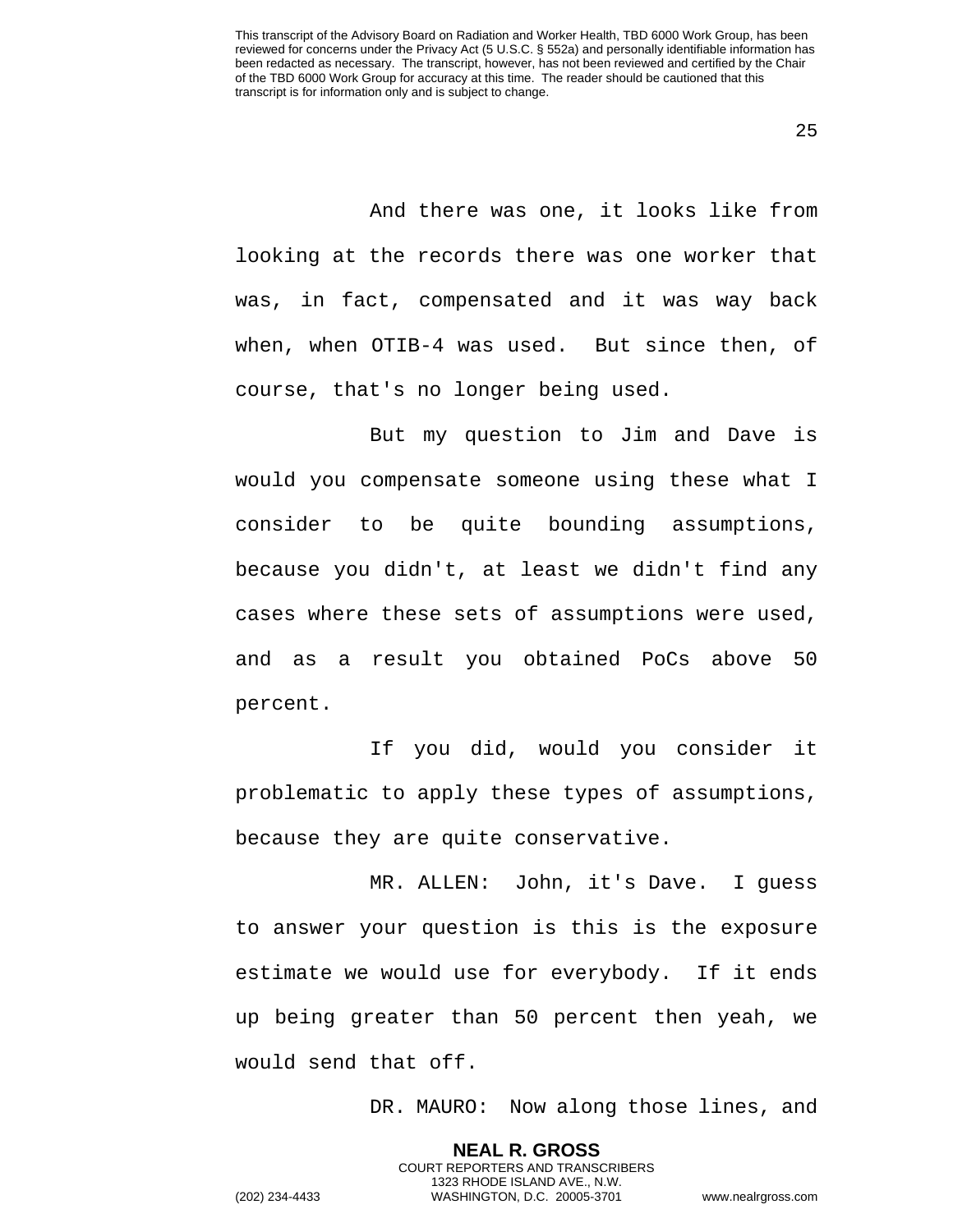this is more of, like, a conceptual issue, there are AWE sites where you did take credit for, in other words, one of the OBIT-70 criteria is that when you are inactive, you actually, whatever is deposited on surfaces starts to decline.

And so there really are two assumptions here that I consider to be bounding to the point where I would raise a question whether it's appropriate to compensate because that approach was not used in other AWE sites.

For example, other AWE sites would have used, perhaps, the upper 95 percentile distribution of air samples as opposed to the highest value observed.

Other dose reconstructions, I would have assumed that any residual radioactivity quoted in OTIB-70 would gradually decline at .00069 per day, which is the way in which OTIB-70 applies it.

But you assumed it was constant. So imbedded in the way you implemented it here is a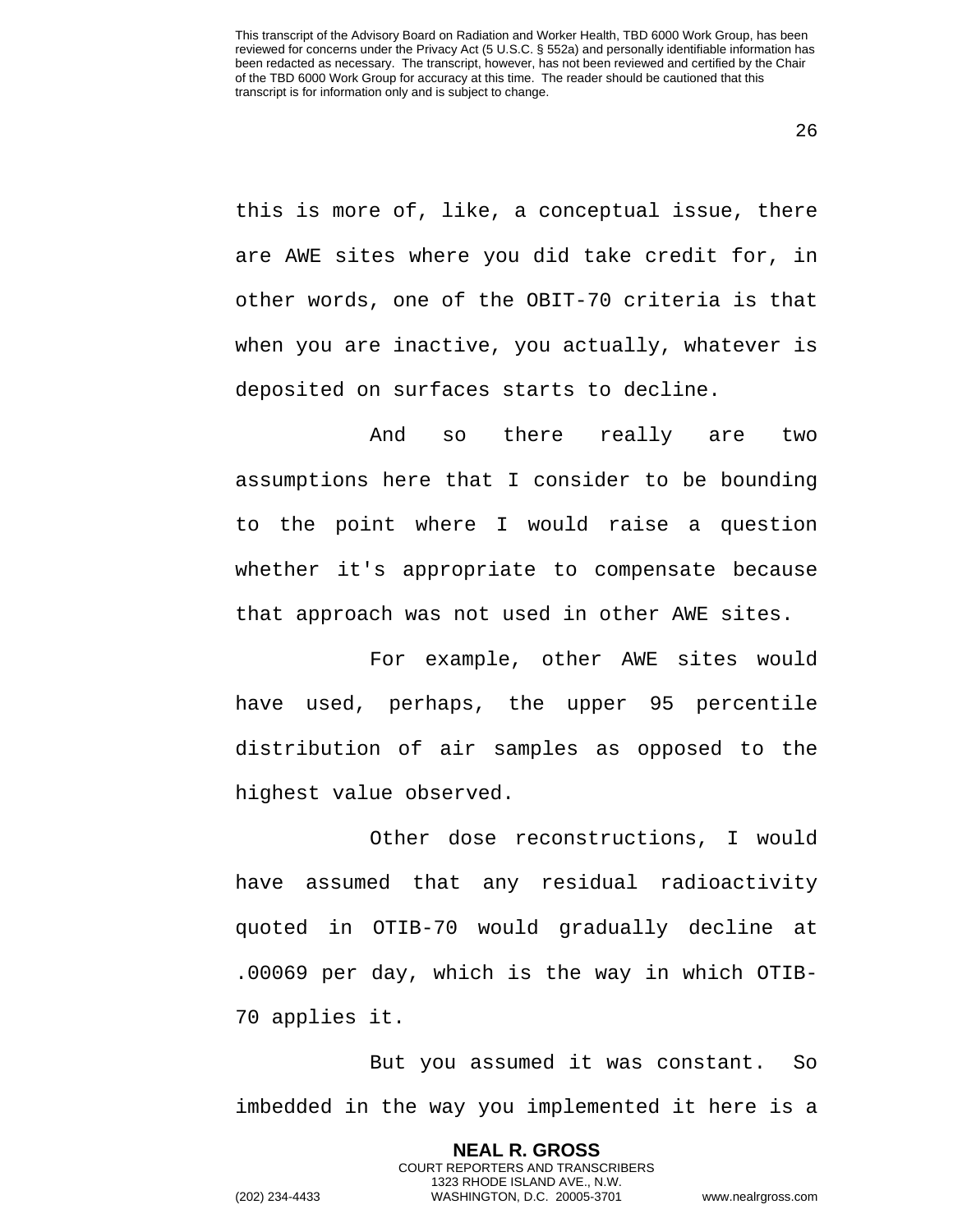27

way that is different than the way in which you've implemented TBD-6000 and OTIB-70 in other AWEs.

So, I raise and issue that I think is worth exploring with the Board whether, you know, that difference that is applying one approach at one AWE site at another and another.

See, I would have assumed that if there was a compensation here, you would have made the default to, what I say the more realistic and classic approach that you have used at other AWEs sites.

As you're going to see in a minute, by the way, when we get to ALCOA, we did go straight. Straight, what I call TBD-6000, OBIT-70 as opposed to these deviations which were a little bit more bounded as applied to Anaconda.

DR. NETON: John, this is Jim. I think this issue had come up before. I think you pointed out that these are pretty small exposures, it was a very short duration exposure.

> **NEAL R. GROSS** COURT REPORTERS AND TRANSCRIBERS 1323 RHODE ISLAND AVE., N.W.

And, you know, we have taken the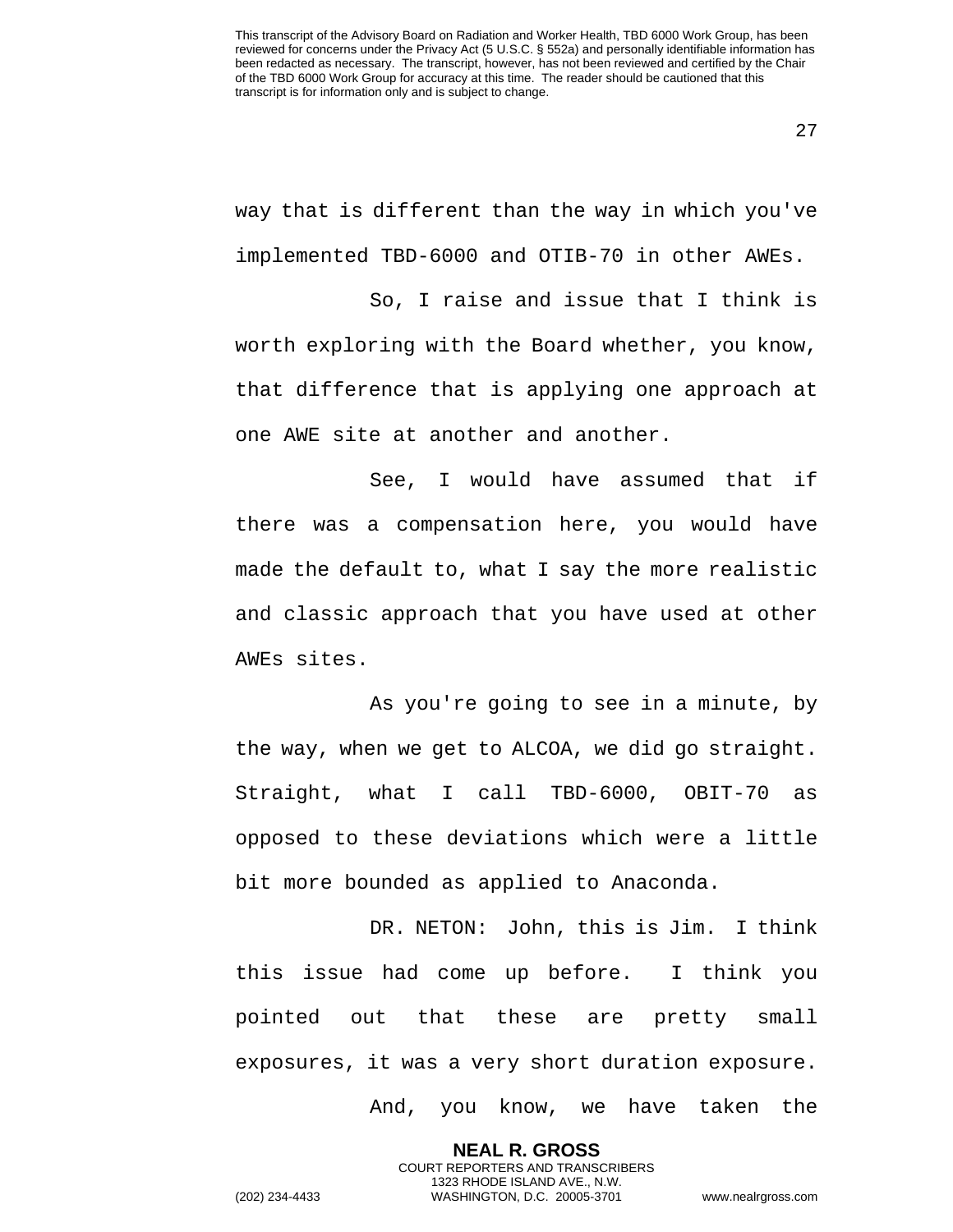approach in the past that the degree to which we were refine the estimate is pretty much commensurate with the magnitude of the exposure.

And this is one of those situations where, you know, is it worth sharpening the pencil to a large degree.

DR. MAURO: And I completely agree with that, and it's consistent here because no one was compensated using these exposures.

I just would have liked, if it turned out someone, for some reason, did trip over the 50 percent, would you rethink it as applied to that particular case. Or like David just pointed out, no, this is the approach we would use, whether it was compensated or not. And I was a little surprised by that.

MR. ALLEN: John, this is Dave. There is a difference in different AWEs. We have gone with the maximum before. We've gone with the maximum, we've gone with the distribution at the 95th, and primarily the difference on that during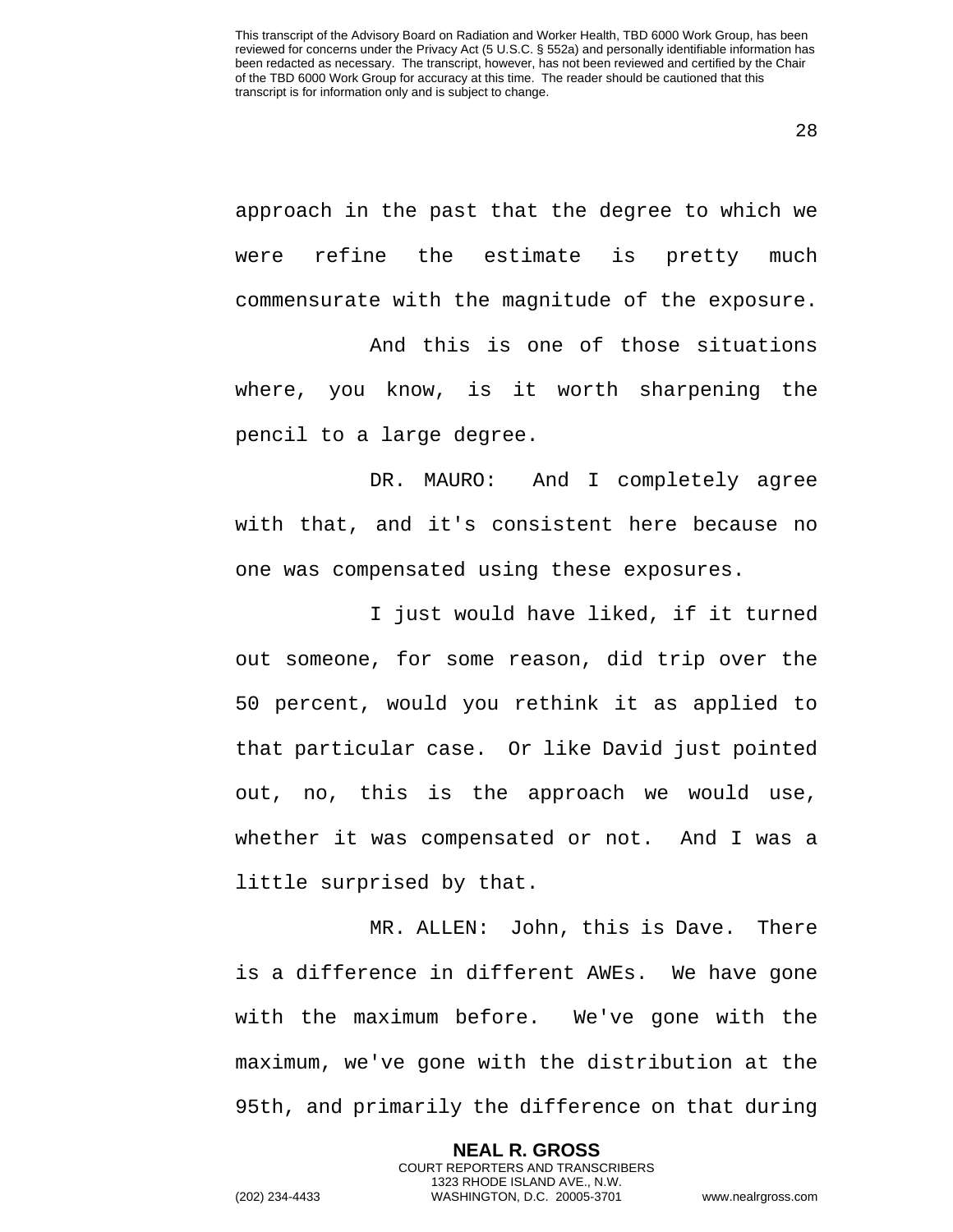that operational period is the data we have for the site.

In this particular case, you can put three of the air sample reports in the back pointed out it's illegible, so we know there is some data there. We also know we can't really do a statistical analysis on it because it's illegible, we don't have all the numbers, we don't know for sure how many samples.

So the only thing we can do in this case really is to use the max. And the max wasn't a huge number in it's a short time period, so it's not like it's in an unrealistically high estimate in that case.

DR. MAURO: I understand what you're saying. So you are saying basically, it's really a combination of things.

MR. ALLEN: Yes. And a lot of times you're stuck with what information you have and that changes the way you analyze the information and what estimates you come up with.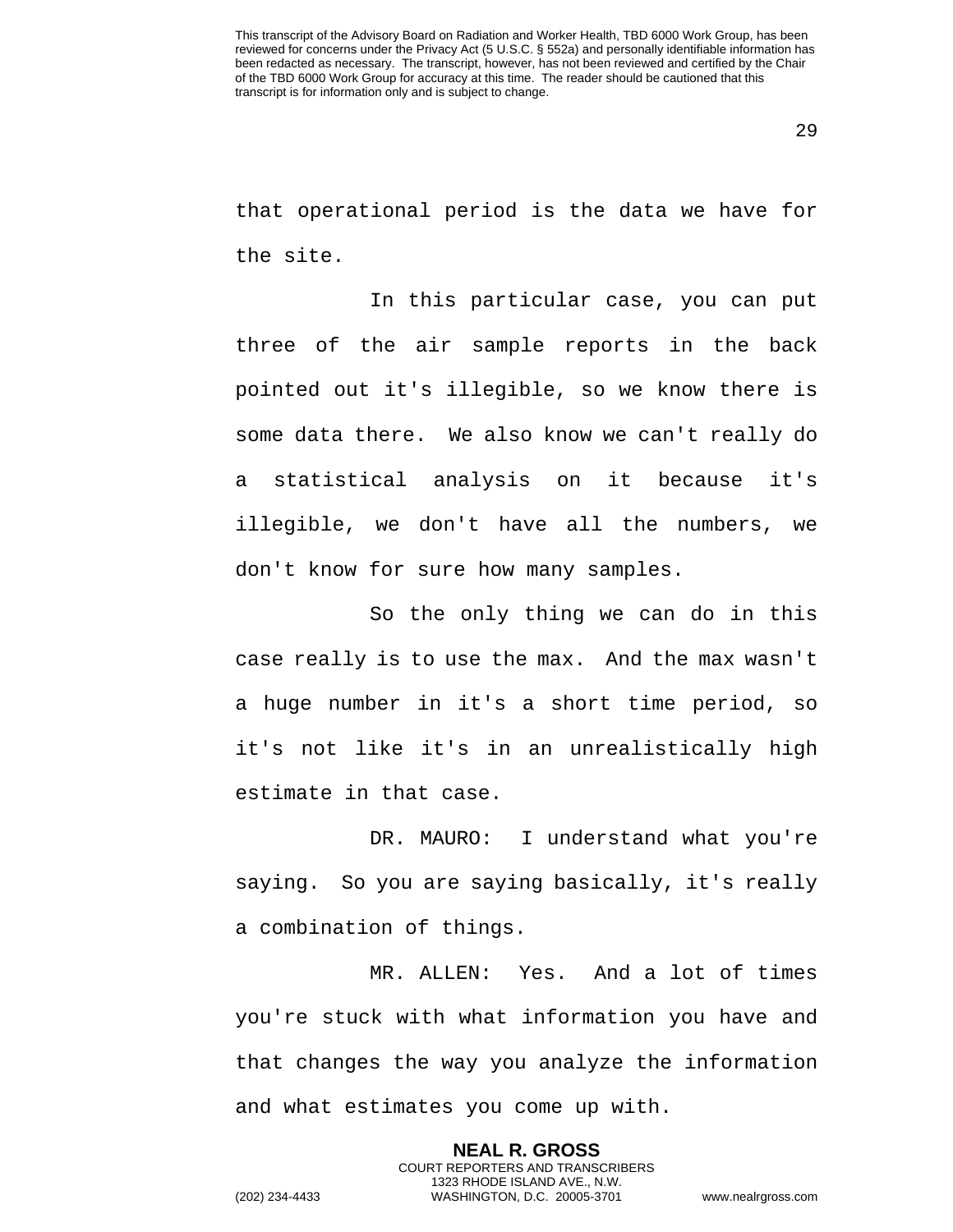DR. MAURO: Okay. And the fact that you don't go with a declining number, was it the, in other words, in effect the doses are so small that it really didn't make a difference.

But if they did have the potential to make a difference, let's say during the residual period, let's put the 39 number to the side because I could see why if you really have no other good data, that is the right way to go.

You have really no choice. You would like to use the distribution and maybe pick the 95th percentile as a realistic approach, but you really couldn't, so I understand that.

But now we are moving into let's say the in-between period where what you are saying is, you know, yes as we get ALCOA, you will see that in a minute. You went down, you had this decline in activity in the residual period. But here you just didn't do it because it was selfevident that the doses were extremely small.

> **NEAL R. GROSS** COURT REPORTERS AND TRANSCRIBERS 1323 RHODE ISLAND AVE., N.W.

I thought it was important to bring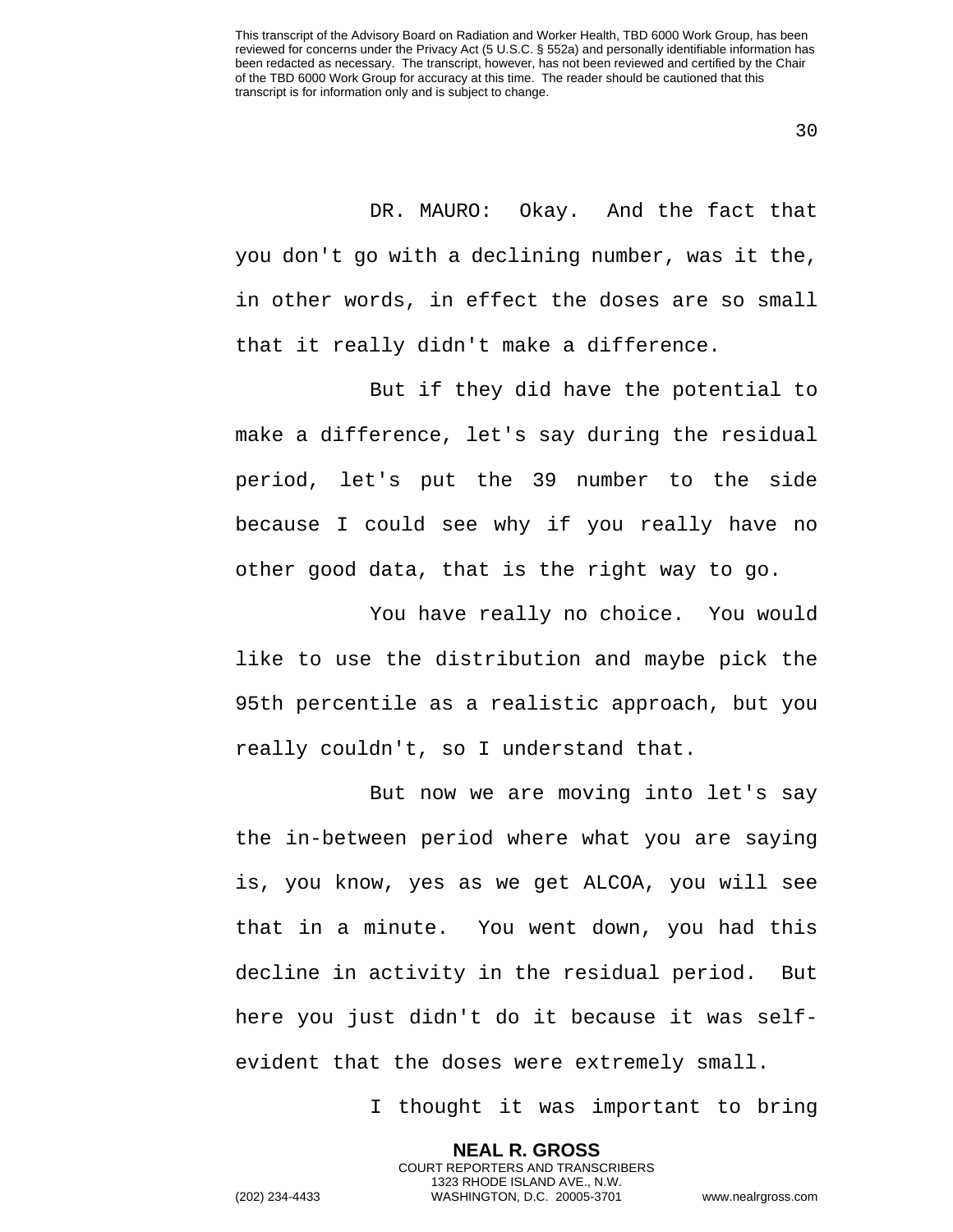this up because it goes to the heart of really, you know, when do you relax the assumptions become bounding and it's okay.

But I was a little concerned that, caution must be used when applying these bounding approaches, especially if you're going to compensate someone, because then there is an inconsistency between, let's say, one AWE facility and other AWE facility.

And, I just wanted to bring that up. I thought it was something that everyone, you know, everyone should be aware of because this consistency issue is important.

CHAIR ZIEMER: Well this also looks a little bit like the over-estimates that we do for people that we expect to have pretty low doses anyway.

DR. MAURO: Right. Well that's why I

(Simultaneous speaking)

CHAIR ZIEMER: As opposed to the more

**NEAL R. GROSS** COURT REPORTERS AND TRANSCRIBERS 1323 RHODE ISLAND AVE., N.W. (202) 234-4433 WASHINGTON, D.C. 20005-3701 www.nealrgross.com

--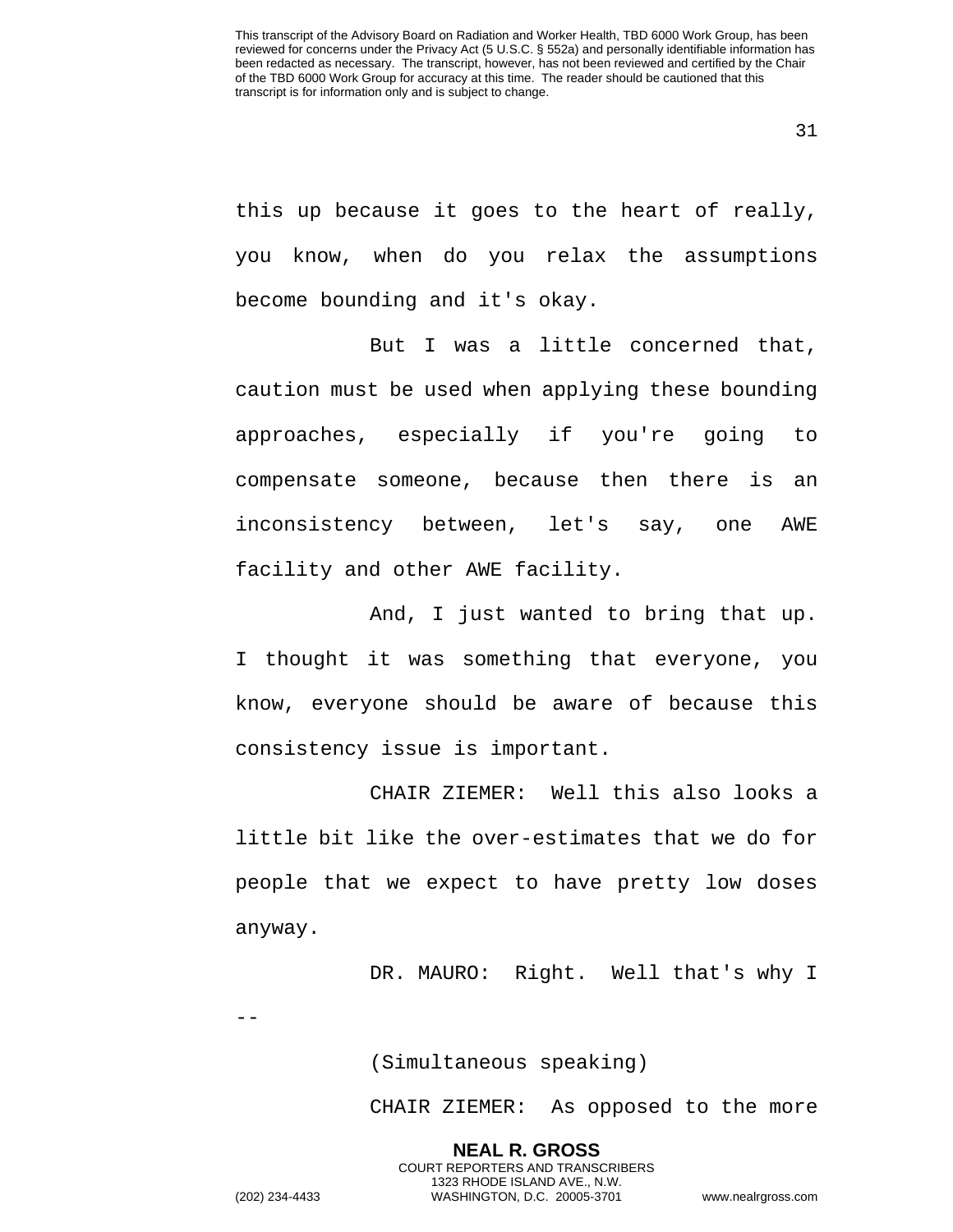32

exact ones that are near 50 percent.

DR. MAURO: Right. And that was what my question is, would you have used this for compensation cases. And you know, I guess the answer is well, the 39, yes. I suspect that the residual, or the in between period, perhaps not if it was important. Would that be a fair statement?

MR. ALLEN: This is Dave. Yes, that's the way I going to put it is that this residual if it became an issue, yes we would probably reconsider. But I can't imagine that one becoming an issue.

DR. MAURO: And I agree with that. Not in this case, that's for sure.

MR. ALLEN: That 39, I think we're stuck with that 39.

DR. MAURO: Got you. Right, good. Well, listen, that's great. Let me move on.

The ingestion pathway you used the classic approach, the 0.2 approach in OTIB-9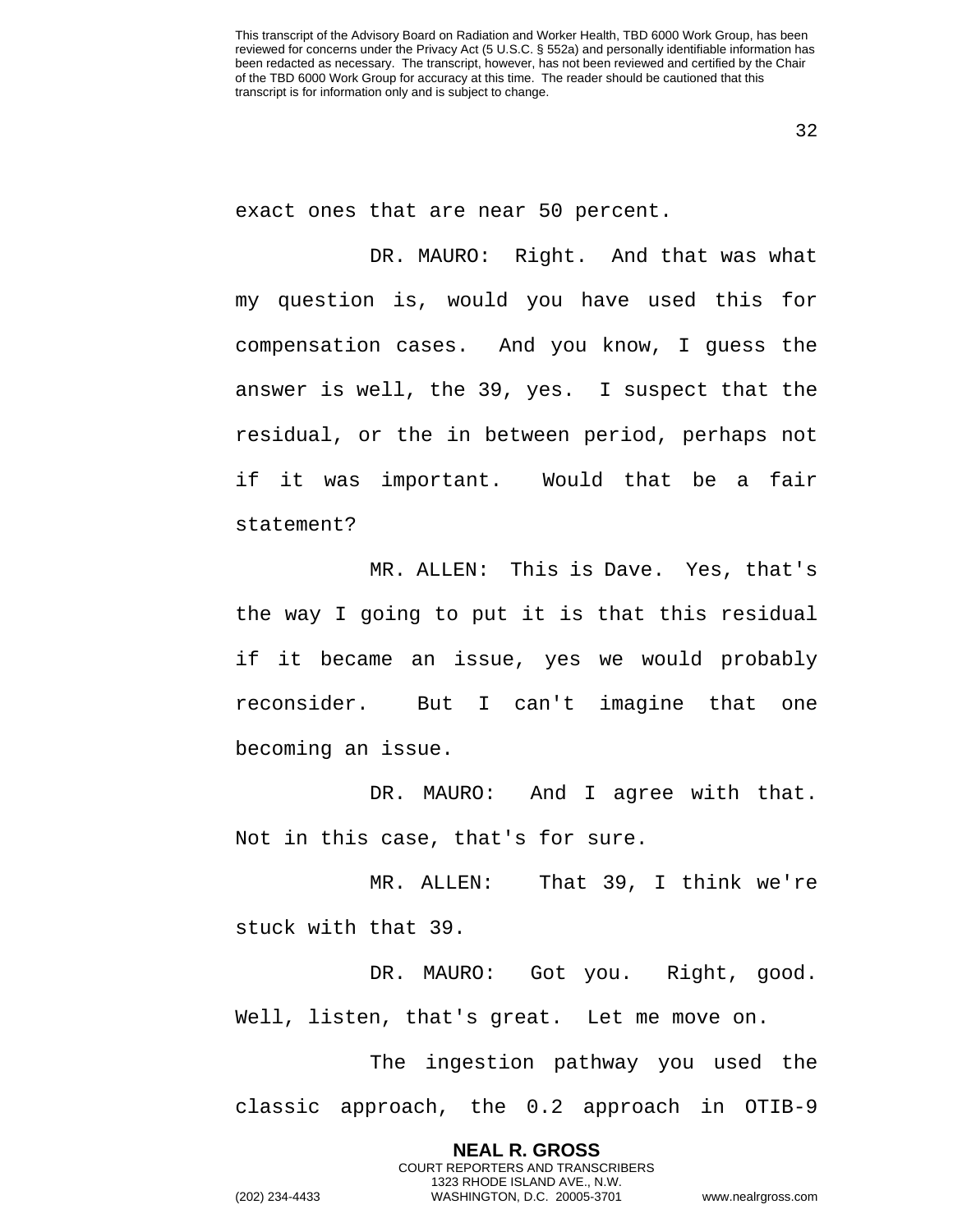where you times the 0.2 times the airborne concentration and that gives you your daily ingestion rate. And that's classic, I guess, TBD-6000, OTIB-70. I think it's TDB-6000. No, it's OTIB-9 that would reference to that. So we are okay on that.

Let's move on to external, okay? What was done here is, what I would say, during operations, you actually had some measurements of radiation photon field that you could have used for being up close and personal to these billets that were being worked on, which were quite low. Or you could have chosen TBD-6000 to fall, external photon mR per hour type readings.

And, you went with TBD-6000, which is very conservative from a point, and so that's fine. Especially since there was -- and I would say that the data seemed to be quite limited as was the case for the airborne material.

So using TBD-6000 is certainly classic approach for external exposure and the look up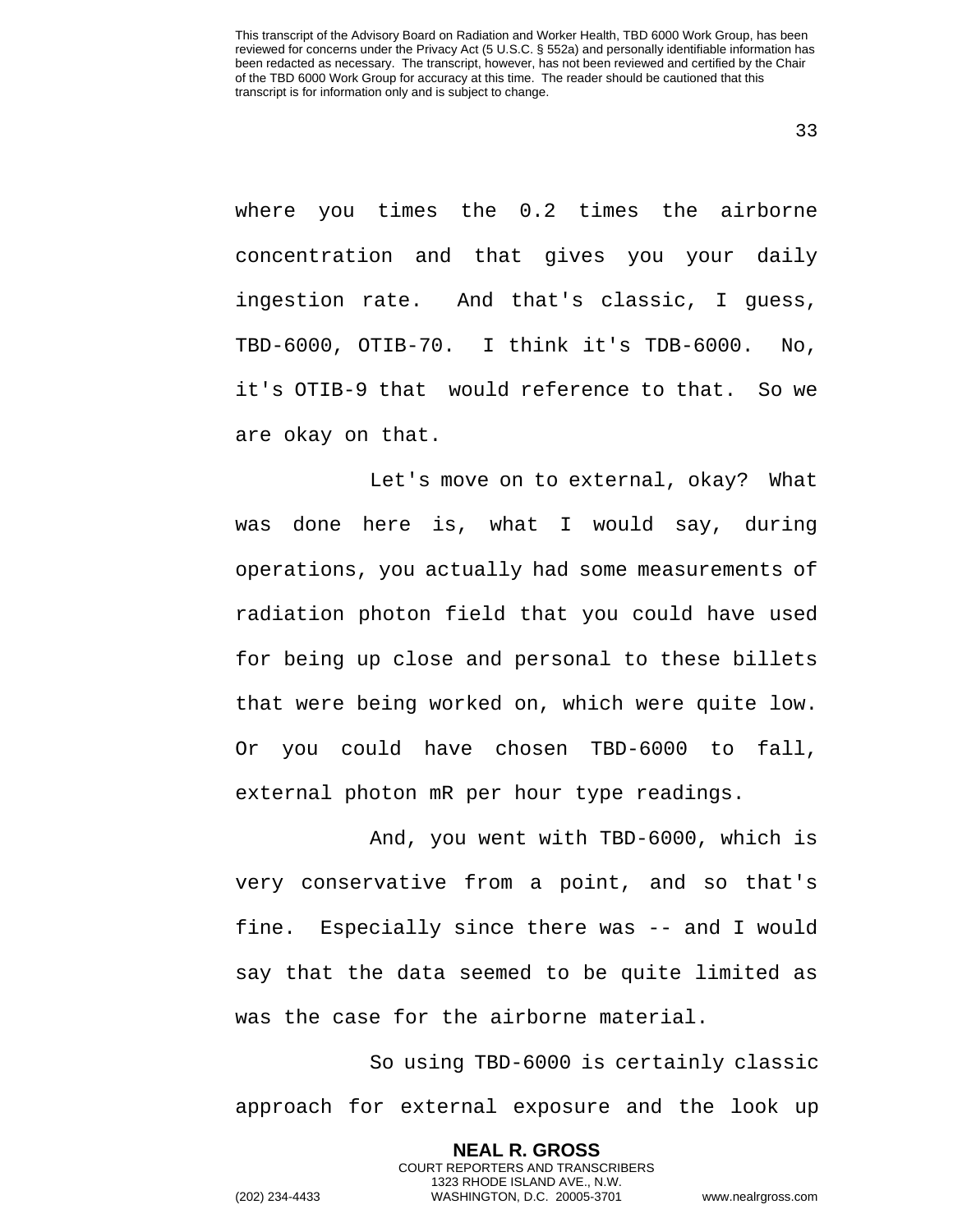tables. All of which, by the way, we all know were reviewed and, favorably reviewed. So, that was used.

But bear in mind again, that was quite a conservative assumption. And that was during operation and, of course, following operation, the activity on the surface was assumed to be constant, again, as opposed to declining at that .00069 per day. Again, quite conservative.

So, you know, the bottom line is, this is a very favorable review of this PER. And some of the questions I have, certainly, have been resolved regarding the degree of conservatism. We're good.

Finally was case selection. We did recommend, I recommend three cases only because it sort of in the very beginning, whenever there was a fairly simple, and this is a fairly simple problem, I would say that well three is a good number.

> **NEAL R. GROSS** COURT REPORTERS AND TRANSCRIBERS 1323 RHODE ISLAND AVE., N.W.

And I really didn't have any great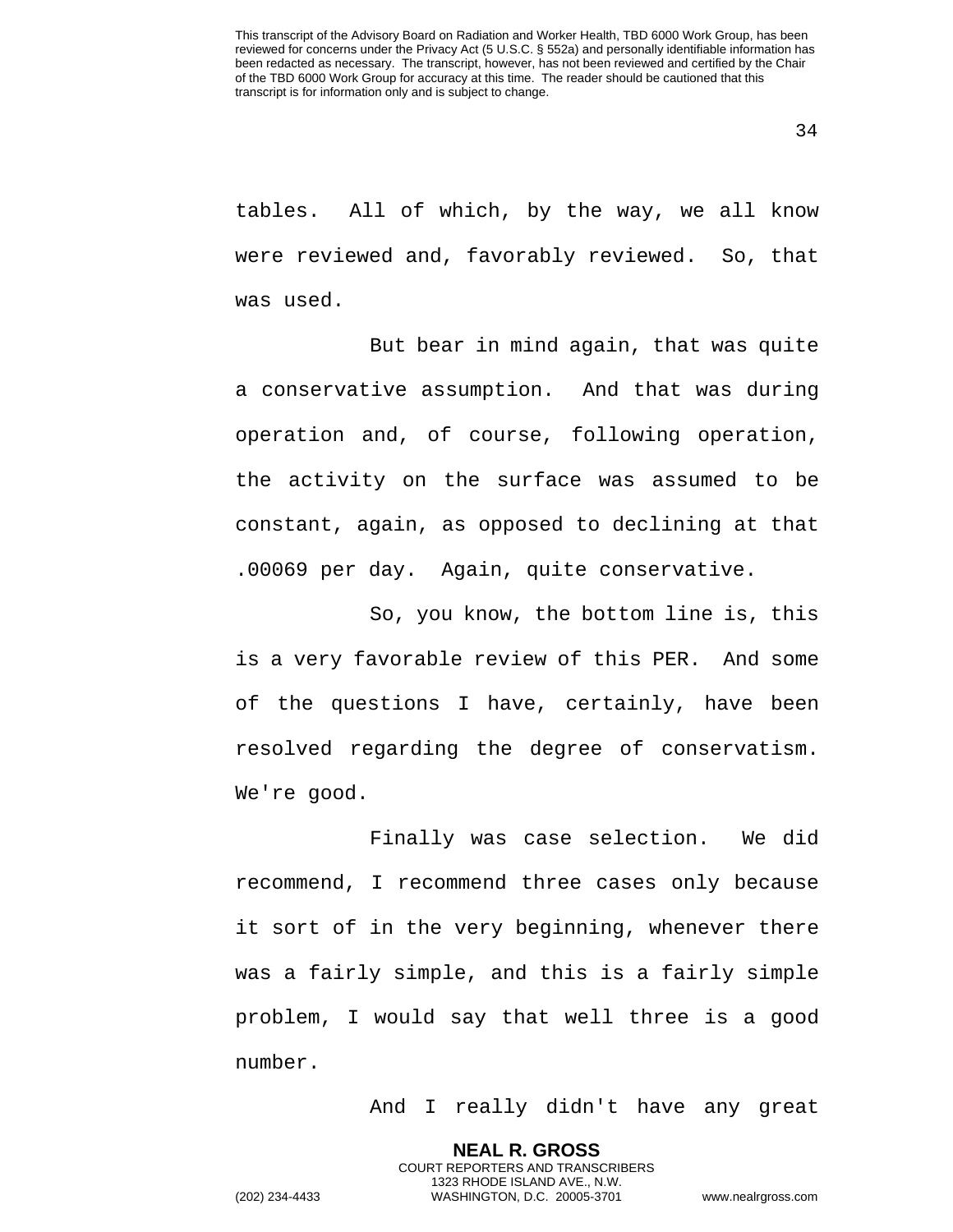insight as to why I picked three. I just said, let's go with three. You do know that there are many times when we have many more than three when things get a little complicated. But I felt that three was sufficient.

And just this week, I did receive an email requesting a little more clarification, because I did provide some criteria in my report, you will see it there, of criteria for selecting the three.

And there were some questions, so I supplemented that with a memo that went out. Oh, let's see, I have it here in front of me. It went out on the 20th, were I gave a little bit more thought to the cases to be selected.

And I simply pointed out that it might be a good idea to get a case of skin cancer and an internal dose that either lung or bone being other criteria for looking at a case.

So I hope that it met your needs. I sent that email out, as I said, a few days ago.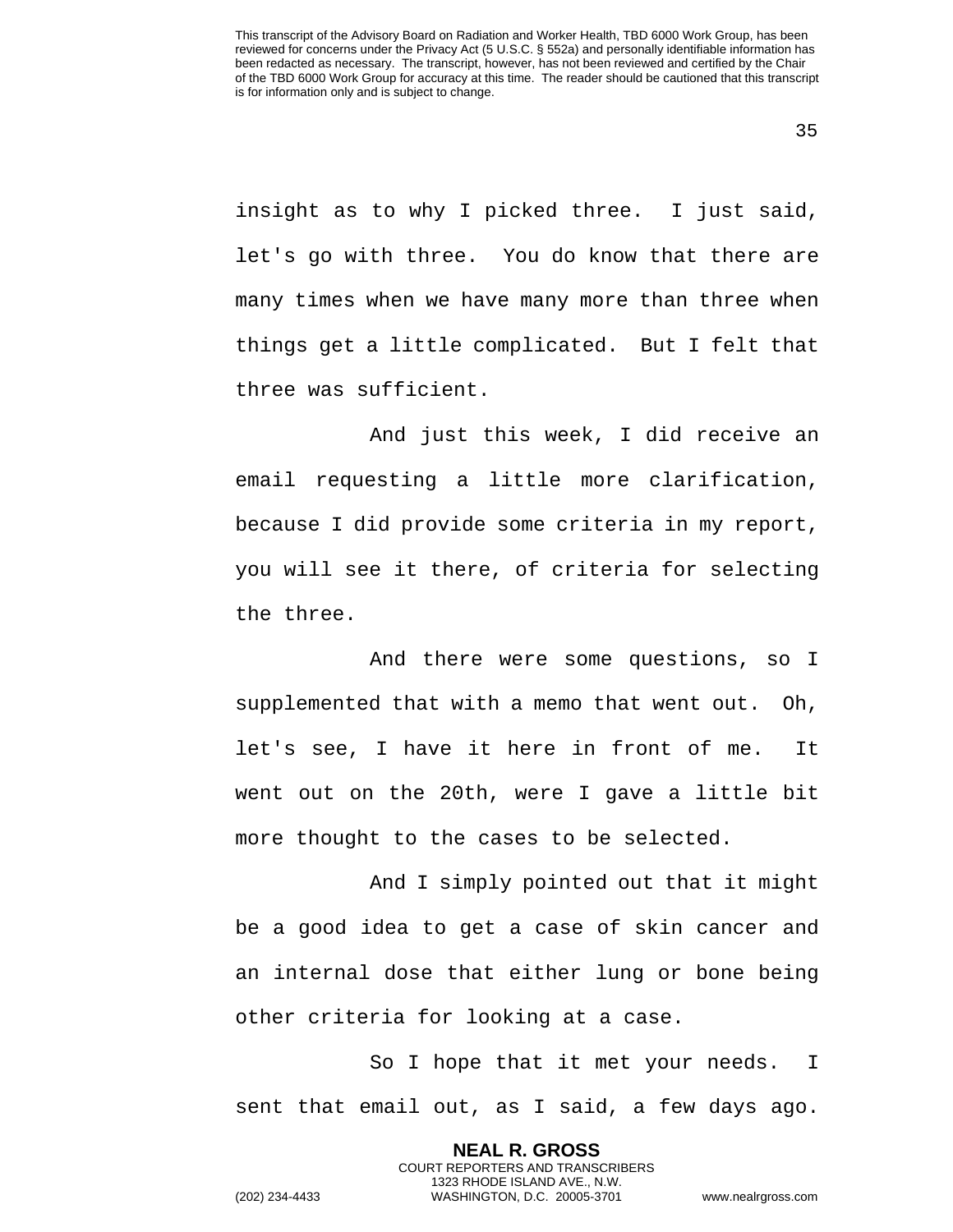And between the write-up that's in the report and the supplemental memo that I sent out recently, I hope that provides you with a little more criteria for selection.

By the way, in my memo I pointed out that, you know, there's one case, as I mentioned, one of the things we did on this is we looked at the cases. Turned out, there weren't that many cases that had to be reviewed. And there is a table in our report that shows you the DRs that were done.

And we found that they were all denied, except for one, and that was the one were OTIB-4 was used. But there was another one that I pointed out in my memo that I said, you know, this might be interesting. I pointed out the one that has a PoC of 46.94 percent.

And when I wrote the memo, I didn't look a little more deeply, perhaps I should have but I did this morning. I was talking to Nicole who is on the line and she said, dad, Nicole is

> **NEAL R. GROSS** COURT REPORTERS AND TRANSCRIBERS 1323 RHODE ISLAND AVE., N.W.

(202) 234-4433 WASHINGTON, D.C. 20005-3701 www.nealrgross.com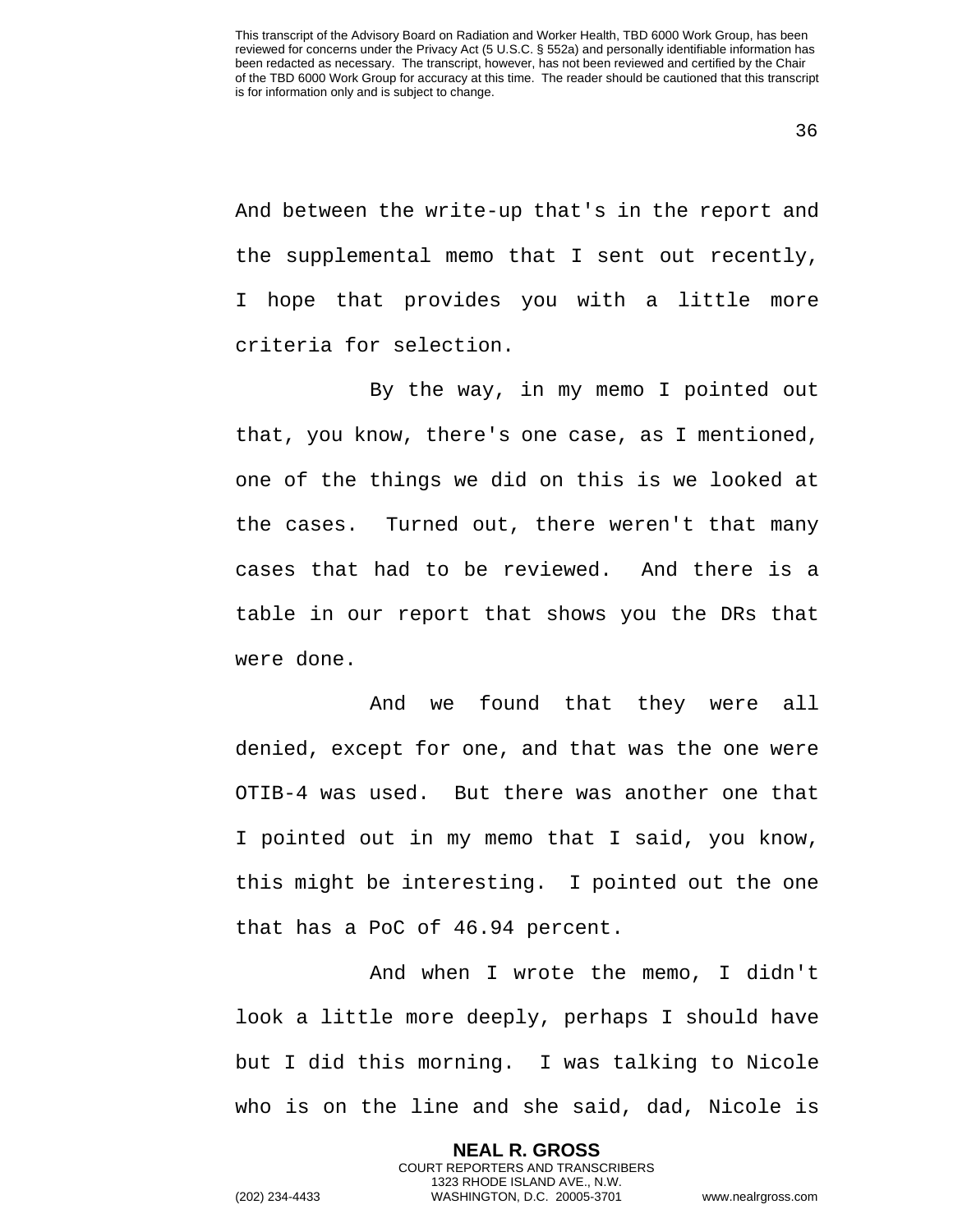my daughter, she said dad, that also was an OTIB-4. So to me, I don't think there really is any need to review a case that used OTIB-4.

So that part of my memo that I sent out, I would like to withdraw that as being something that might be interesting. I thought you actually got someone at a 46.94 using the protocol that's in the PER. But since that's an OTIB-4, I don't really think that's something that needs to be looked at.

And let me see, do I have anything else here. I have some notes, that I wanted to mention. Hold on. Nope, that's it. I am done. **Action Items/path forward** 

CHAIR ZIEMER: Ok, thank you. Thank you, John. Let me ask the Work Group Members if anyone has any questions for John. If not, hearing none, then also, did Wanda come aboard yet?

Okay, apparently not. Just clarification, does, maybe Ted, you can help me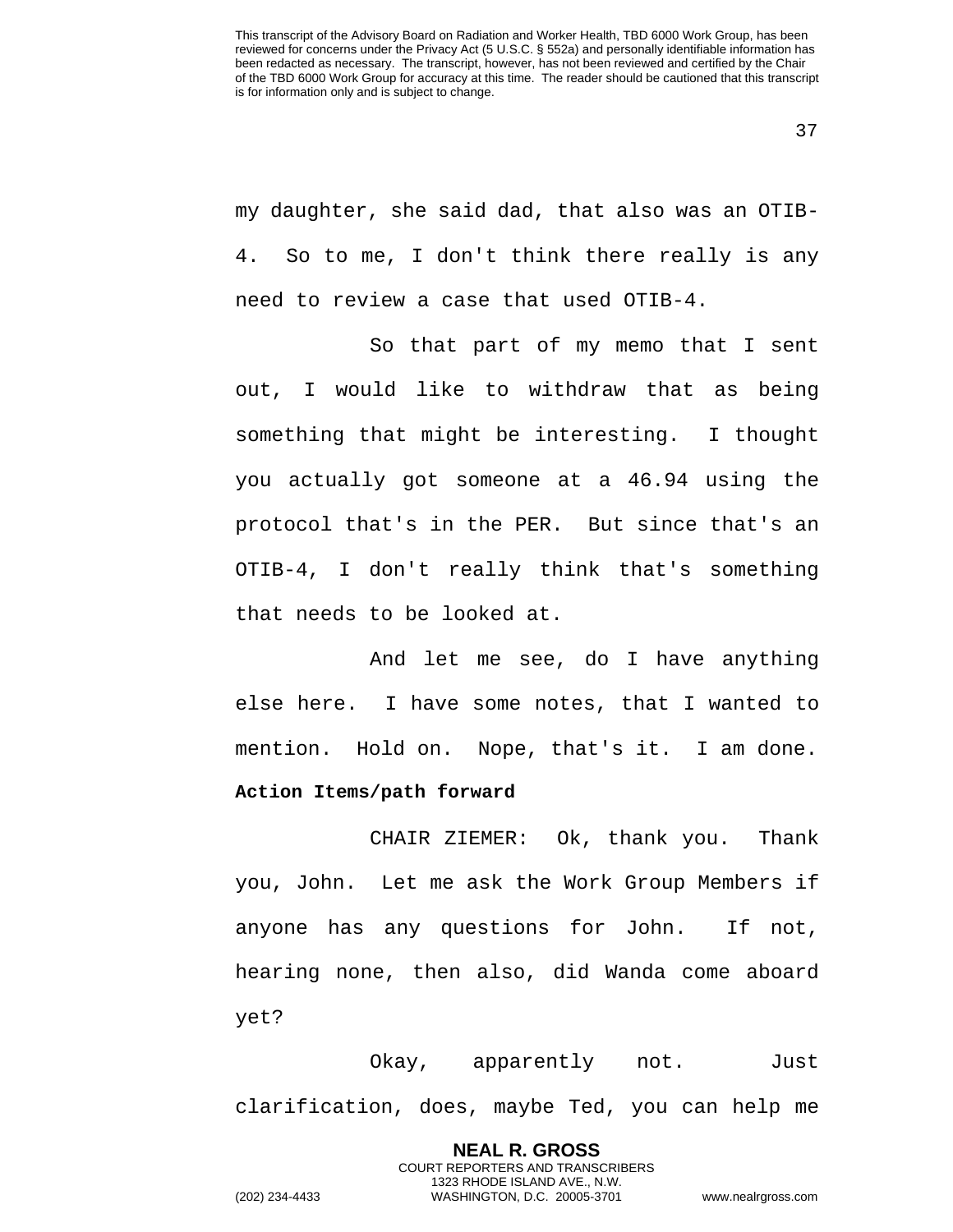38

on this. Does the Work Group need to approve the number of cases or tasks on this?

MR. KATZ: Well, it, the work we've done needs to specify what criteria. It really isn't ever a number at the end of the day. It's really the criteria, and then what NIOSH does is they go and they find cases that meet as many of the criteria as can be met by cases in hand.

Sometimes it can be fewer than the number that's suggested by SC&A. It could be more, but it just depends on what those cases have, the attributes of the cases in house.

CHAIR ZIEMER: Well, right now based on John's comments, the SC&A is recommending two cases because you're dropping that third one John, right?

DR. MAURO: Well, no, no. I was recommending three as almost like a baseline. Well, you know, we should always have three.

MR. KATZ: We don't do that through. I mean  $-$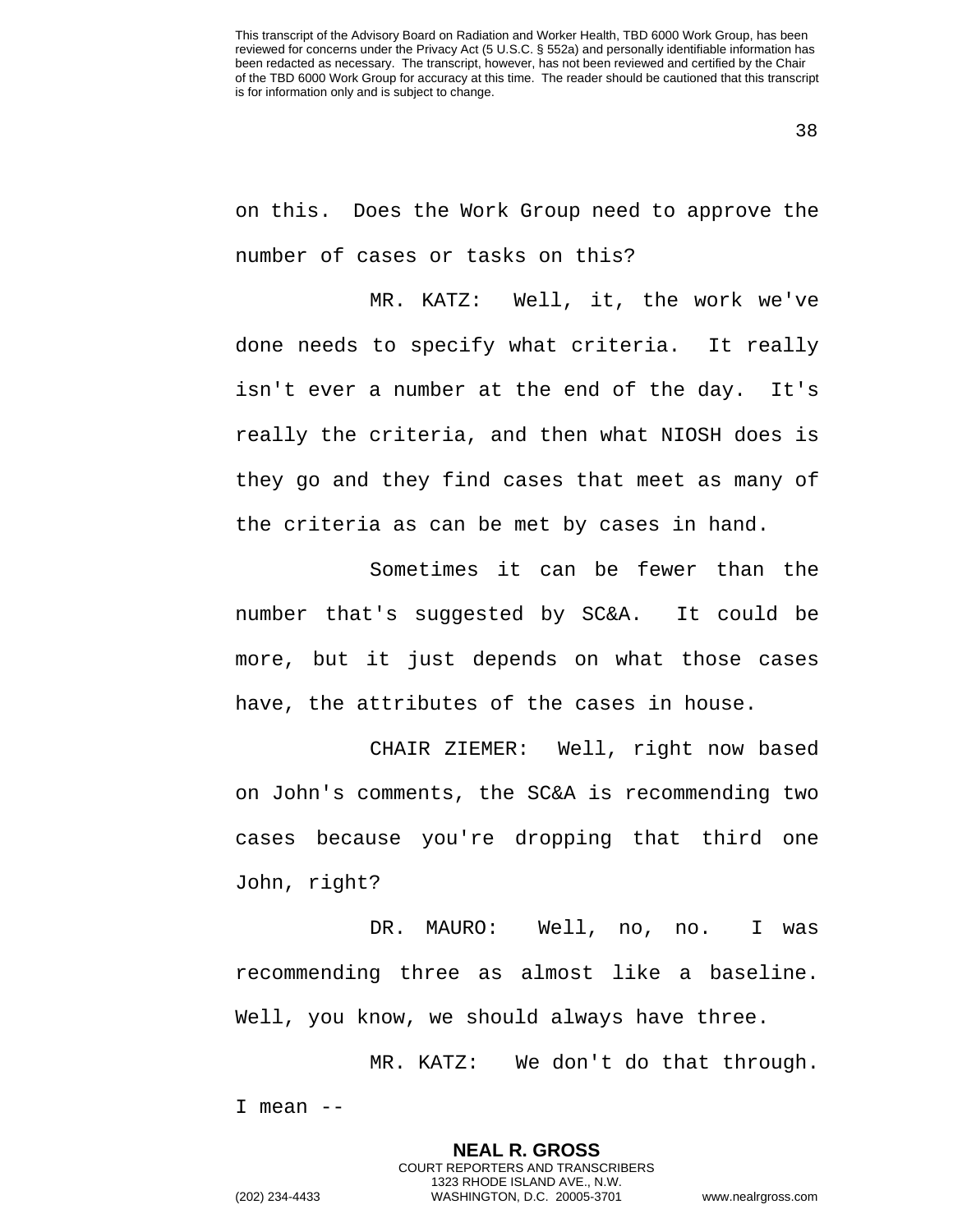## (Simultaneous speaking)

CHAIR ZIEMER: But, one of these is the one, was the red bone marrow one that was done under OTIB-4.

DR. MAURO: Right, and we can, as far as I'm concerned, we can drop that. That was a bad recommendation. So we have three, with the idea being the sense is that when all is said and done and you look at this and sort of step back and say, well, we'd like to look at obviously the operations and the in-between period. We want to do that.

So, you may be able to catch that with just one, you know, just one case. Easy enough given the operations were only eight hours, sixteen hours long. So I think with one case you could easily hit both those.

Also, we'd like to look at skin and one of the internal organs. I think bone marrow and lung would probably be the important ones.

So I guess when it's all said and done,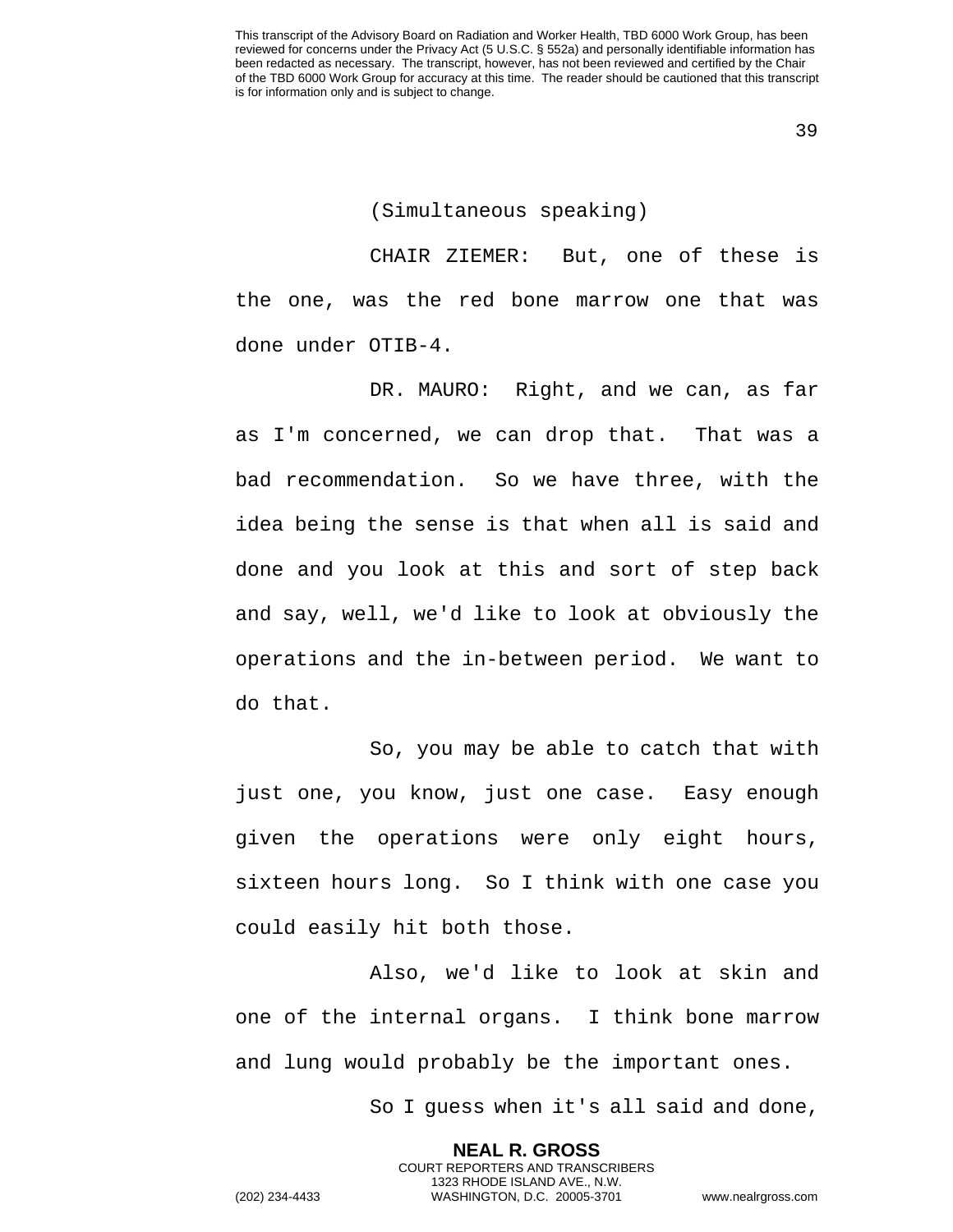you know, while you're picking the one that covers both operations and residual, if it's possible to pick up a couple that, one that covers skin and one that covers an internal organ, maybe both if you get one for lung and one for, maybe that's it, one for lung and one for bone marrow, that would be perfect.

CHAIR ZIEMER: And there's only one lung, no, there's two lungs in this group. And the PoCs are so low --

DR. MAURO: Yes. They're all going to be low.

CHAIR ZIEMER: Well, yes. Well one of them is less than one percent --

DR. MAURO: Oh, okay.

CHAIR ZIEMER: -- so or it's just over one percent. But on the other hand, the rationale for that perhaps -- what was the other one that you were talking about? Skin?

DR. MAURO: Yes, I like the skin only because it's external dose to the skin which is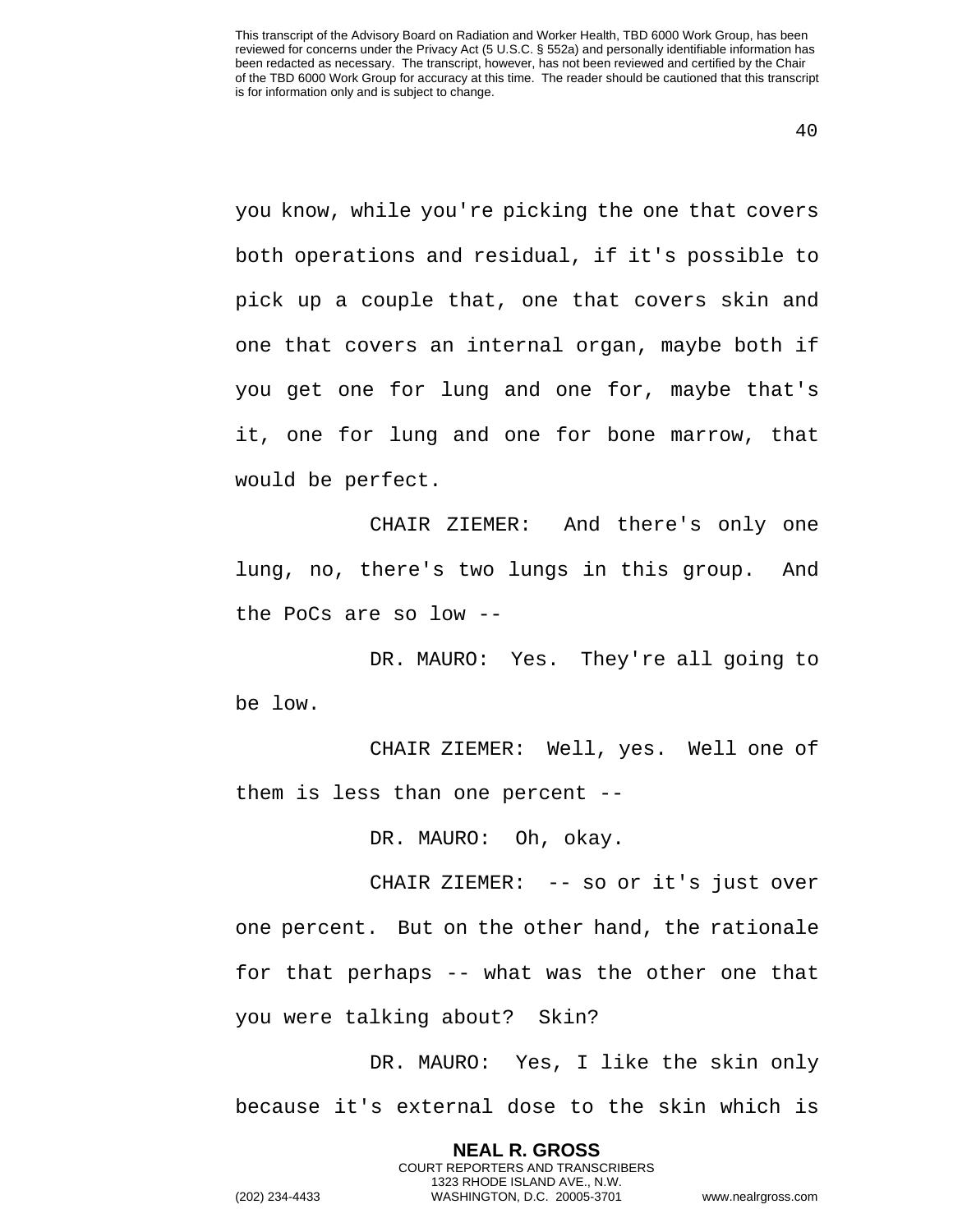always a different kind of animal.

CHAIR ZIEMER: I'm looking for skin here.

MEMBER BEACH: What about the, what about the bile duct? It looks like that skin one was pulled. This is Josie.

DR. MAURO: Oh, okay. Well you're ahead of me on this. You're looking deeper. You know, it certainly, that would be, but, I'll leave that. Right now I guess I just point out lung and bone because --

(Simultaneous speaking)

CHAIR ZIEMER: Yes. I don't see any skin, the only skin ones I see were pulled.

MEMBER BEACH: Yes, that's all I see as well.

CHAIR ZIEMER: And, there is a, what was the it Josie, the bile duct?

MEMBER BEACH: The bile duct, yes that's got  $a$  --

CHAIR ZIEMER: That's a 40 percenter.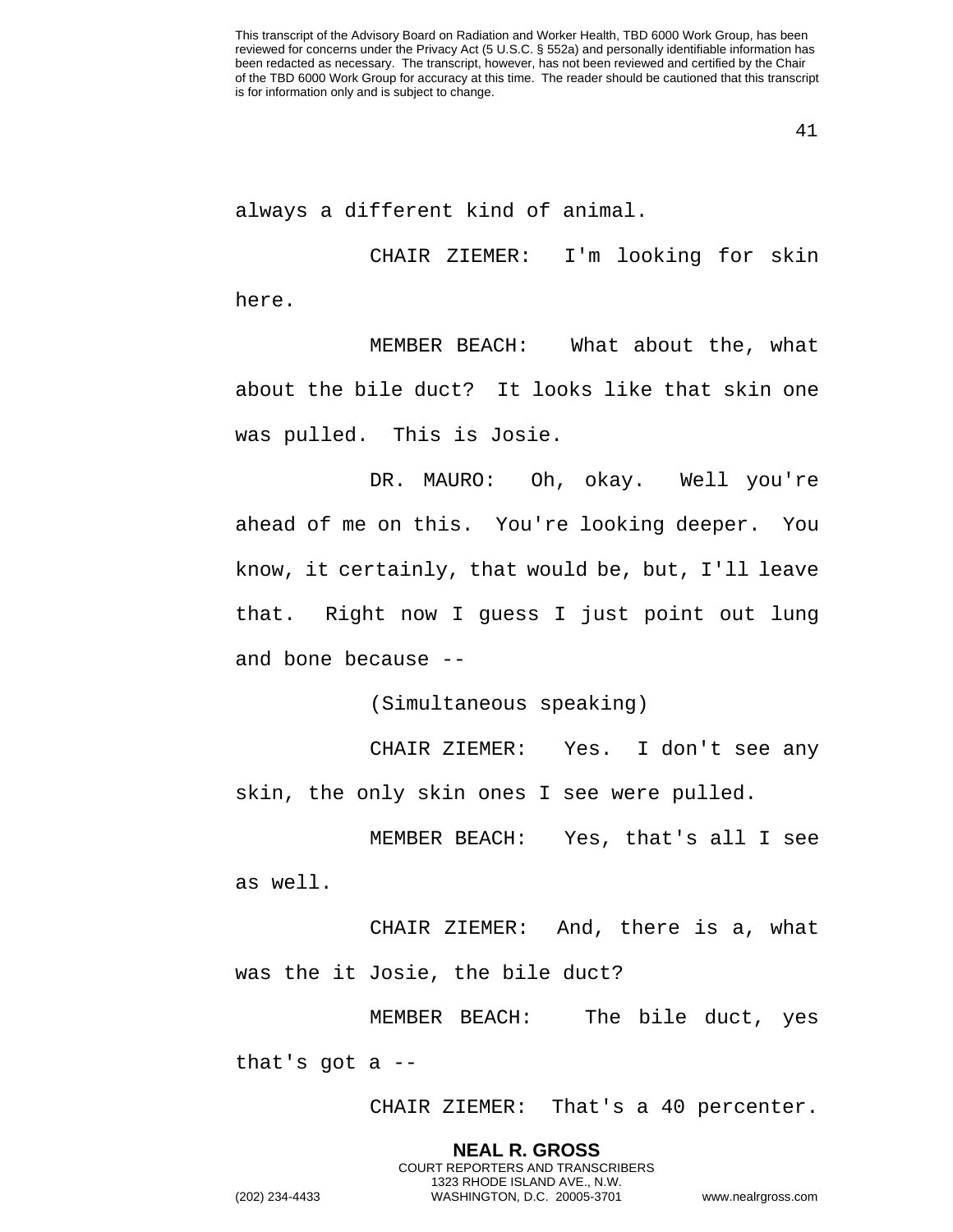MEMBER BEACH: Yes. DR. MAURO: It sounds good. Yes. MEMBER BEACH: A couple of colons that are a little higher, but.

MR. KATZ: Can I just remind the group, I mean the point of doing these cases, reviewing these cases is simply to confirm that the methodology that is put forth in the PER is applied.

CHAIR ZIEMER: Is applied, right.

MR. KATZ: So unless a case uses a different methodology, and that's the reason for choosing another case is if there is another methodology that wouldn't be covered, not for the result in the PoC results. I mean, that's really irrelevant to make sure that the methodology that's applied is put forth and then it's fully understood.

CHAIR ZIEMER: Where it says no TBD-6000, what does that mean in the table? On the procedure used.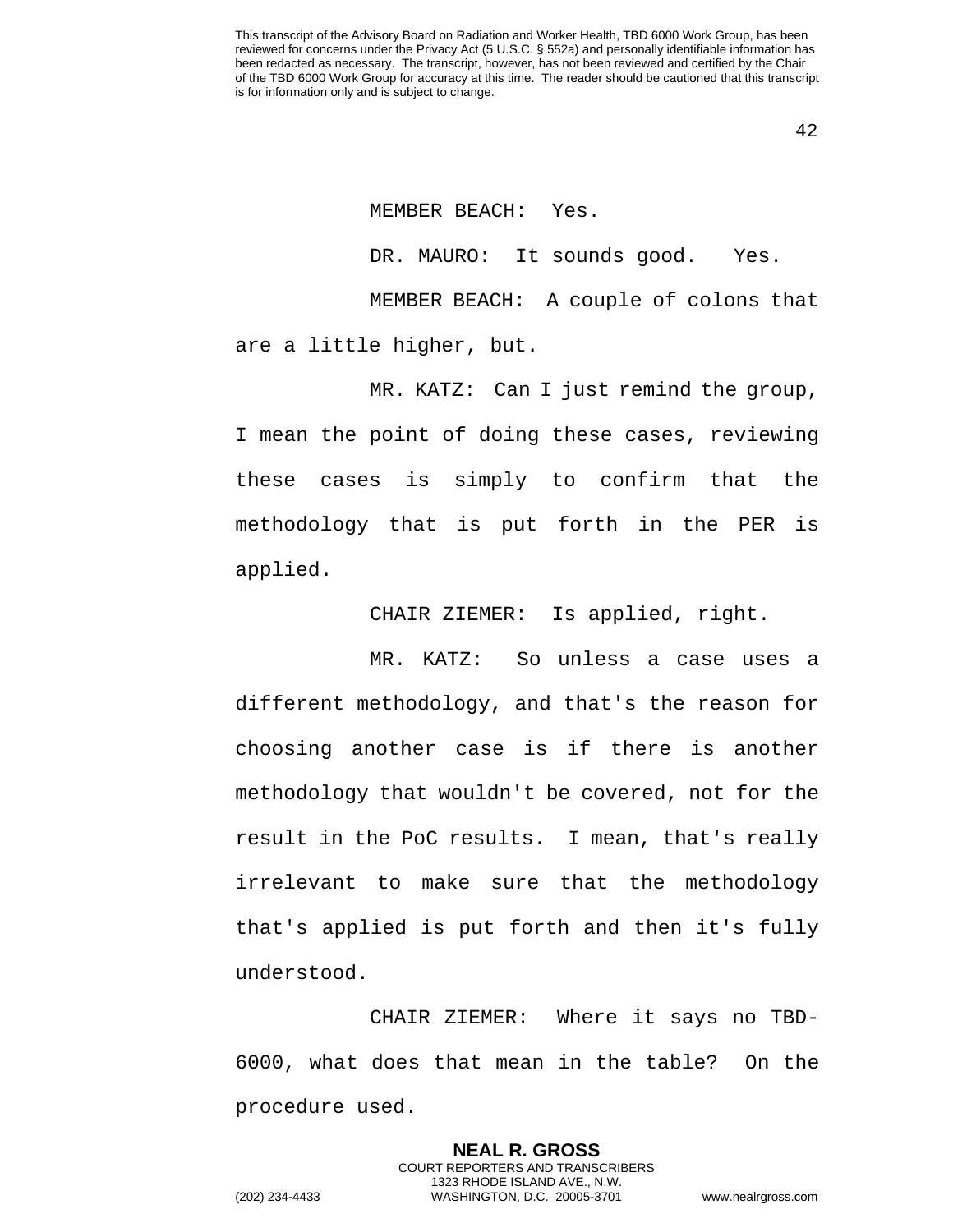DR. MAURO: I can't answer that. And again, I'm going to put Nicole on the spot. Any, could you help --

(Simultaneous speaking)

MS. BRIGGS: The only thing I can think of is it might have been, I might have put that notation in to indicate that it was before the publication of TBD-6000, because it was very early.

CHAIR ZIEMER: Okay.

DR. MAURO: Yes, that could be it because some of these actually predated the original TBD-6000. It's possible.

CHAIR ZIEMER: Okay, but the revised TBD would have been used though, right?

DR. MAURO: In the revision, right. But maybe the original, I don't know. I'm sorry, I don't know, because I know that there was an original DR and then, of course, the revised.

Whether there was a TBD-6000 at play as a Rev 0 in the original DR, I really don't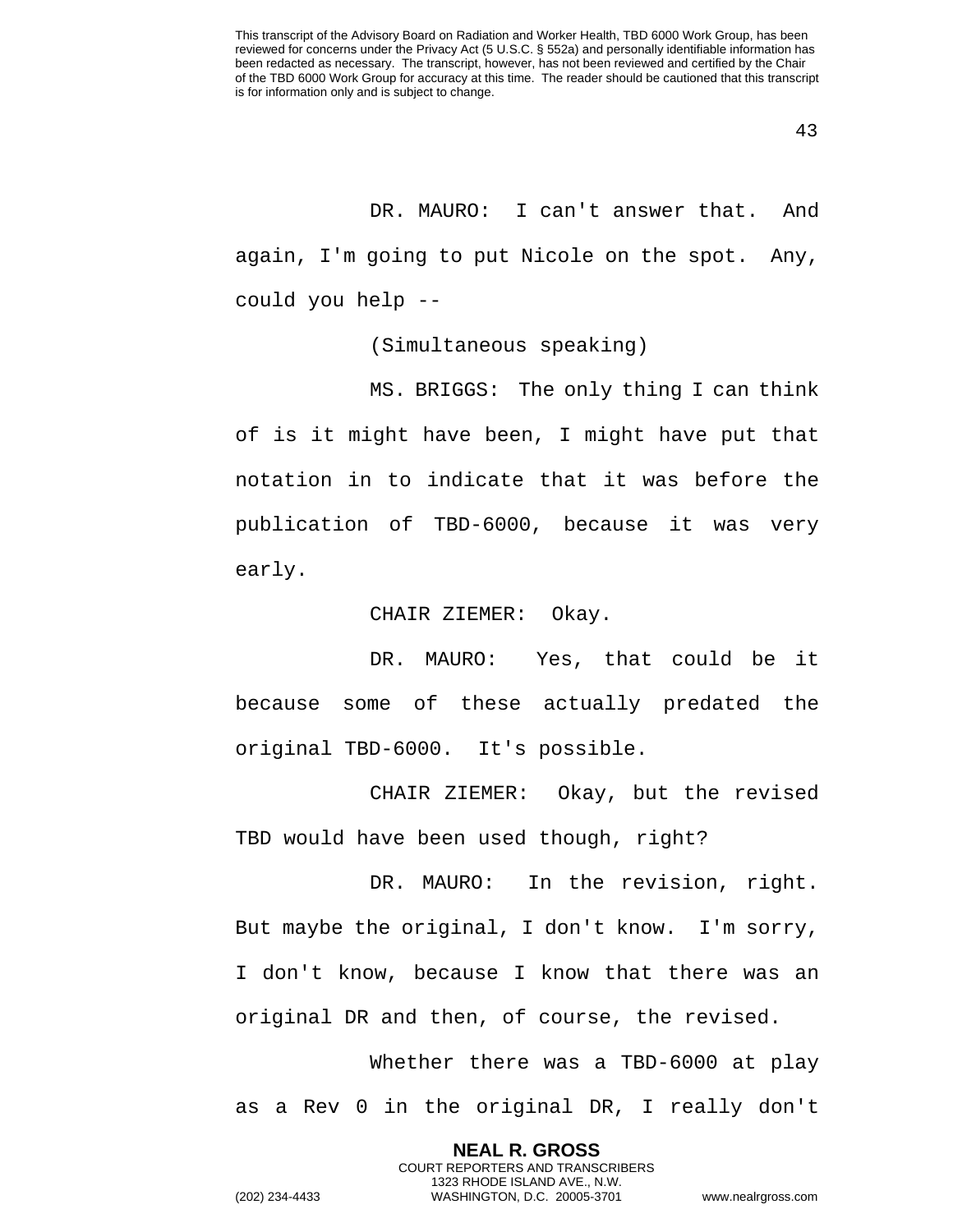know, I'd have to look. We'd have to do a little digging.

MS. BRIGGS: I think that's probably what I meant when I put that notation in there was that it was, because that one was 2004. It just may have been that whatever --

(Simultaneous speaking)

MS. BRIGGS: -- it might have just been that the procedure that was used was not, you know, that TBD-6000 wasn't even the, I think that's all I meant when I put that in there.

DR. MAURO: Yes. And as we also would like to point out that in some cases where we looked at the original and then the revised cases, you know, we noticed that some of them were so early that we really couldn't figure out what was originally done on the case, for a particular case. So that's probably the answer.

CHAIR ZIEMER: Yes. Well, in reality there were just ten cases. That seems a little excessive to do three out of ten.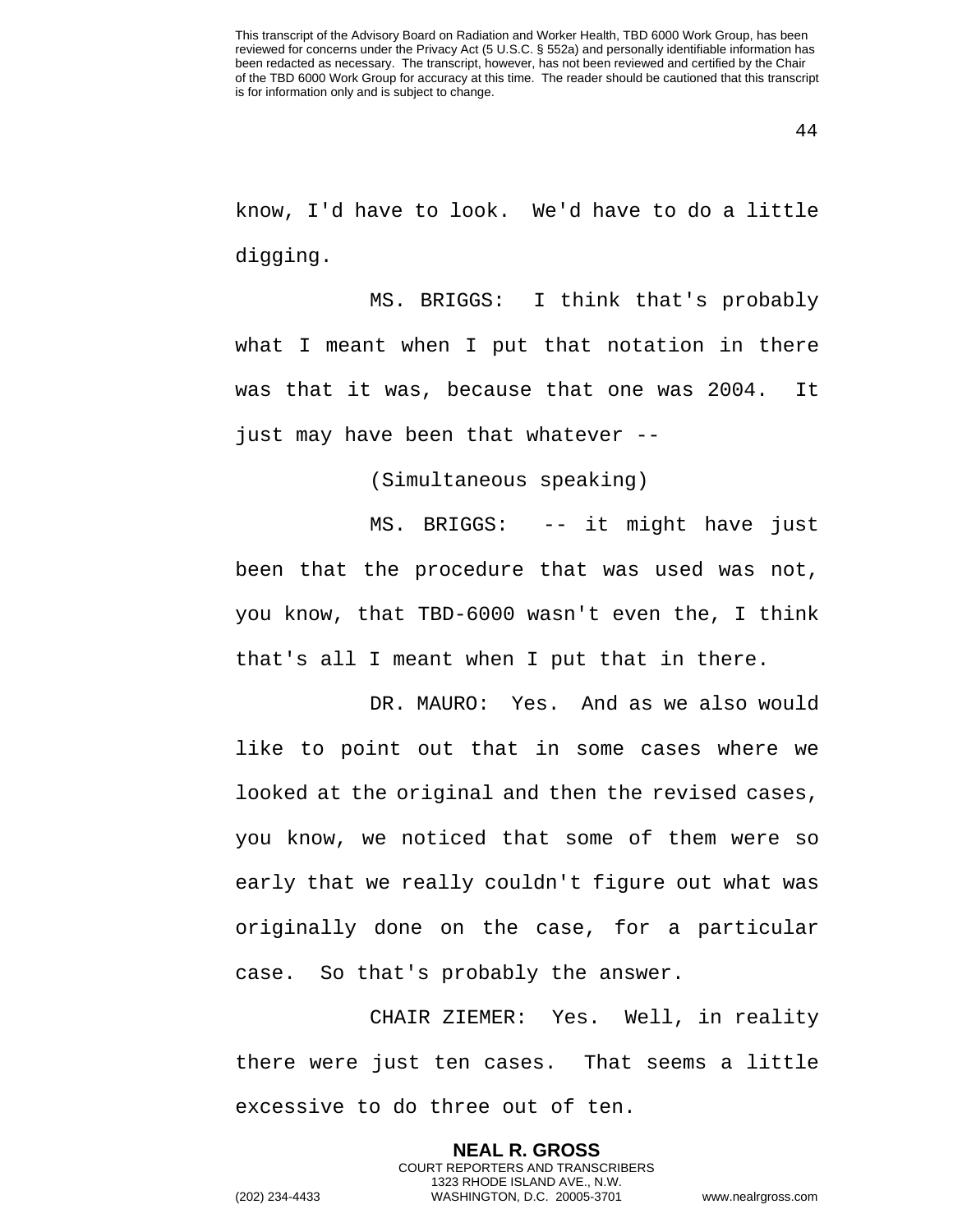45

DR. MAURO: Well, I'm not disagreeing that. What I'm saying is that, as Ted pointed out, there are certain -- to me the way I look at it is there are different aspects of the protocol that are quite different and need to be looked at, notwithstanding what dose you get.

One is during operation and one is between operation. I think that catches those two. And the other one is dosimetry method. Certainly, we are interested in an external dose and internal dose, of course.

But with regard to the external dose, I did want to look at skin cancer, so I pointed that out separately because that is a whole separate way to look at it.

CHAIR ZIEMER: Right.

DR. MAURO: And then internal dose. Then it becomes, okay, if we're going to do an internal dose, very particular organs that are of interest. And I only have to say that typically, when you are dealing with uranium, what is of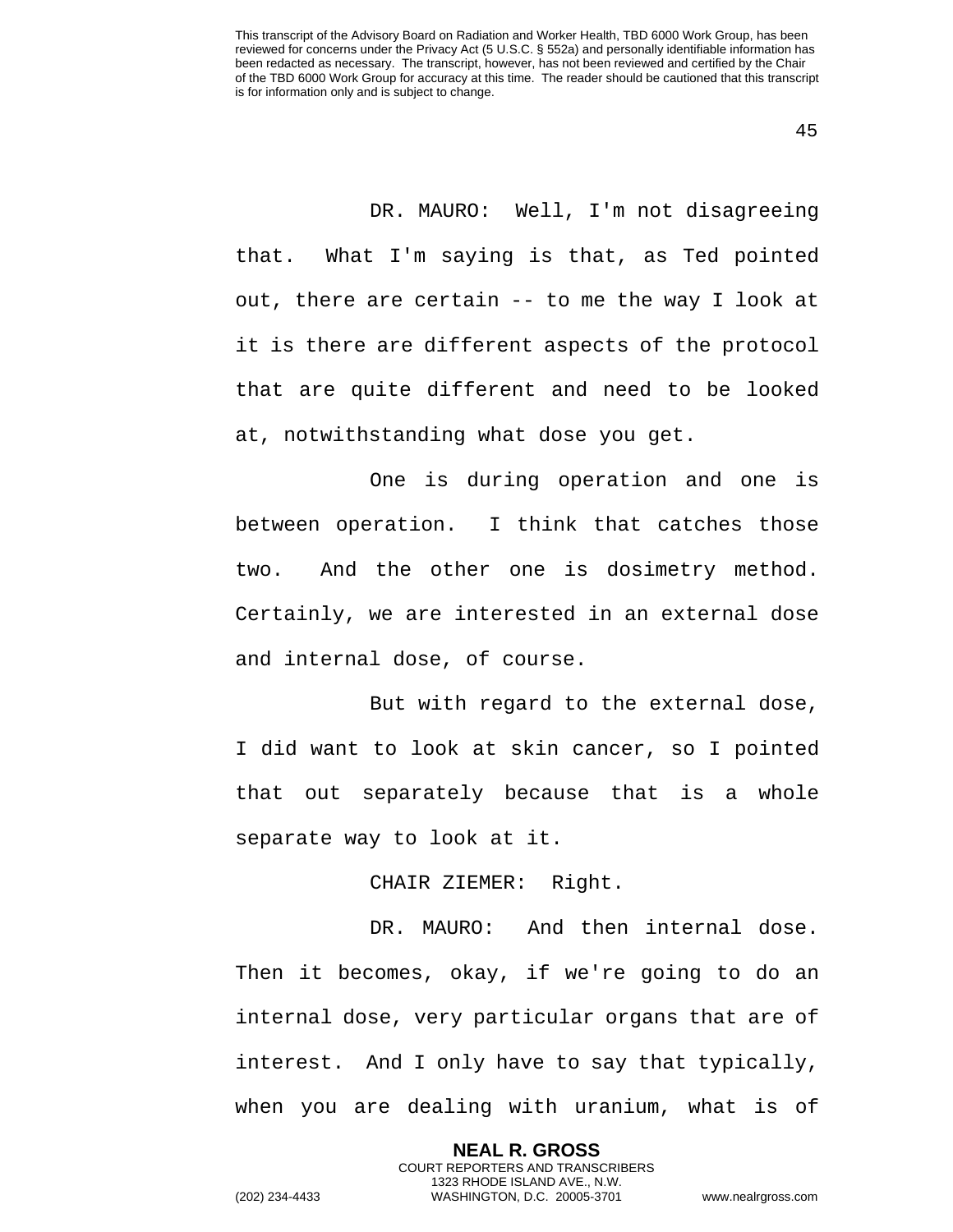46

interest, of course, first and foremost, especially is lung dose and how that was done.

But also bone marrow. But now you pointed out that Josie said this bile duct one, I didn't even notice that. That came up with a high one, I'd have to say that that would be interesting to see what was done there would be different than internal organ.

But, of course, the internal dosimetry and how that's done, whether it's looking at that separate from let's say either a bone marrow or lung, that's a judgment call. I would not want to overburden so many cases because it just wasn't, the level of exposure was extremely small.

But you do want to hit places that where quite different methods are used so, you get the idea.

CHAIR ZIEMER: Well, apparently we don't have any skin cases left. Those were all pulled.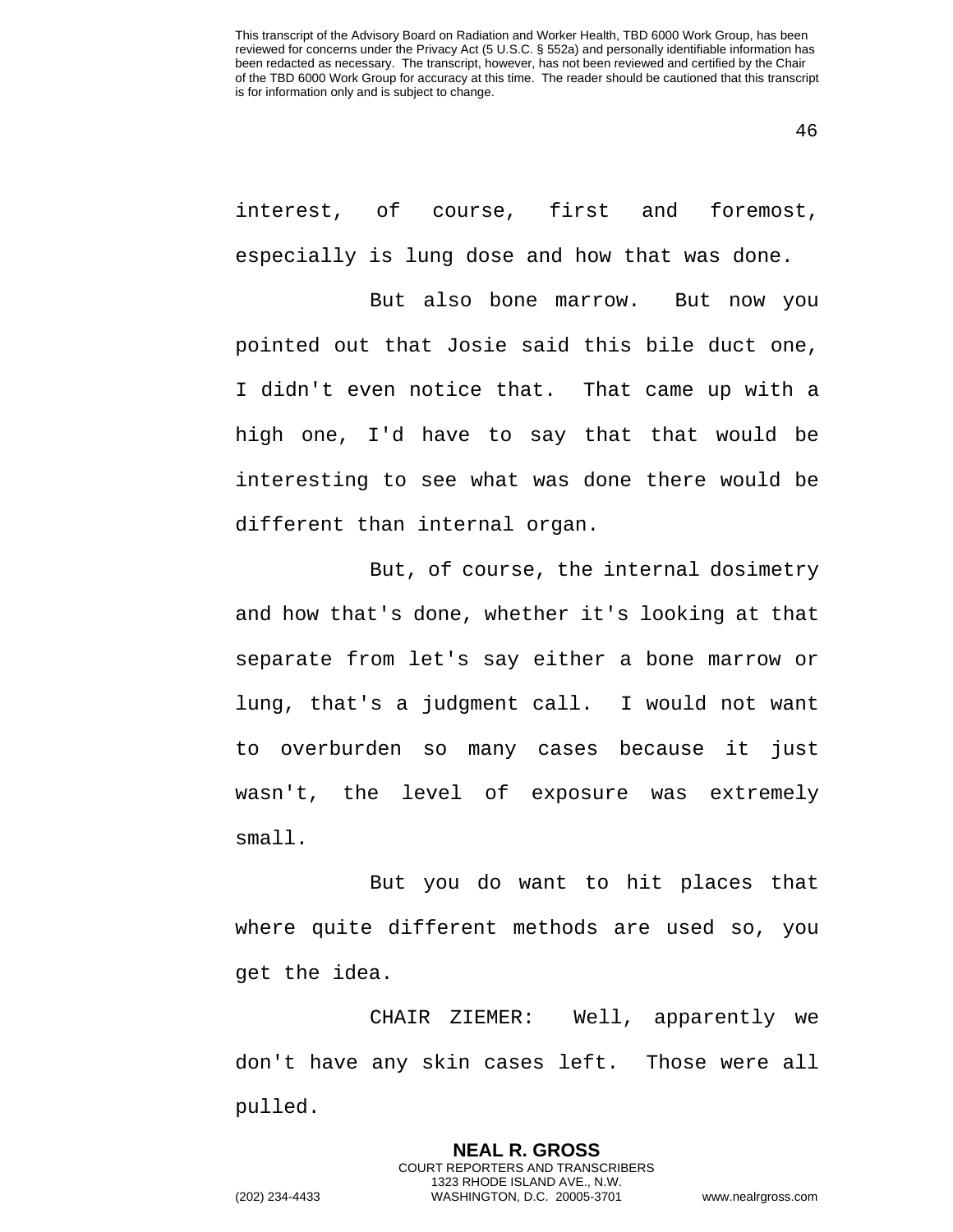47

## DR. MAURO: Okay.

CHAIR ZIEMER: So, let me, if I'm understanding this correctly, David, is that correct? We only have internal organs then right?

MR. ALLEN: Definitely the two skin listed on the table were pulled. There was no dose reconstruction done.

MEMBER BEACH: Well on that one, I don't know the year, but it may have covered, you know, it may cover both. It may, cover the bile duct may cover the, you know, the periods in time you're looking for.

MR. ALLEN: Yes, this is Dave. I actually looked that part up. And all of these cases with, I think, exception of one case covers the covered period and well into residual period.

MEMBER BEACH: We might be able to just get what we need from that one, and/or one other.

CHAIR ZIEMER: How about, what about doing the bile duct and the lung? Would that,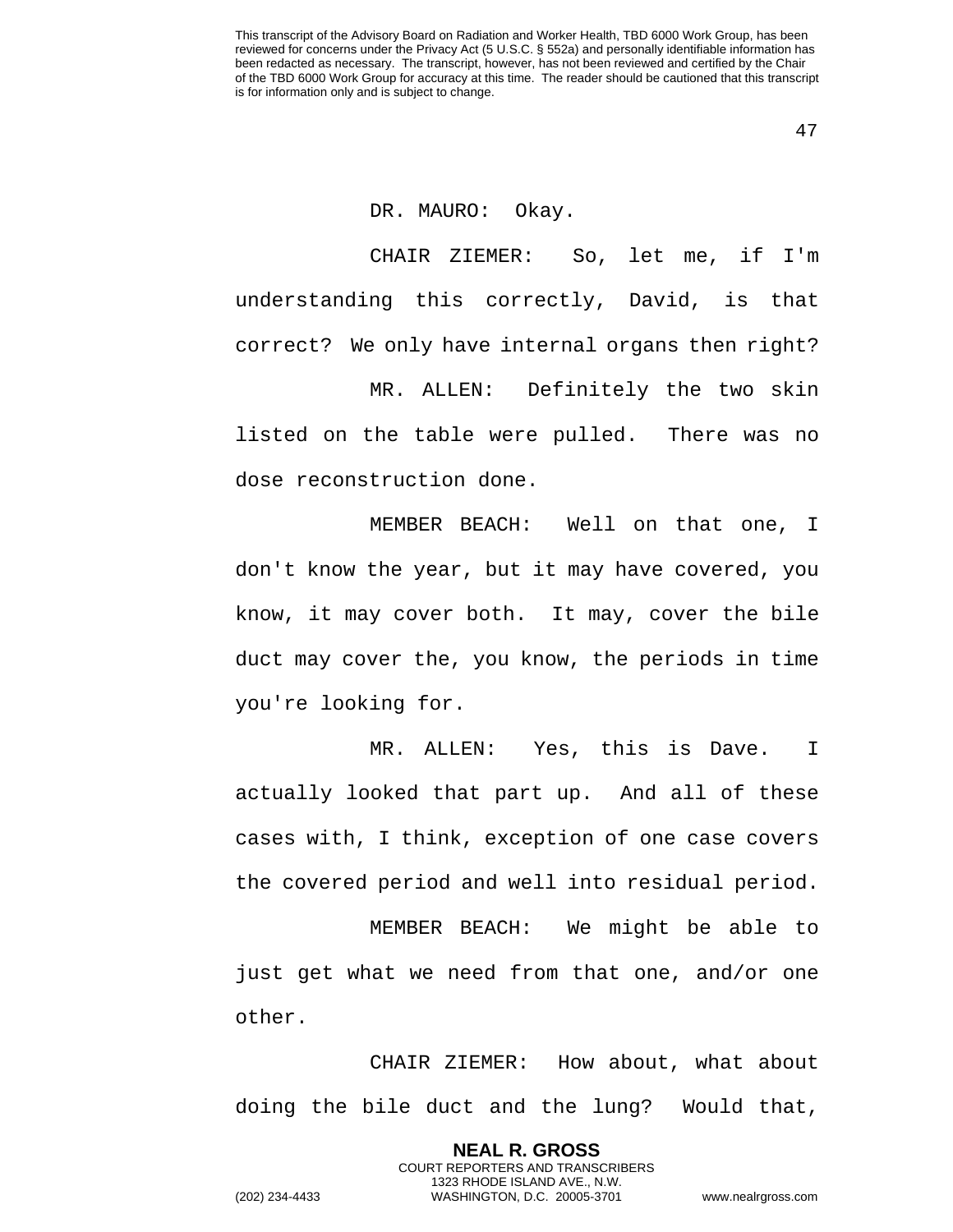48

I'm trying to --

DR. MAURO: Yes, the bile duct and the lung, during operations and between, I mean, my first reaction is sure. If you are asking me the question, I'm actually jumping in on this.

CHAIR ZIEMER: On the top of my head, I like the bile duct one, partially because of the PoC being high, but also looking at something, I think a lung might be of interest.

John Poston, have you got any suggestions on this? I wonder if he is on mute. I don't hear you, John.

MEMBER POSTON: Oh, are you talking to me?

CHAIR ZIEMER: Yes. Did you have any suggestions on the selections?

MEMBER POSTON: No. No. I was having trouble hearing you, I'm sorry.

CHAIR ZIEMER: Yes, sorry. Have we been doing, Ted, remind me on other sites, how many have we been doing? One or two?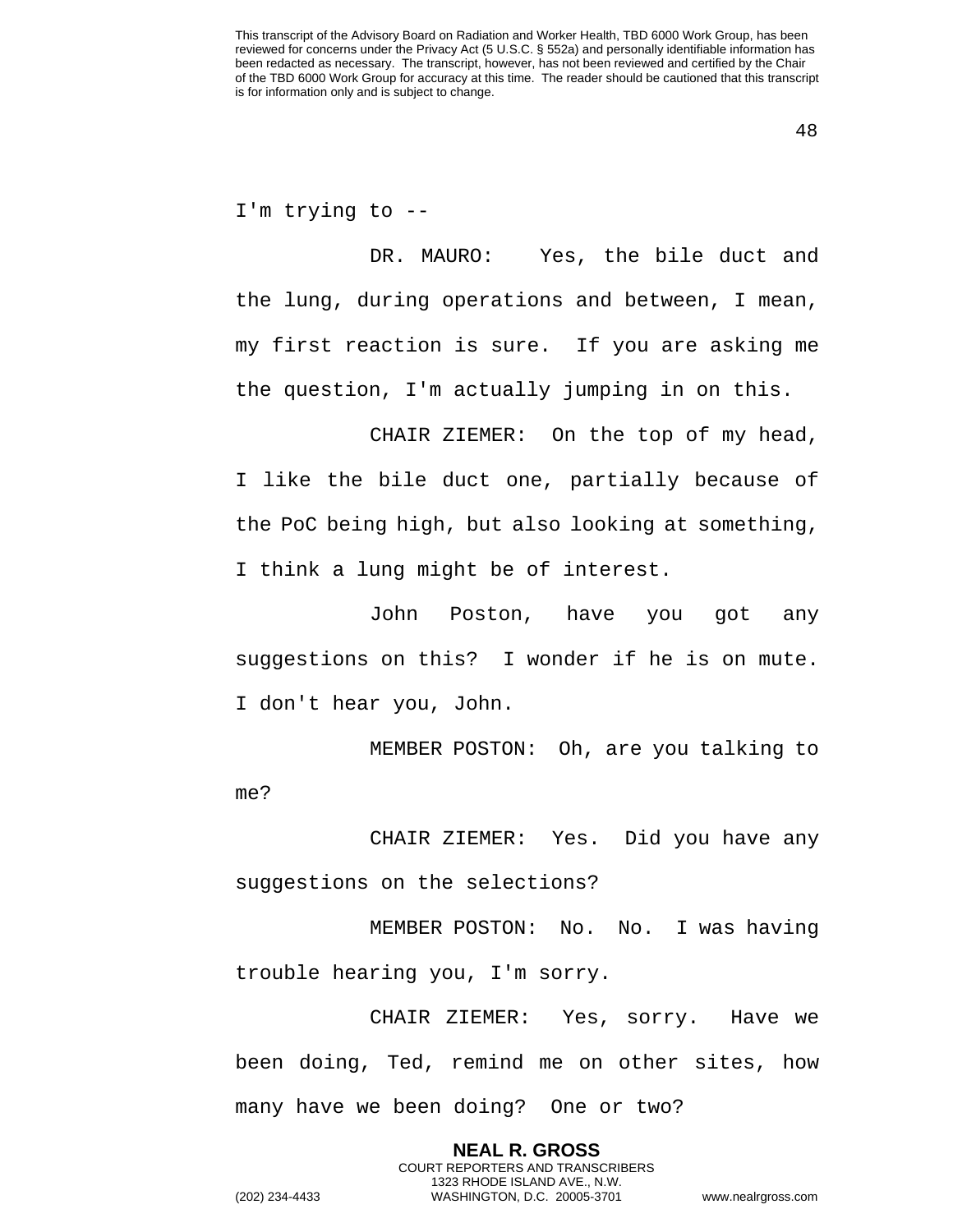49

MR. KATZ: Again, like I said, It's always very based on whether a different methodology, whether all the methodologies are covered by the cases in hand. In one case, we had actually recommended more. But didn't find --

## (Simultaneous speaking)

CHAIR ZIEMER: How much different would it be for bile duct and lung outside of the fact that it's a different organ? In both cases, it's an inhalation issue and then a distribution into the organ.

MR. ALLEN: Yes, the other thing that going to be different is dose to the internal organ. The intake is going to be the same. So it's a little different.

CHAIR ZIEMER: Yes. So, I'm not sure we get any more information out of the, doing an additional lung than we would from the original, just doing the bile duct one.

MR. KATZ: That sounds right.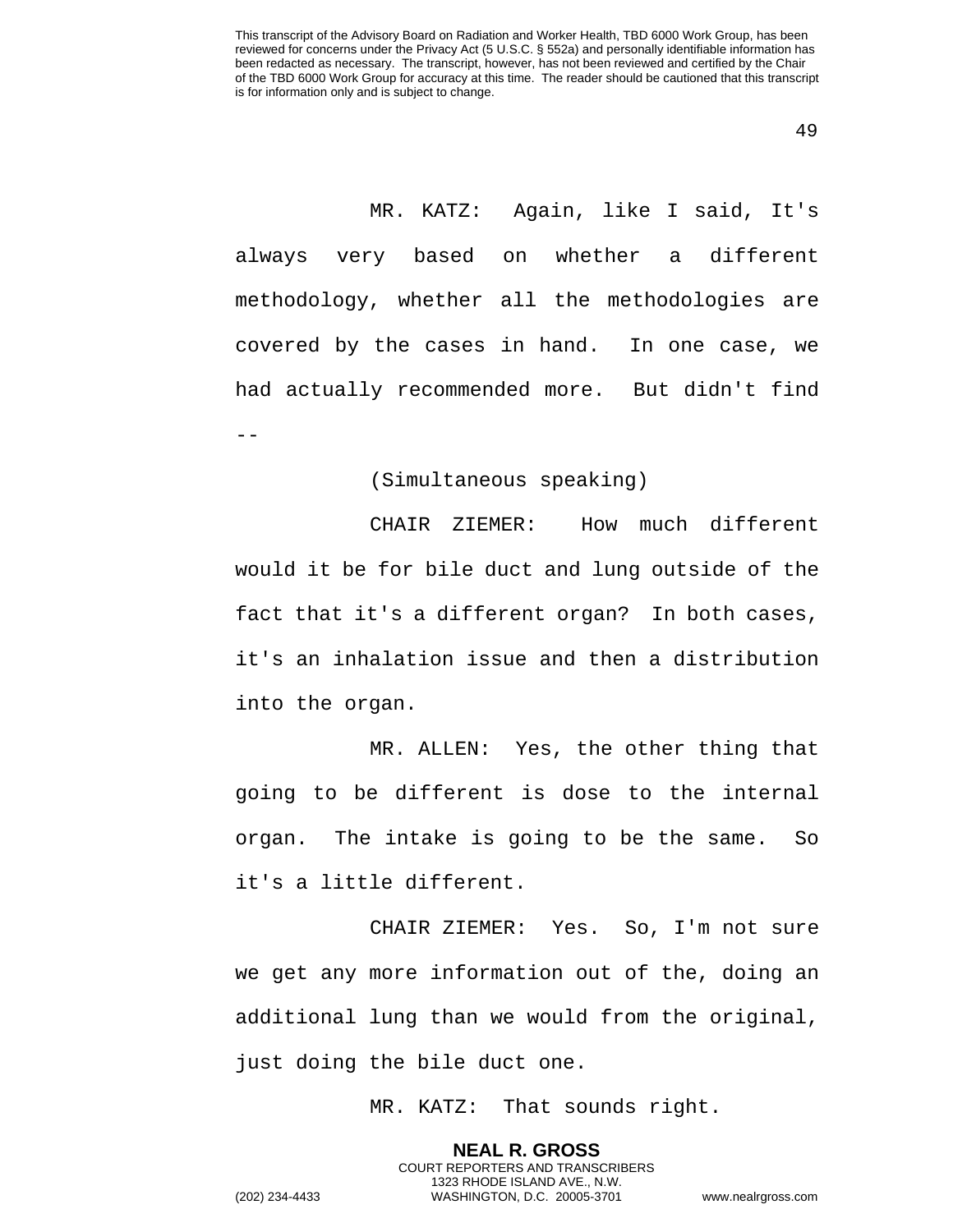50

CHAIR ZIEMER: I'm kind of leaning toward just doing the one at this point. I don't know that we'd get any more information out of doing both of those. What do you think, Josie? MEMBER BEACH: Paul, I agree with that. I would be fine with that recommendation.

CHAIR ZIEMER: Are you okay with that, John?

DR. MAURO: If you are asking me, yes I am.

CHAIR ZIEMER: Okay. I meant John Poston.

DR. MAURO: Oh, okay. I'm sorry.

MEMBER POSTON: I'm okay with that, Paul.

CHAIR ZIEMER: Why don't we go ahead with that then. We'll recommend just doing the one, see if there's any issues that arise.

MR. KATZ: Okay, then NIOSH will pull that case, and then we'll send that to SC&A so that they can take a look at the case.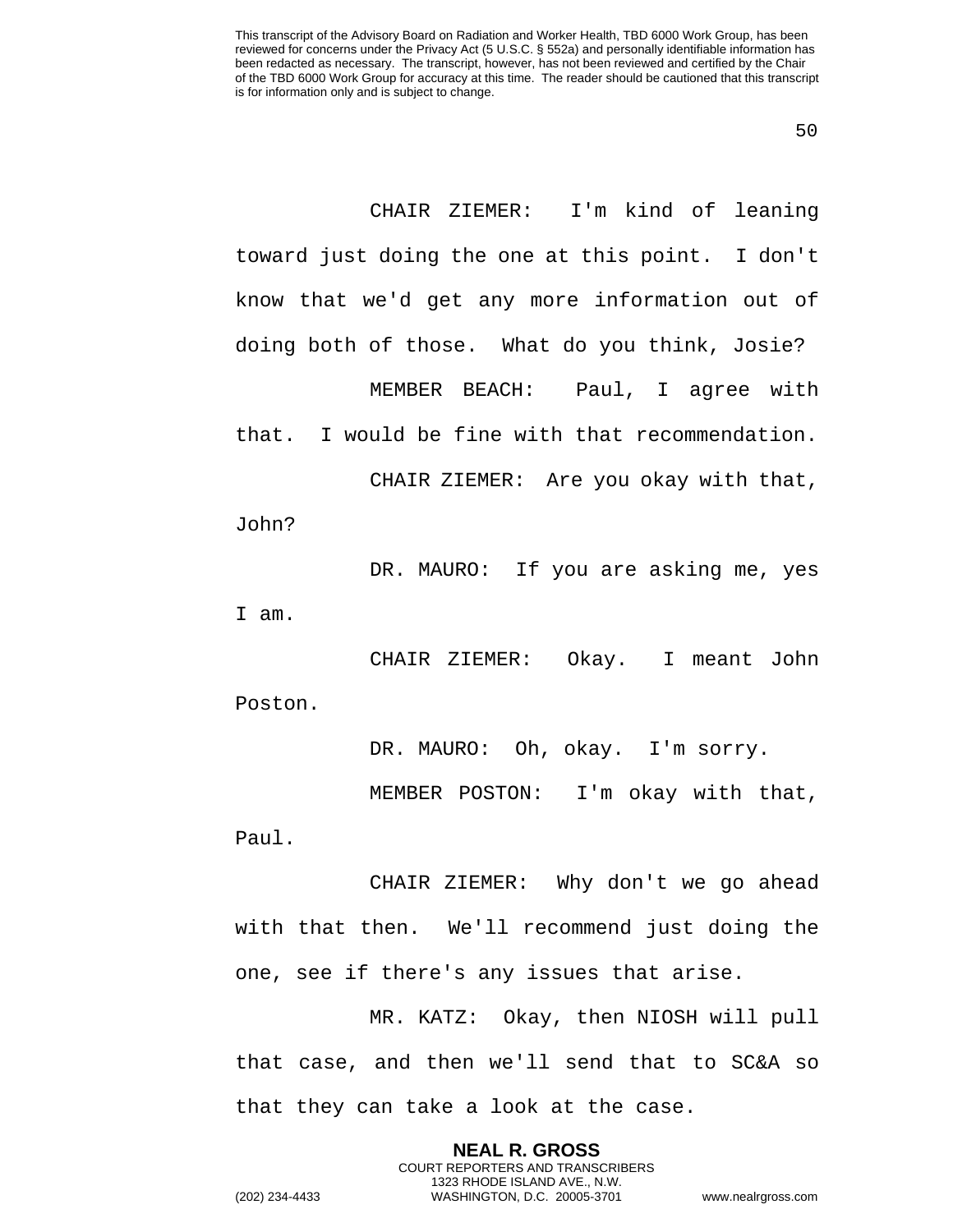CHAIR ZIEMER: Okay. Are there anything else that we need to resolve on this particular one? Okay.

MEMBER BEACH: There was one question that John asked about getting those documents uploaded so he could look at them. Did that get resolved? The air sampling data?

MR. KATZ: It did, Josie, because the documents don't exist. Those were, the documents were referenced, but nobody could find.

MEMBER BEACH: Okay, I couldn't remember if that was resolved. Thank you.

CHAIR ZIEMER: I think that completes the Anaconda then. Okay. Thank you, John. And let me ask you, Kathy, are you back on the line and ready to go with --

MS. BEHLING: Yes, I am --

CHAIR ZIEMER: ALCOA?

**Review of DCAS Program Evaluation Report**

**(PER) 63 (Alcoa-Pennsylvania)**

MS. BEHLING: This is Kathy. I'm going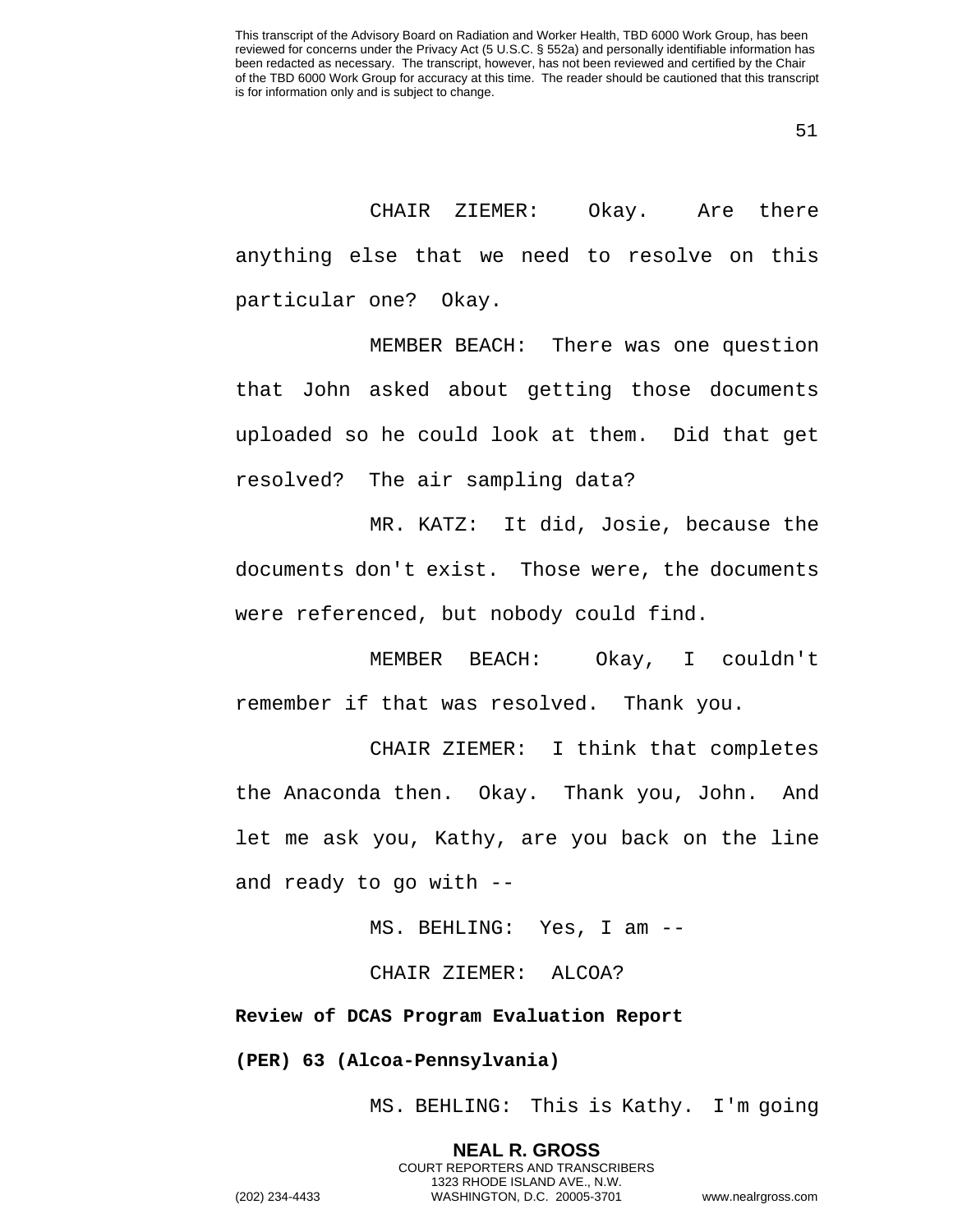to try to walk you through this, and any assistance that I can get from John Mauro and John Stiver as necessary will be appreciated. But let's go through, I don't have the Skype up, but I don't know --

CHAIR ZIEMER: I think we all have the document. Do we really need to Skype at all? MS. BEHLING: Okay. No.

CHAIR ZIEMER: Does anybody need Skype today?

MR. KATZ: I don't think so.

CHAIR ZIEMER: I have it on, but I think I'm going to turn it off.

MS. BEHLING: Okay, because I'll just refer to, if everybody has the document, I'll just refer to that as we walk through.

CHAIR ZIEMER: Okay.

MS. BEHLING: Okay. And again, this is the ALCOA facility case of the Aluminum Company of America, and it's from the New Kensington, Pennsylvania site.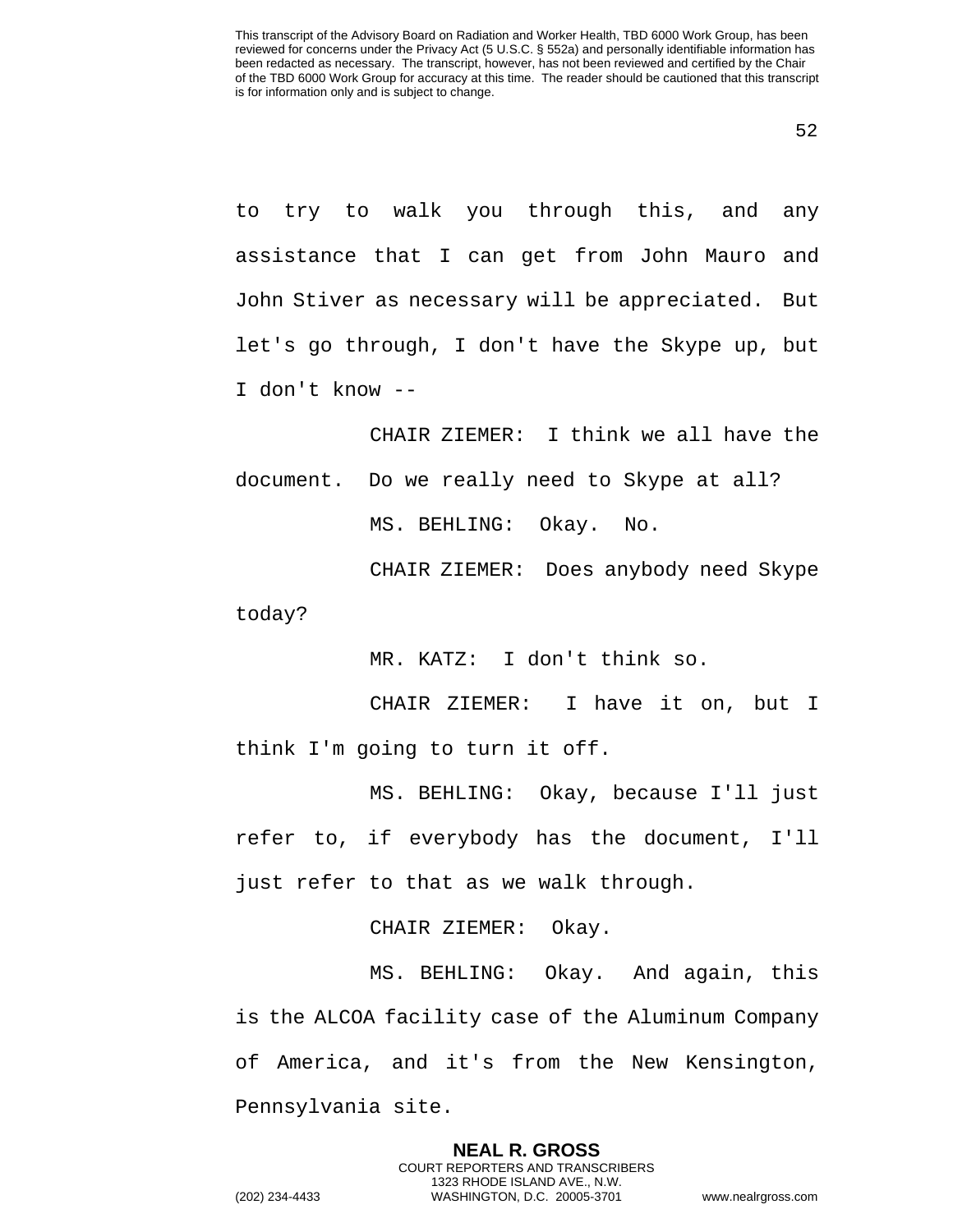At that particular site, the ALCOA did uranium slug canning operations from May of 1943 to the end of 1945. And it was one of the unique facilities that produced nuclear fuel for the X-10 pilot plant in Oak Ridge, Tennessee and also for Hanford.

The canning operations, they actually did the canning of approximately 100,000 slugs through 1945. And the AWE period then, obviously, covers 1943 through 1945.

If we, as John Mauro indicated, under our Subtask 1 on Page 8 of the document, the reason that PER 63 was initiated is because of changes to OTIB-70 which impacted the Appendix R for TDB-6000. And so we went from TDB-6000 Rev 0 to Rev 1.

And the changes that were made to OTIB-70 included external dose values that changed from, for the contamination surfaces, conversion factors for photon and beta dose rates. And it also included the addition of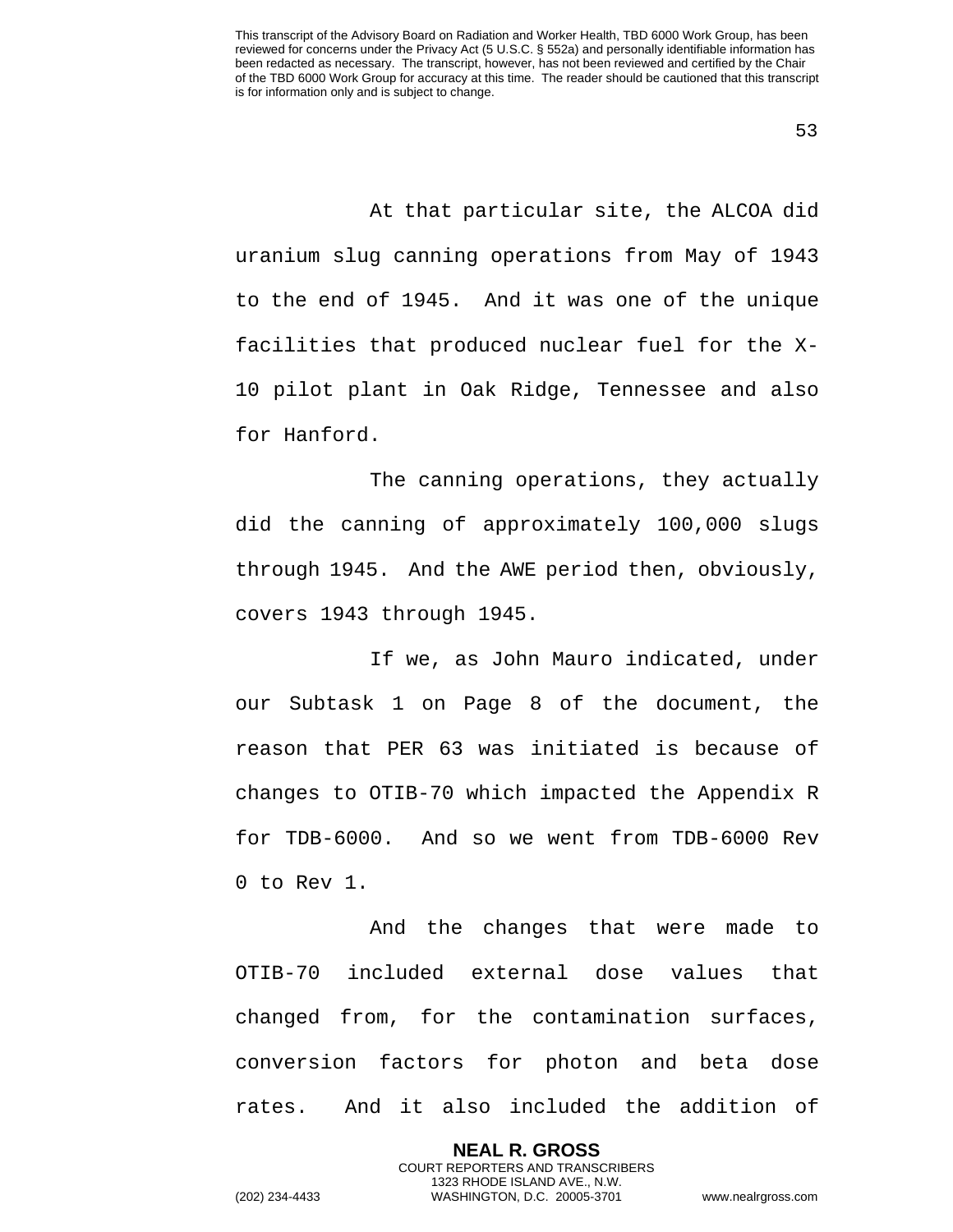54

intakes from resuspension.

So if we move on to our Subtask 2 on Page 9 of the report, one of the things that also changed between Rev 1, Rev 0 and Rev 1 was the job titles of operator, general laborers, supervisor and clerk were reduced to just the operator. And it includes just the highest internal and external dose parameters that were part of Tables 6.4 and 7.8 of the revision TBD-6000.

If we go down to Table 4.1, we are showing here the operational phase, the differences between Rev 0 and Rev 1 for the operational phase for the inhalation and ingestion.

And the inhalation intakes during the operational phase were based on air concentrations of 264 disintegrations per minute per cubic meter, with mean air sample values for the stamping slug category shown in Table 7.6 of TBD-6000 Rev 1, assuming that the operator was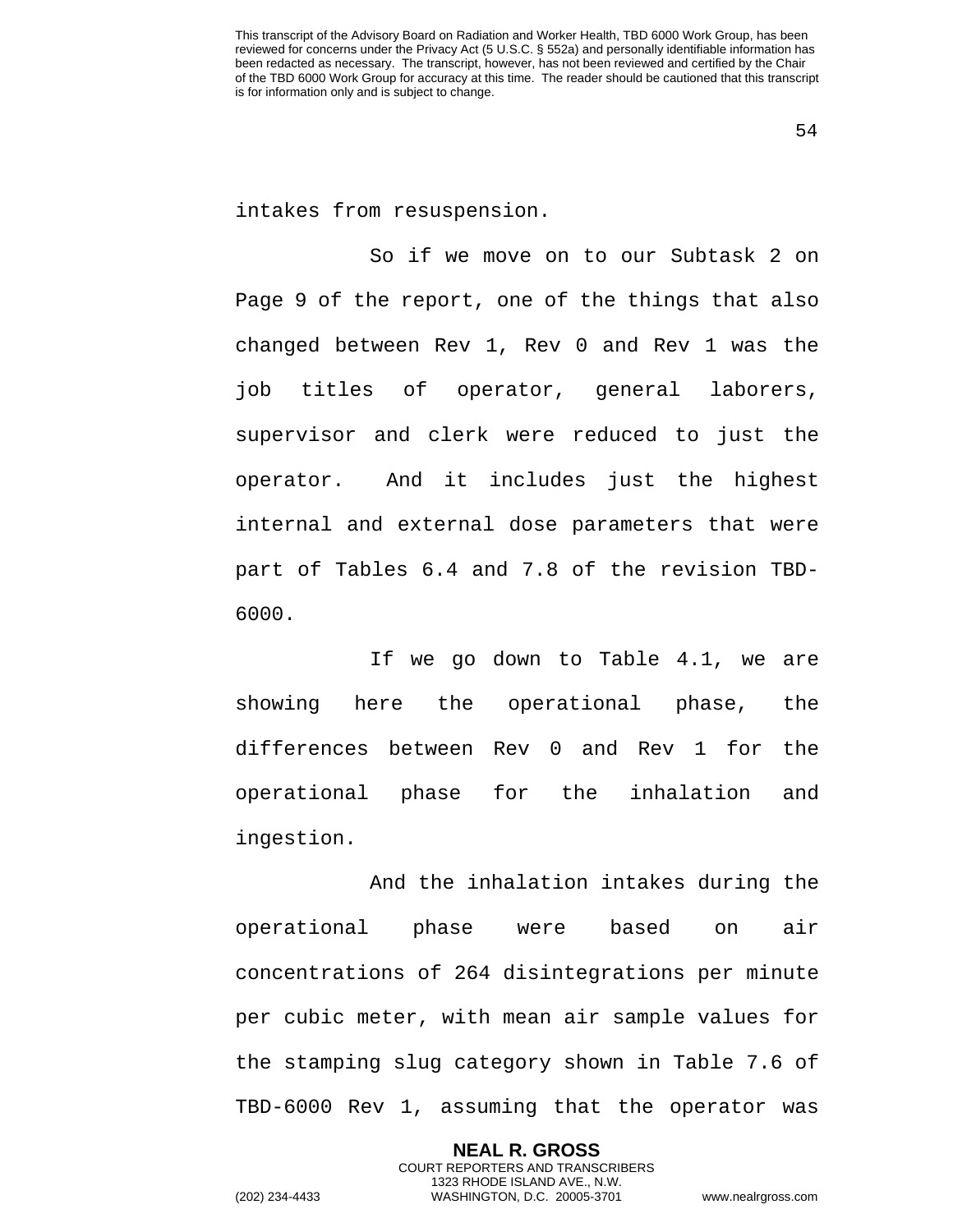exposed to 75 percent of the time with an air concentration of 198 dpm per cubic meter.

Now, below Table 4.1, Doug actually did the calculation and was able to match NIOSH's number. And in that calculation, I'll just point out because there was a question along the way here, and perhaps I can just briefly stop here and get input from NIOSH.

Assuming the work here of 2,400 hours and breather rate, breather rate of 1.2 cubic meter or cubic meter per hour, that's how we calculated the inhalation. But that calculation also includes a denominator of 365 days per year as opposed what should really be 300 days per year.

Now we did that calculation and we were able to match NIOSH's number, but I guess there was some question, I believe Ted sorted out the question about why were we using the denominator of 365 days per year.

> **NEAL R. GROSS** COURT REPORTERS AND TRANSCRIBERS 1323 RHODE ISLAND AVE., N.W.

And I just want to confirm with NIOSH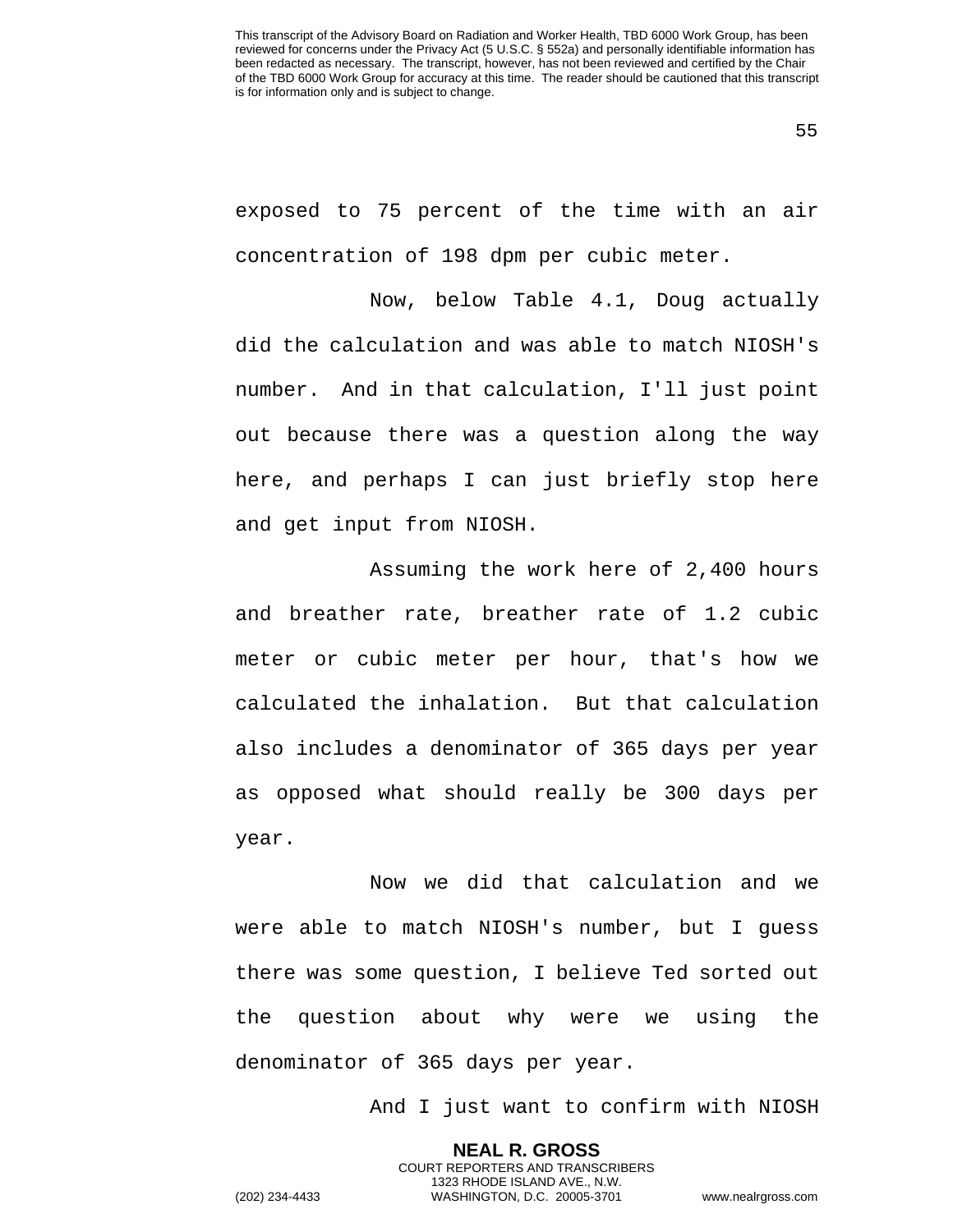that I believe CADW multiplies the radionuclide intake in the input tables by 365 to derive the becquerels per year for total intake to calculate the dose.

And is that why, just to explain that 365 day per year, is that why that is used as denominator in this calculation?

MR. ALLEN: Yes. This is Dave Allen. Intakes are usually specified in intake per calendar day making it a continuous intake over, you know, weeks, months, years, whatever. And that's the way CADW, that's the way IMBA takes it too. It's a continuous, no breaks where work begins type of thing.

MS. BEHLING: Okay. And that was going to be my next question just to ensure that the activity per day that values that that also applies to IMBA.

MR. ALLEN: Yes.

MS. BEHLING: Okay. All right. And if we move on, the ingestion intake rates are the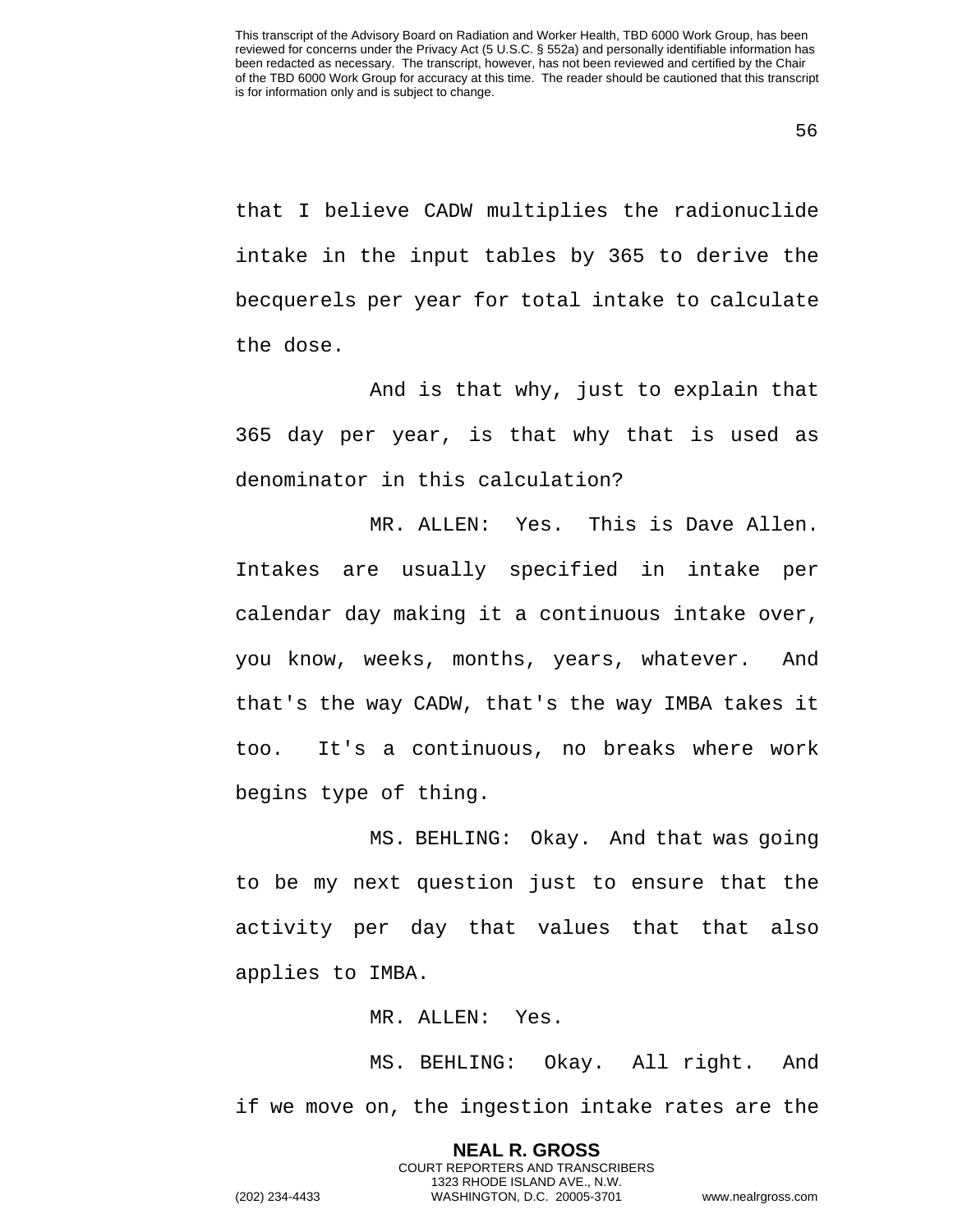sum of food contamination and incidental hand to mouth ingestion rates.

And Doug was able to, if we could move on to Page 10, to calculate those values and was able to match NIOSH's value.

The only thing that we do take notice, note of here, when it came to looking at Revision 0 of Appendix R, we were not able to match the inhalation and ingestion intake rates that were identified in Tables 7.8 and 7.9 in Rev 1. Although, this is no longer an issue because if there was a problem there, it was corrected with the Rev 1.

If we move onto Section 4.2.2, we calculated the external doses and with the exception of the whole body photon dose in Rev 0, the values remain the same, it's just that the units change.

Again, Table 4.2 shows the operational phase external doses, the differences between the two revisions. And if we go down and we actually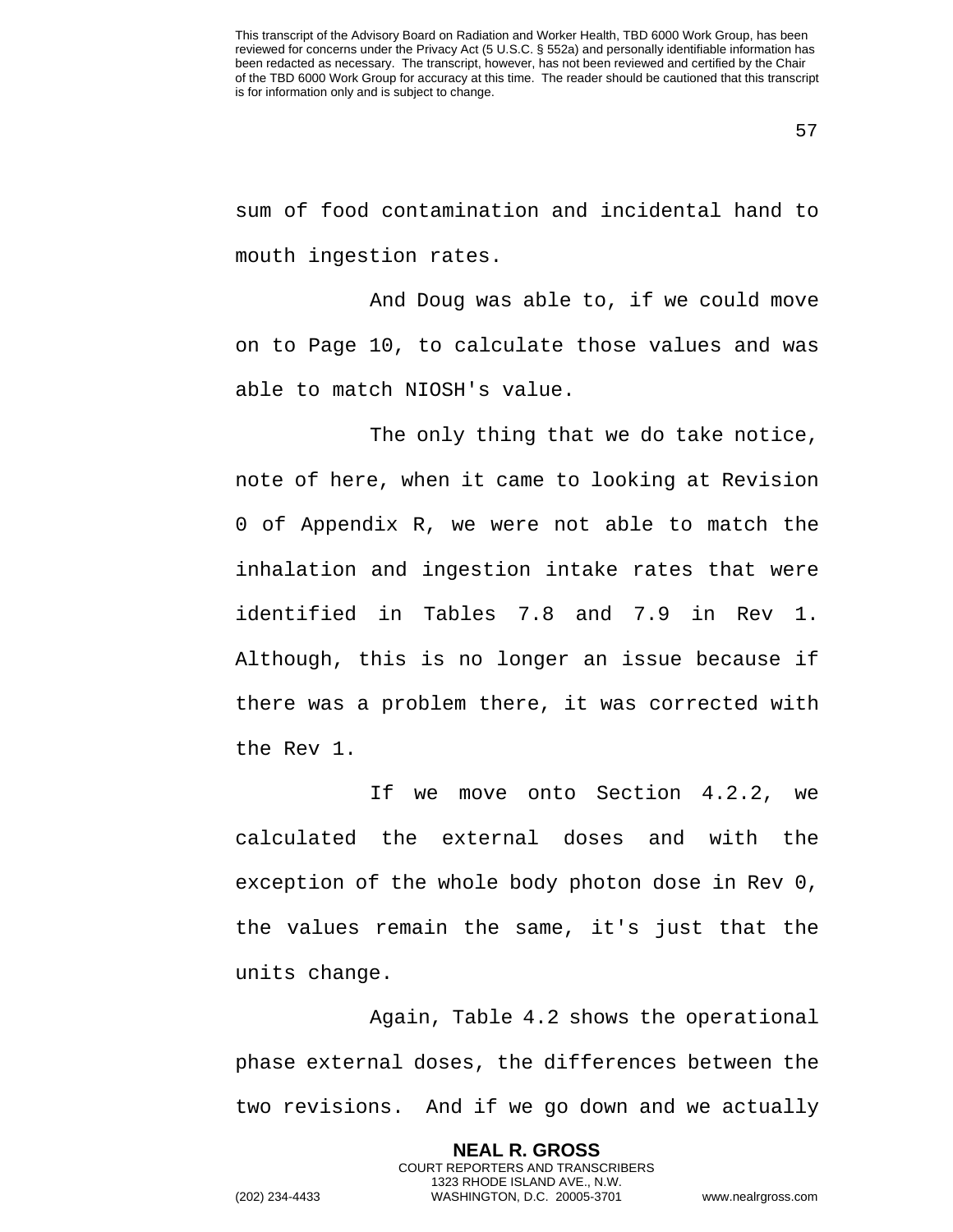58

calculated the skin dose for the hands and forearm using the contact dose rate of 230 millirem per hour for 48 hours, 50 weeks per year and assuming that the person would be in contact with the metal for 50 percent of the workday. And using those parameters we were able to match NIOSH's number.

Again, for skin that's not in direct contact with the uranium metal, it's assumed that it was estimated to be ten times the photon dose rate of one foot.

And again, if we go onto Page 11, Doug shows you his calculations for a maximum dose rate of one foot from a rectangular uranium ingot of 2.08 millirem per hour. He was able to calculate the dose and match NIOSH's number.

Moving on to whole body dose. The whole body dose was derived using the photon dose rate at one foot, with the rectangular uranium ingot. And again, assuming 2.08 millirem per hour and 48 hours per week and 50 weeks a year divided by two, we were able to match the numbers.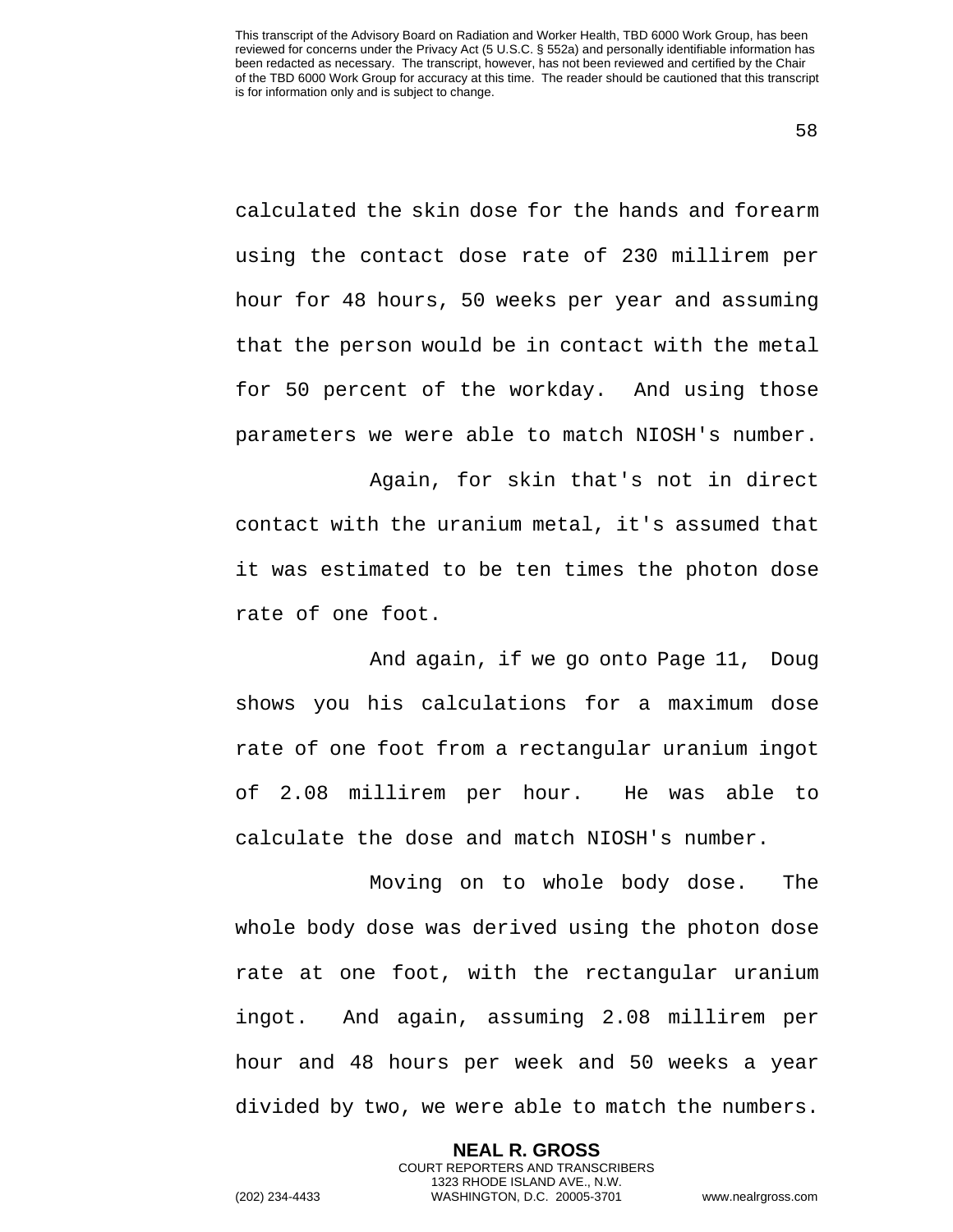Again, when we went back into Rev 0, we were not able to match the 0.349 millirem per day as shown in Table R3 of Appendix R Revision 1. However, again, it becomes no longer a concern because we were able to match the numbers in the Rev 1.

And if we move on now to the residual phase, the residual phase goes from a period of 1946 through '91, but there was a cleanup done in 1991, so there's no residual that's calculated after that period of time.

And the internal and external exposures beginning in the residual phase are determined from air sample data from facilities from the radium slugs that were produced in cans. And Table 7.6 of Rev 1 shows those air sample results for slug production.

And if we move onto Section 4.3.1, the internal doses were calculated using the data in Section 3.4 of TBD-6000 Revision 1 and as Doug has shown here. And he was able to match NIOSH's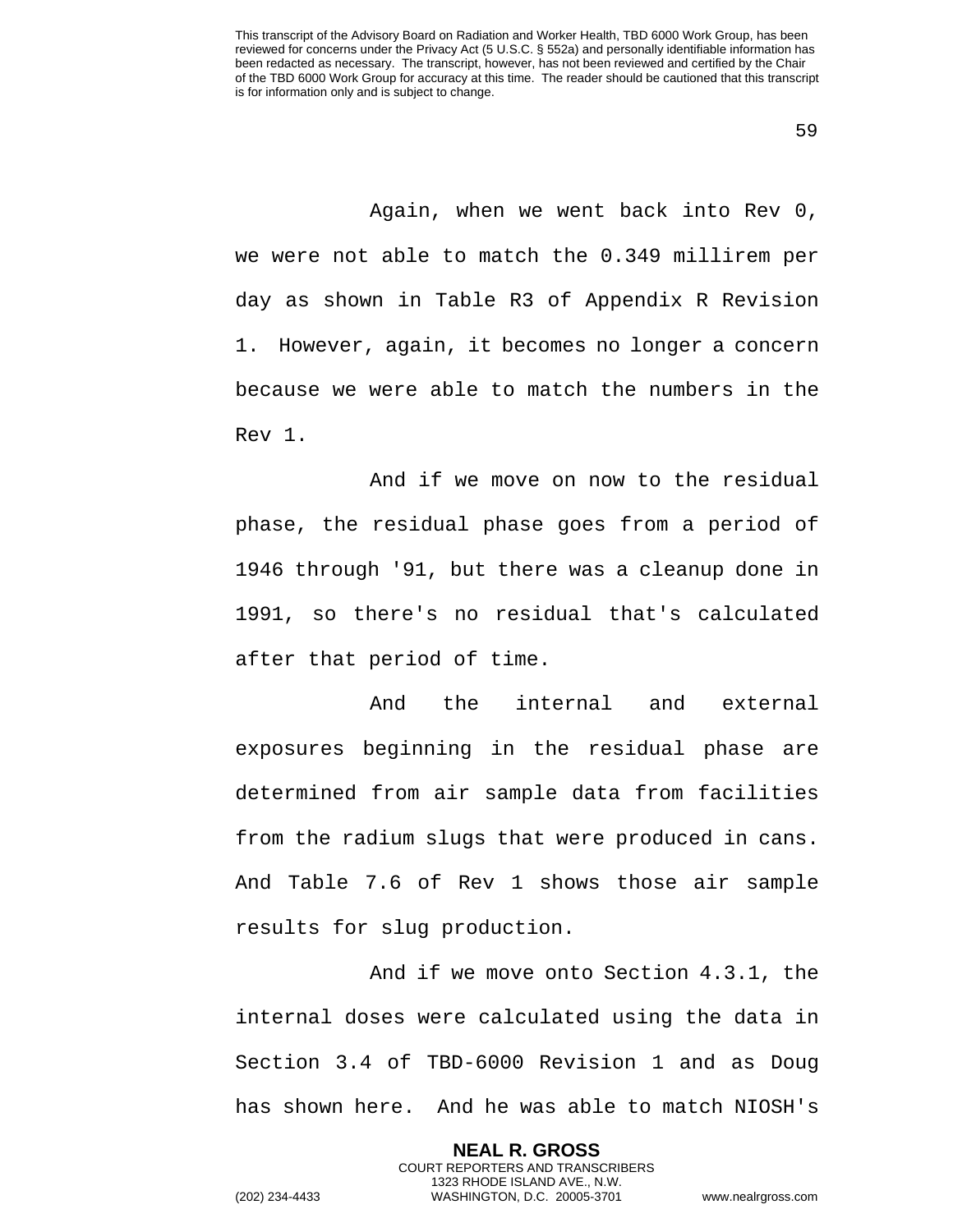number.

Same with the inhalation rates. He goes through the calculations for the -- using a resuspension of the ten minus six per cubic, per meter and a breathing rate of 1.2 cubic meters per hour. And he was able, again, to match NIOSH's number.

Section 4.3.2 shows the external doses, and Table 4.3 shows the difference, or shows the surface contamination dose rate factors for the photon and exposures and the dose rates.

Again, Doug calculated the doses and as shown below the Table and was able to match NIOSH's values.

For the source depletion on Page 13 under Section 4.3.1, the initial intake and dose rates are calculated based on the first year of residual period, and then using an average depletion rate of 6.70 minus 4 per day derives the values in Table 4.4 for the exposures for the remainder of the years of the residual period.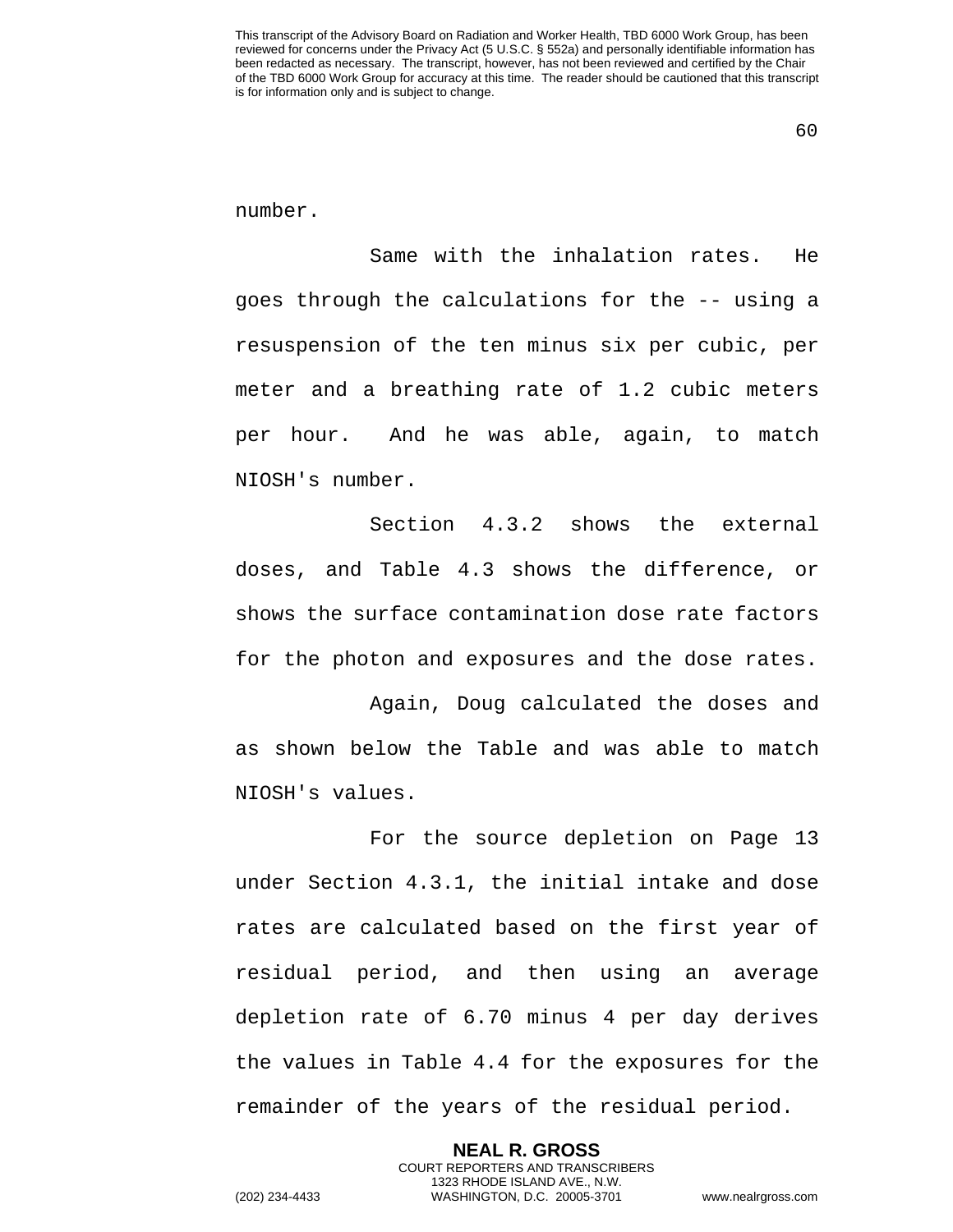As I indicated, we were able to match all of NIOSH's numbers for Revision 1. We did have some question about the previous revision, but as I said, that's a moot point at this point in time.

So to go onto Subtask 3, which looks at the criteria that was used for examining the number of cases that were potentially affected by this change, NIOSH initially identified 44 claims and due to various reasons, they were able to eliminate that down to 35 claims that needed to be reevaluated.

And when we looked at their approach to evaluate and to identify the number of potential claims, we agreed with that and we don't have any issues with Subtask 3 and their identification of 35 claims, or the reevaluation of 35 claims.

And then if we go onto our Subtask 4, this is where we identify the number of cases that we may want to review under Subtask 4. And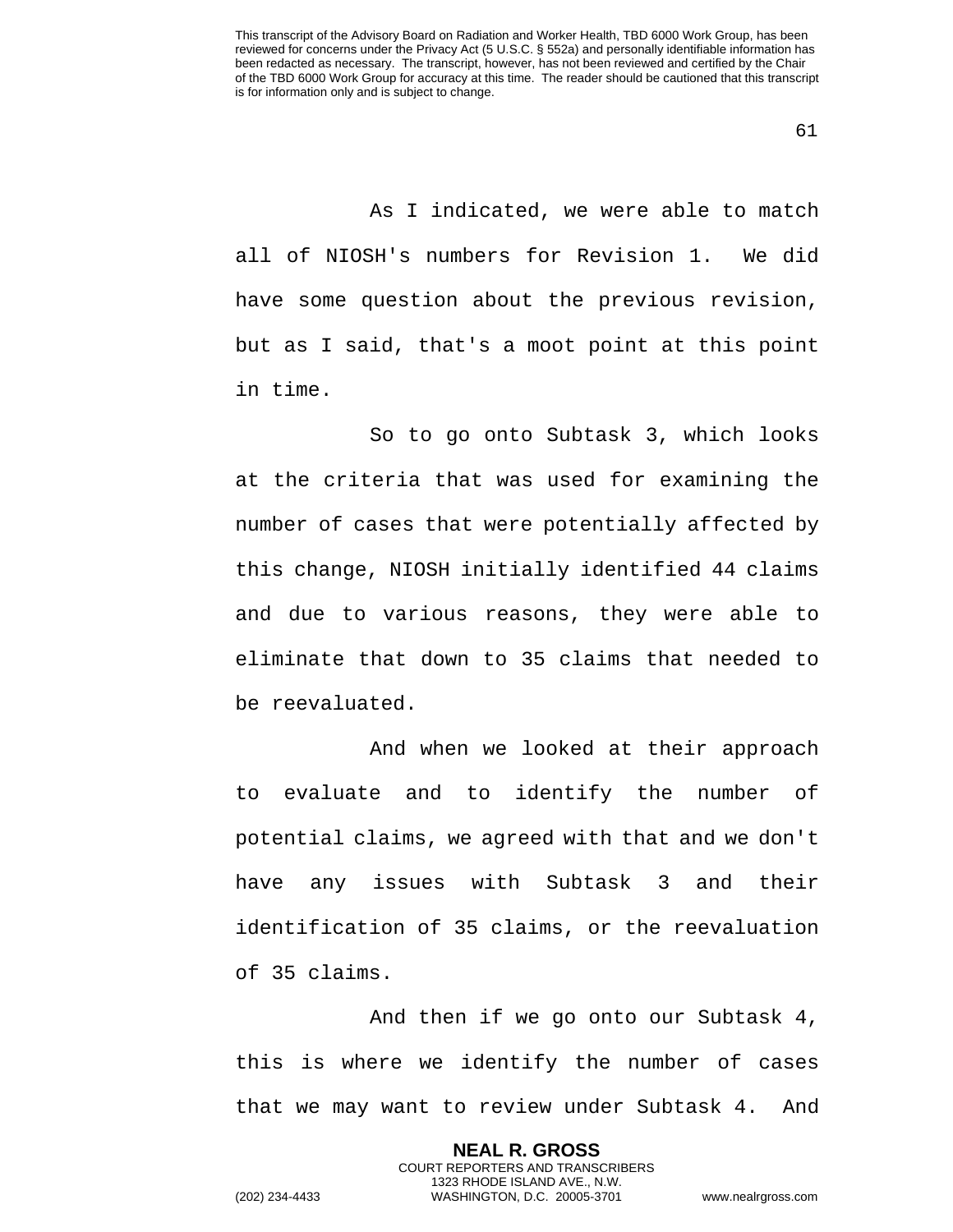that can simply be one case that involves an individual who worked both in the operational period and the residual period.

Or if that's not a possibility, then two cases where the individual worked in the operational period and another case where the individual worked in the residual period.

That sums it up. Does anyone have any questions?

CHAIR ZIEMER: Okay, thank you, Kathy. Work Group Members, any questions for Kathy?

MEMBER BEACH: Paul, this is Josie. I don't have any.

## **Action items/path forward**

CHAIR ZIEMER: Well, it appears that our only task now at this point is selection of the case or cases. SC&A is recommending that if NIOSH can identify a case that covers both the operational and residual period, that should take care of it. Otherwise, one case from each.

> **NEAL R. GROSS** COURT REPORTERS AND TRANSCRIBERS 1323 RHODE ISLAND AVE., N.W.

Dave, you can do the first one. I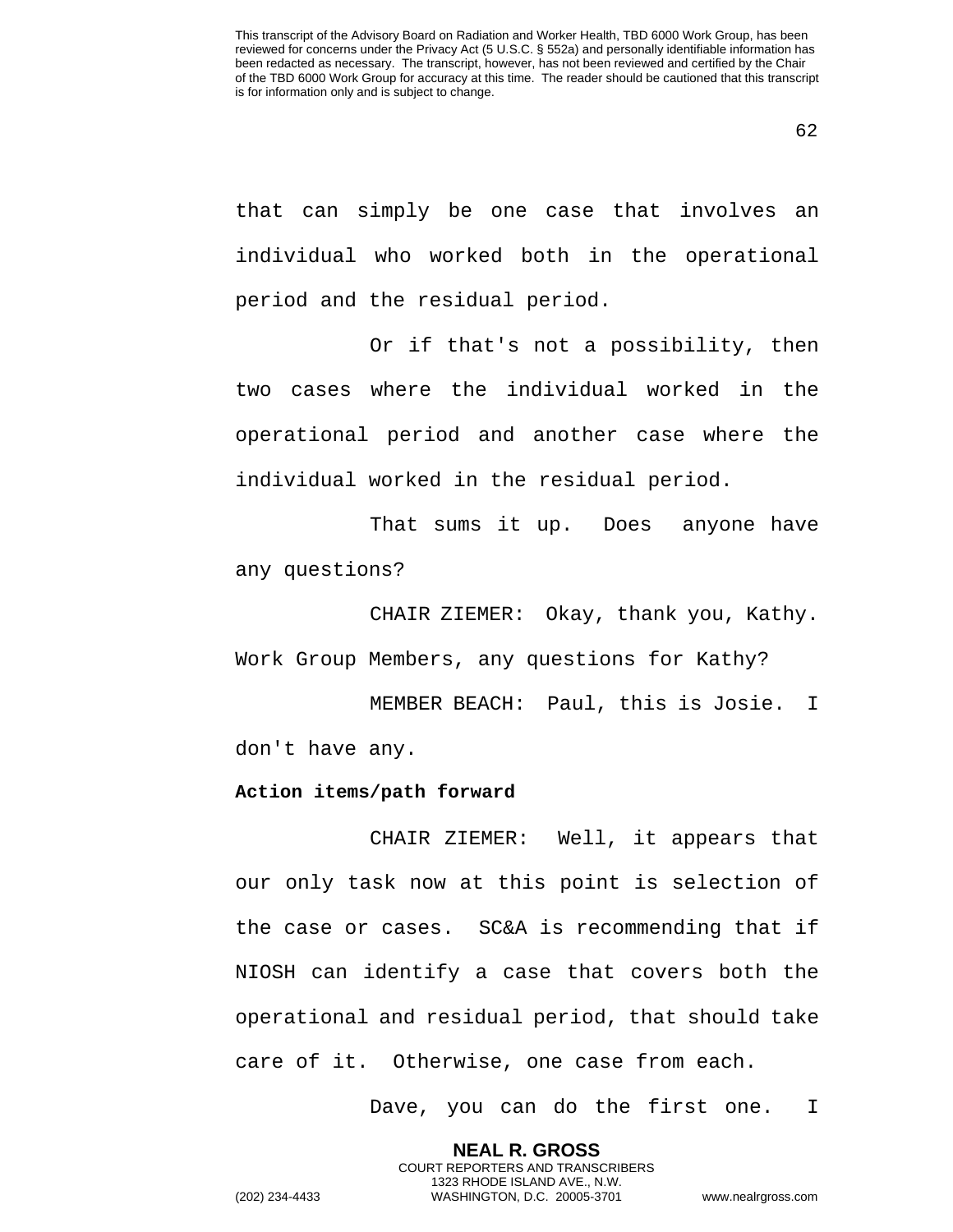don't have a list of the cases right before me. But can we find, readily find a case that covers both?

MR. ALLEN: Yes. I did some exploring, we've got some 17 or 20. Some maybe that had -- CHAIR ZIEMER: Do they cover both? MR. ALLEN: Cover both, yes.

CHAIR ZIEMER: Do we need to look at those cases or just allow NIOSH to select one?

MR. KATZ: That's what we've done in the past. We've just selected according to the criteria.

CHAIR ZIEMER: Yes. So if there's no objection, we'll ask NIOSH to select a case that meets both those criteria for the operational and residual period and it just requires one case. And SC&A can proceed with that.

MR. ALLEN: Okay, this is Dave. I was going to suggest one last criteria. I think there's a couple cases with some intermittent employment during that covered period. I was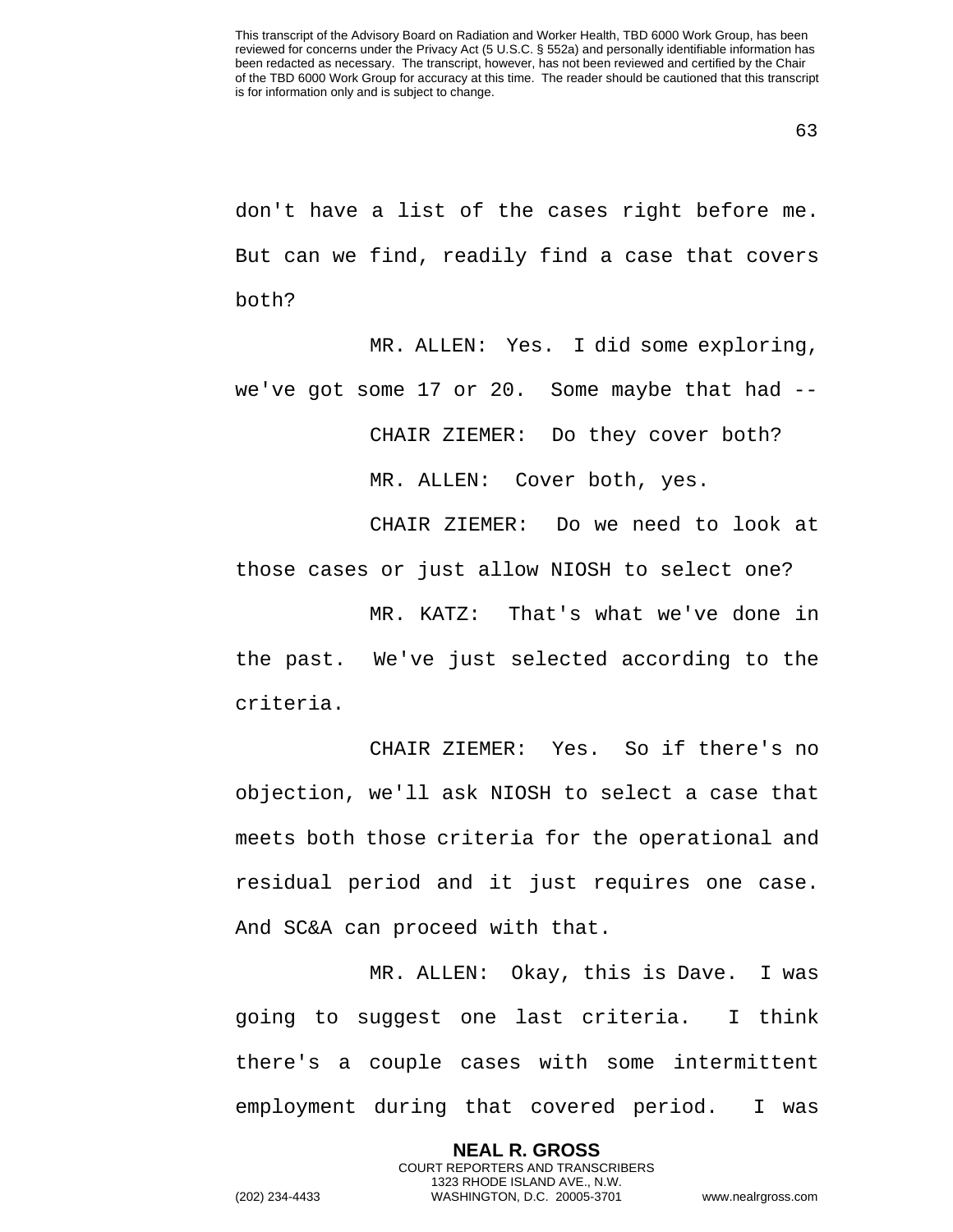going to throw those out and just do those that had employment during the entire covered period. It's not that long of a period. Does that work for everybody?

CHAIR ZIEMER: That makes sense to me.

(Simultaneous speaking)

CHAIR ZIEMER: -- you would specify that it's one that has continuous employment during that, those two periods.

MR. ALLEN: During the covered period, yes.

CHAIR ZIEMER: Yes. Just during the covered period.

MR. ALLEN: Yes. And then I didn't know if you wanted any organ criteria or not.

CHAIR ZIEMER: Well, we hadn't specified it at this point and I don't think the SC&A asked for that. Did you, Kathy?

MS. BEHLING: No, no, we did not ask for that.

CHAIR ZIEMER: Are there --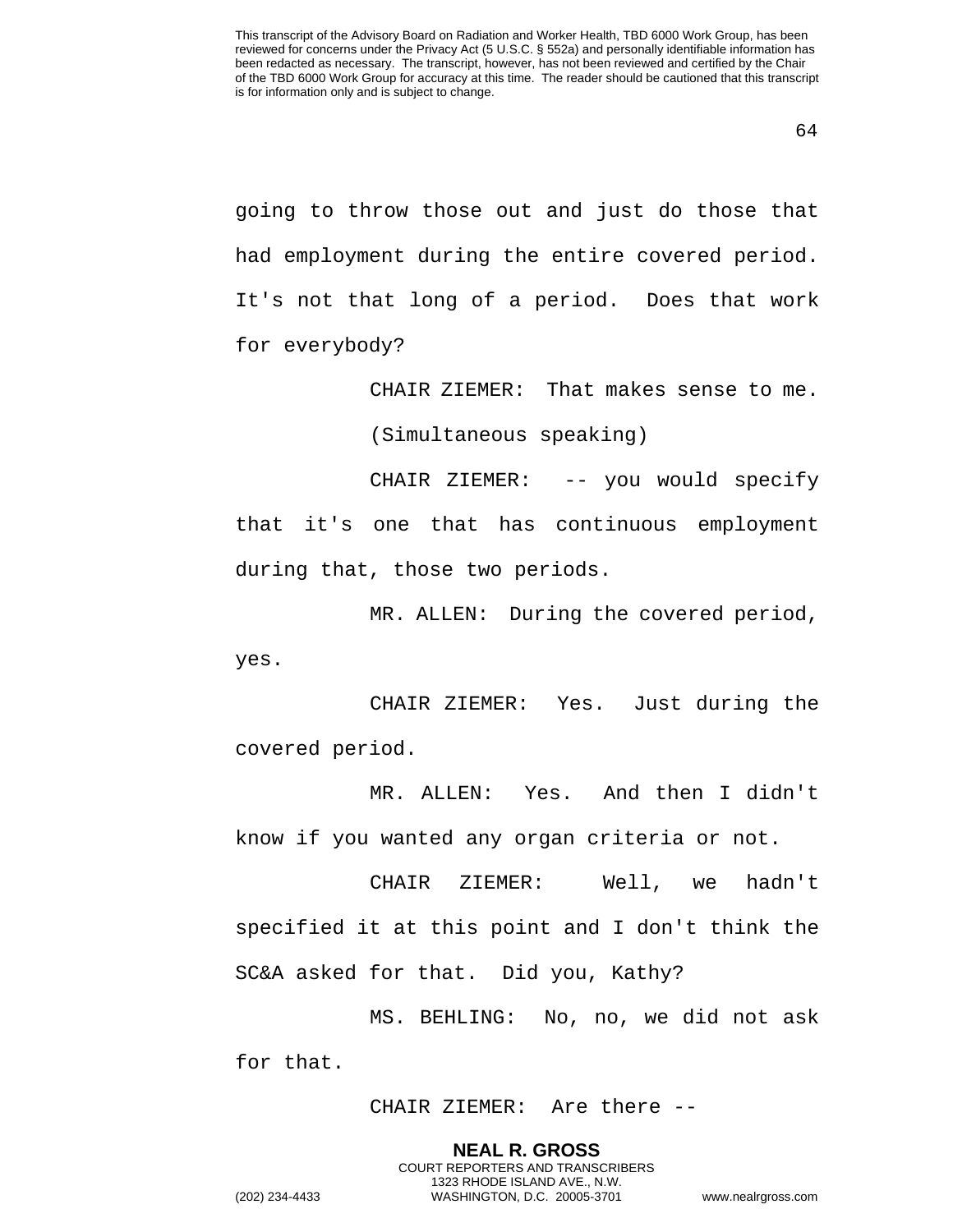DR. MAURO: Can we pick up a skin? This is John.

MS. BEHLING: That's what I was going to say. The only thing that I would say is perhaps a skin, yes, a skin contamination.

MR. ALLEN: I never looked at the organs, so I can't say for sure, but there's a reasonable chance there is one.

MS. BEHLING: Okay.

CHAIR ZIEMER: So you would prefer a skin over an internal?

DR. MAURO: This is John, I would want one of  $-$ 

CHAIR ZIEMER: It's going to be both, isn't it? I mean, you're going to be calculating both.

MR. ALLEN: Yes. It's, we still calculate the internal dose to the skin. It would just be small.

CHAIR ZIEMER: The skin was, do you have a list before -- the skin in this case, we've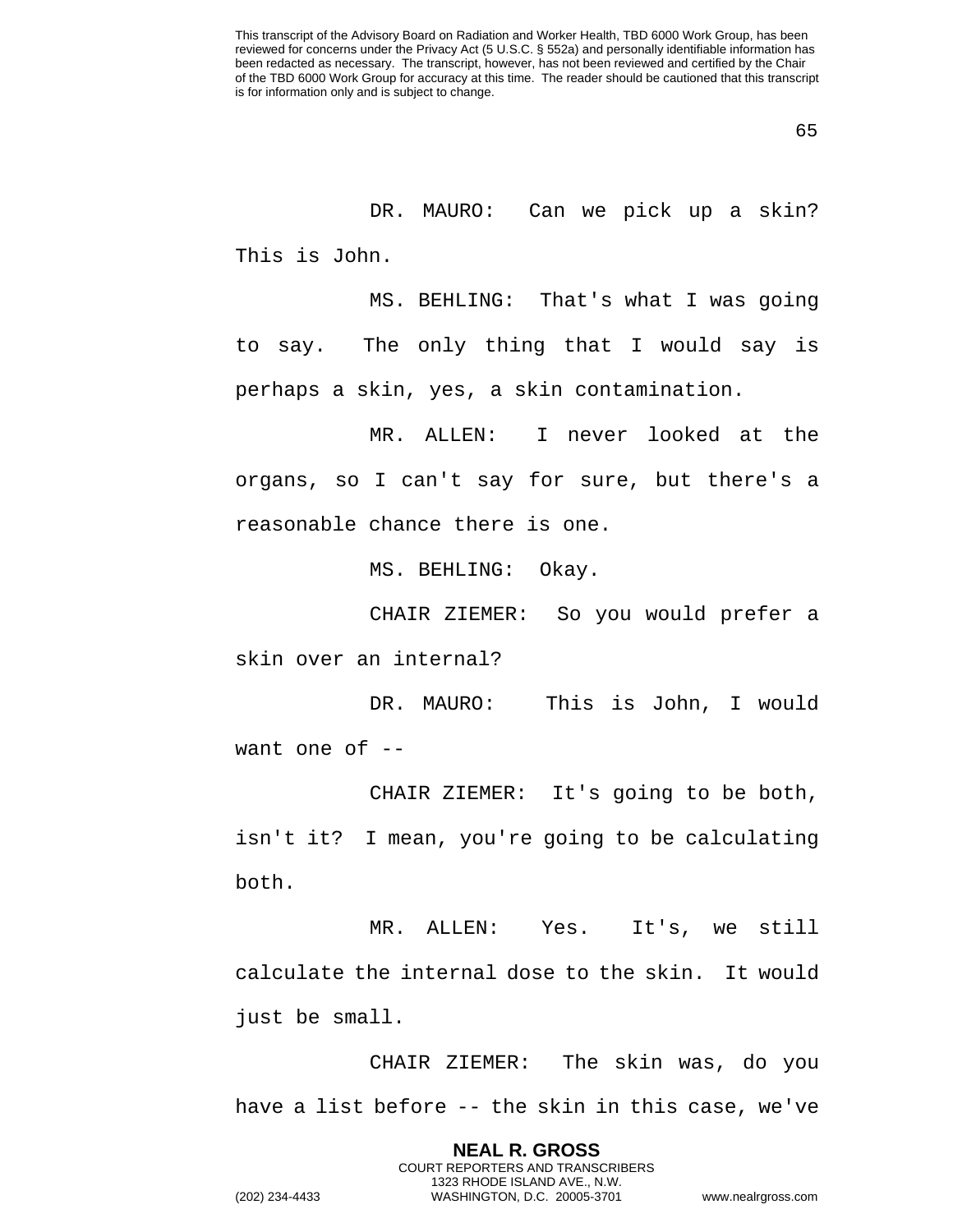got fairly high doses, right? Let me go back here. In your revised model the skin doses jumped up quite a bit. From, well they didn't jump up quite a bit.

That's per year. Oh, they did because you had a, well, let's see. Sixty eight millirads per day. Yes, skin doses, annual skin doses went down it looks like.

MEMBER BEACH: That's what it looks like to me, Paul.

MS. BEHLING: Yes, they did.

CHAIR ZIEMER: Oh, wait a minute. I see because 365 times, what's the annual, real quick, Rev 0 for skin.

DR. MAURO: Rev 0 of TBD-6000 did not have an external skin look-up table. That's was one of those changes going from Rev 0 to Rev 1.

MR. ALLEN: John, you're talking about for the contamination. There were --

DR. MAURO: Yes, yes for contamination. Or not for direct contact, no.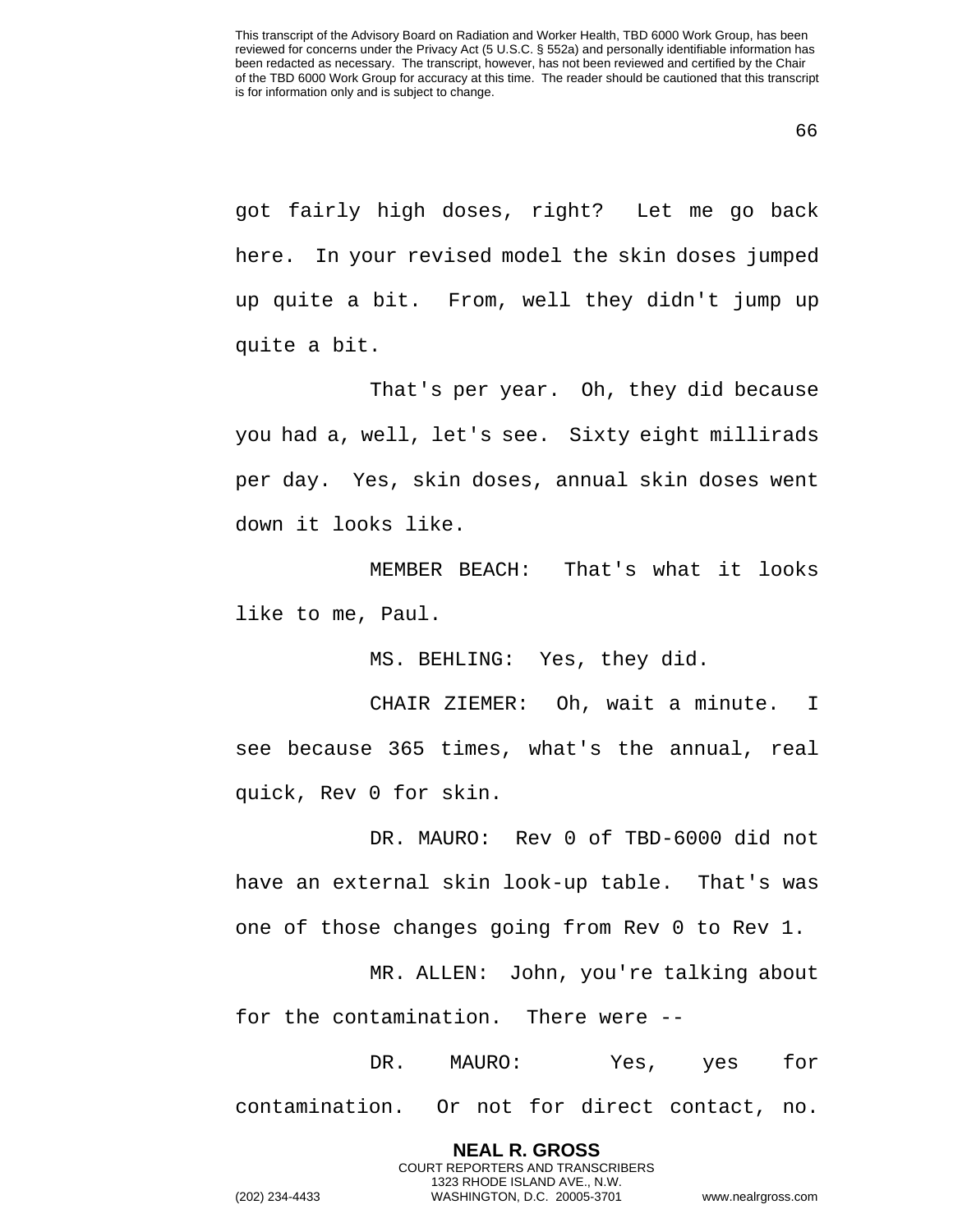Direct contact was different.

MR. ALLEN: Yes, and, Paul, if you're looking at that Table 4.2 --

(Simultaneous speaking)

CHAIR ZIEMER: Yes, that's what I'm looking at. 68.4 times 365, real quick, what does that give us?

MR. ALLEN: It gives us 25 Rem.

CHAIR ZIEMER: Well, it's the same then.

MEMBER BEACH: It's exactly the same.

CHAIR ZIEMER: Oh, the skin didn't change then from Rev 0 to Rev 1.

MEMBER BEACH: They're all pretty darn close or the same.

MR. ALLEN: Yes, I think all those were the same. We changed the time units because per year works a lot easier than per capita day.

CHAIR ZIEMER: Well, the reason I'm asking that is if it didn't change, then there's that's not the thing that's impacting your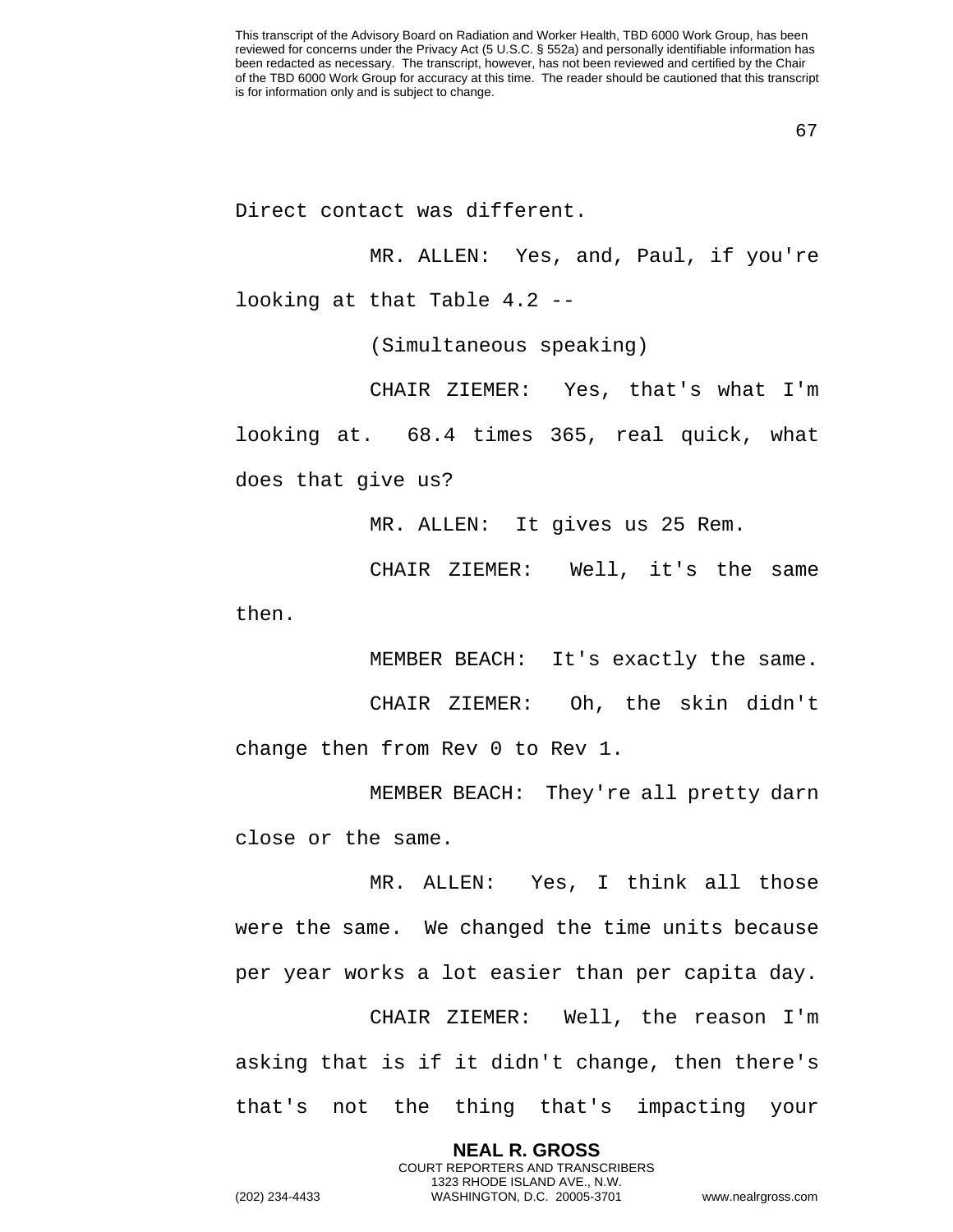changes to the people from Rev, Rev 0 to Rev 1.

MR. ALLEN: I think in the residual period it probably did change because of the factors in TBD-6000. It would be smaller part of the dose. But the original TBD-6000 didn't have a beta dose for contamination that was added with Rev 1.

CHAIR ZIEMER: Well, where did you see the biggest changes from Rev 0 to Rev 1 in terms of the doses? Was it organ doses or was it, it doesn't look like the skin doses are going to change very much.

MS. BEHLING: No, just as Dave said, it's mostly during the residual period, if you look at Table 4.4, 4-4 which wasn't included before. I don't know, perhaps you would want to select two cases? One that would be a skin and one --

CHAIR ZIEMER: One, how about full body?

> **NEAL R. GROSS** COURT REPORTERS AND TRANSCRIBERS 1323 RHODE ISLAND AVE., N.W.

MEMBER BEACH: Phase two, when you do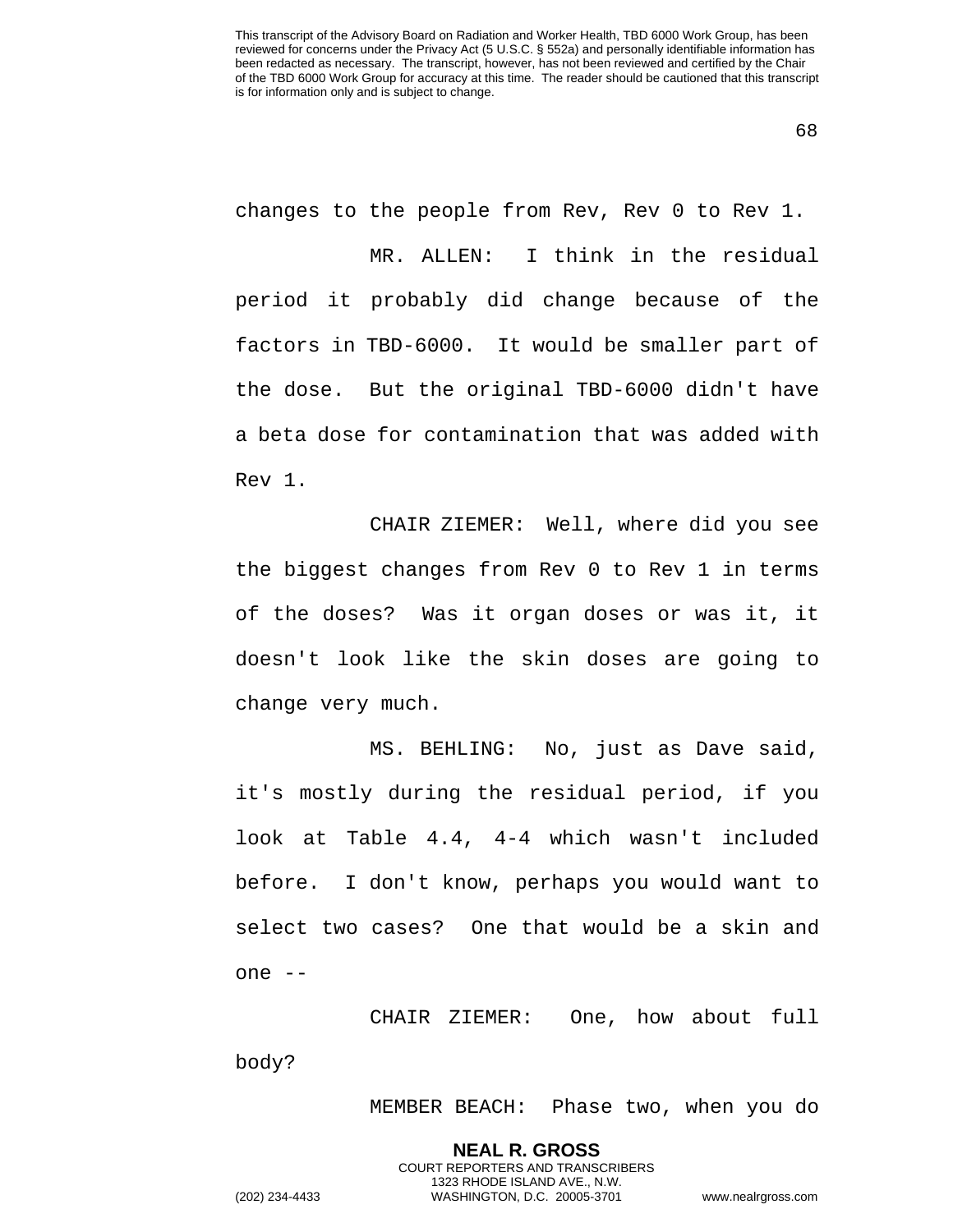the calculation out.

MS. BEHLING: Yes the operational period, it did increase for the whole body.

CHAIR ZIEMER: Did you have some that were close to 50 percent, but under in the 40s Dave? In Rev 1?

MR. ALLEN: I did not look at the PoCs or anything for these cases, so I don't know.

CHAIR ZIEMER: Yes, actually that's not how we should decide it anyway. But, if the skin dose is barely changing, it doesn't seem like, to me, like there's much point in using that as a criteria for reviewing it.

What's the biggest change? Is it the whole body? Or is it internal?

MR. ALLEN: This is Dave. I wasn't ready for that question.

CHAIR ZIEMER: Well, it looks to me like whole body is going from about 100 millirem per year to about 2,500.

MS. BEHLING: Yes, 124 to 100 -- to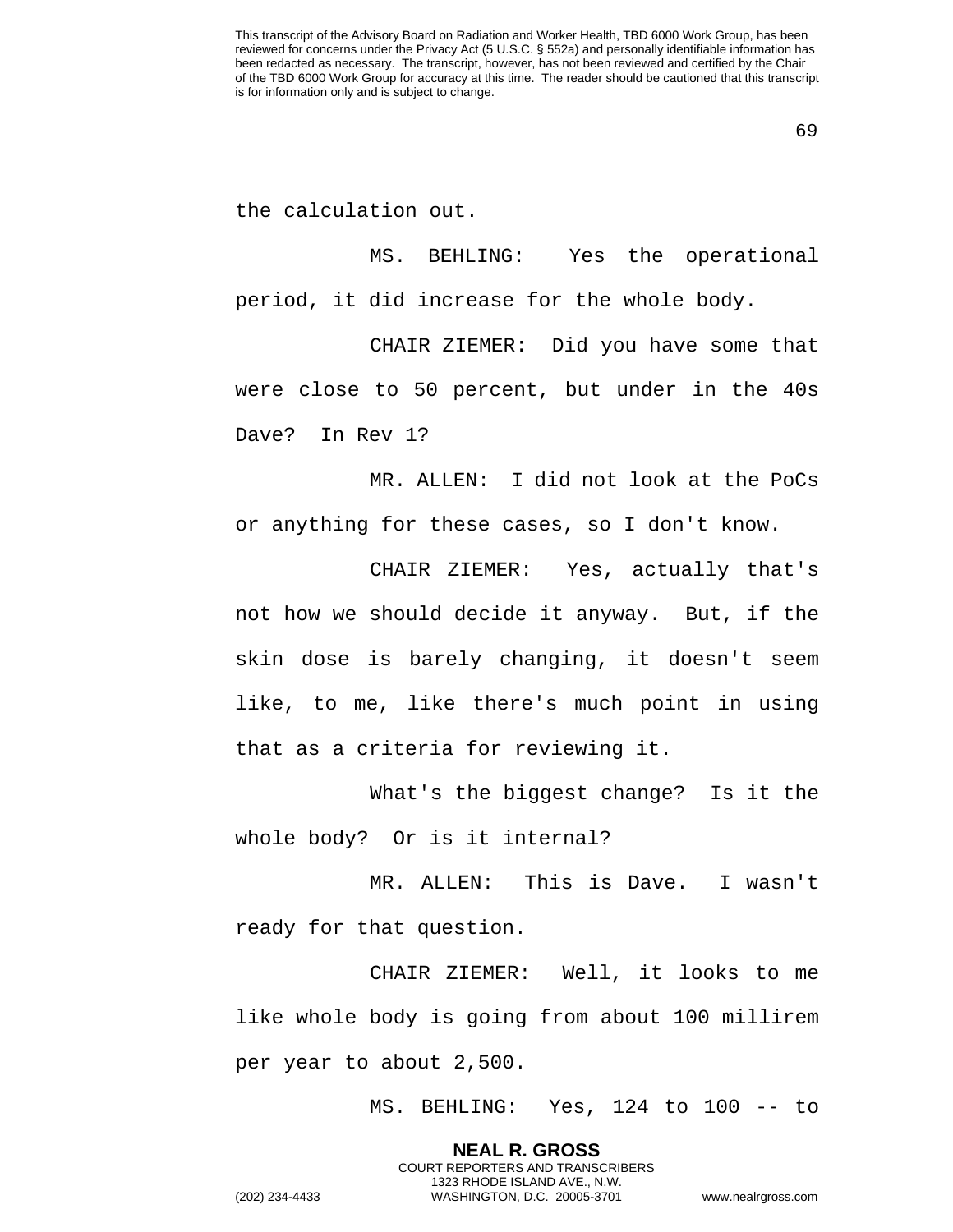70

2,500.

CHAIR ZIEMER: Yes, yes. MS. BEHLING: So there quite a big -- (Simultaneous speaking)

CHAIR ZIEMER: That a pretty big jump. What about internal? I mean it would seem to me that it would make more sense to look at some whole body things rather than the skin, per se.

MS. BEHLING: Yes. The biggest increases is the whole body. It is. If you look at the next comparison between tables in the operational periods, as we at Table 4.1 and 4-2 it's definitely the whole body. So yes, I agree with you.

CHAIR ZIEMER: Okay if we use that as the criteria, Dave?

MR. ALLEN: Not really. I mean, every

CHAIR ZIEMER: I mean, it's really - well, of course, the other thing that happens is if you do whole body, you're also assigning that

> **NEAL R. GROSS** COURT REPORTERS AND TRANSCRIBERS 1323 RHODE ISLAND AVE., N.W.

 $-1$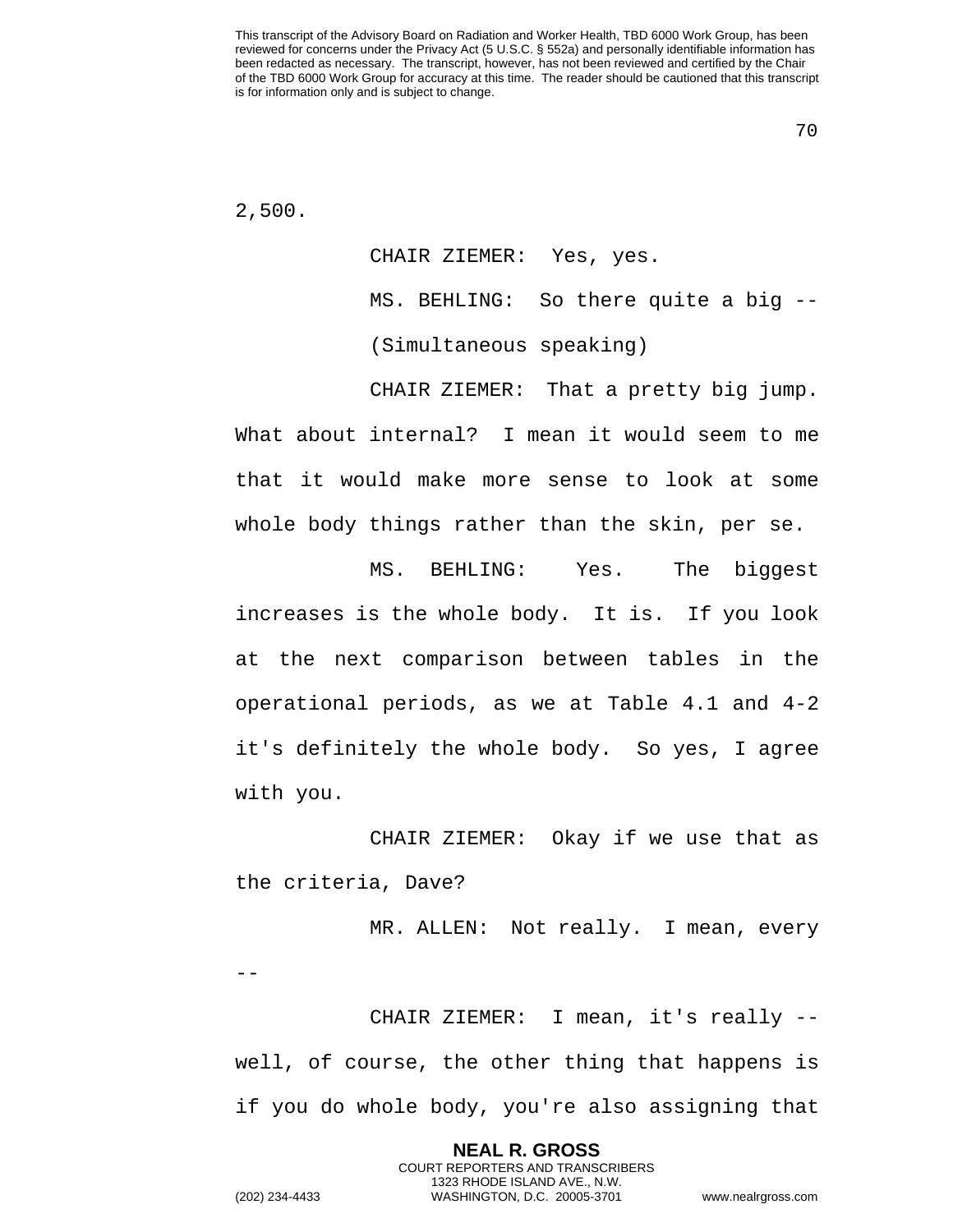to the skin, don't you?

MR. ALLEN: Yes. Yes. So like I said, it's not really the criteria to choose. But if that's the thing you want to see, you'll see it no matter what you choose.

CHAIR ZIEMER: You'll see it on the skin in addition to the skin dose, right?

MR. ALLEN: Correct.

CHAIR ZIEMER: So the skin dose would jump up from the whole body part in addition to what you assigned to the beta part of it.

MR. ALLEN: Yes.

CHAIR ZIEMER: Yes. So maybe skin would work. It's not just skin alone from beta. It's the skin is going to get the beta dose plus whatever you're assigning to the whole body. I think that's correct.

MR. ALLEN: Yes, that's correct, Paul.

CHAIR ZIEMER: Yes. So maybe it is a good thing to go with the skin then. Why don't we do that. Is that okay? I need to hear from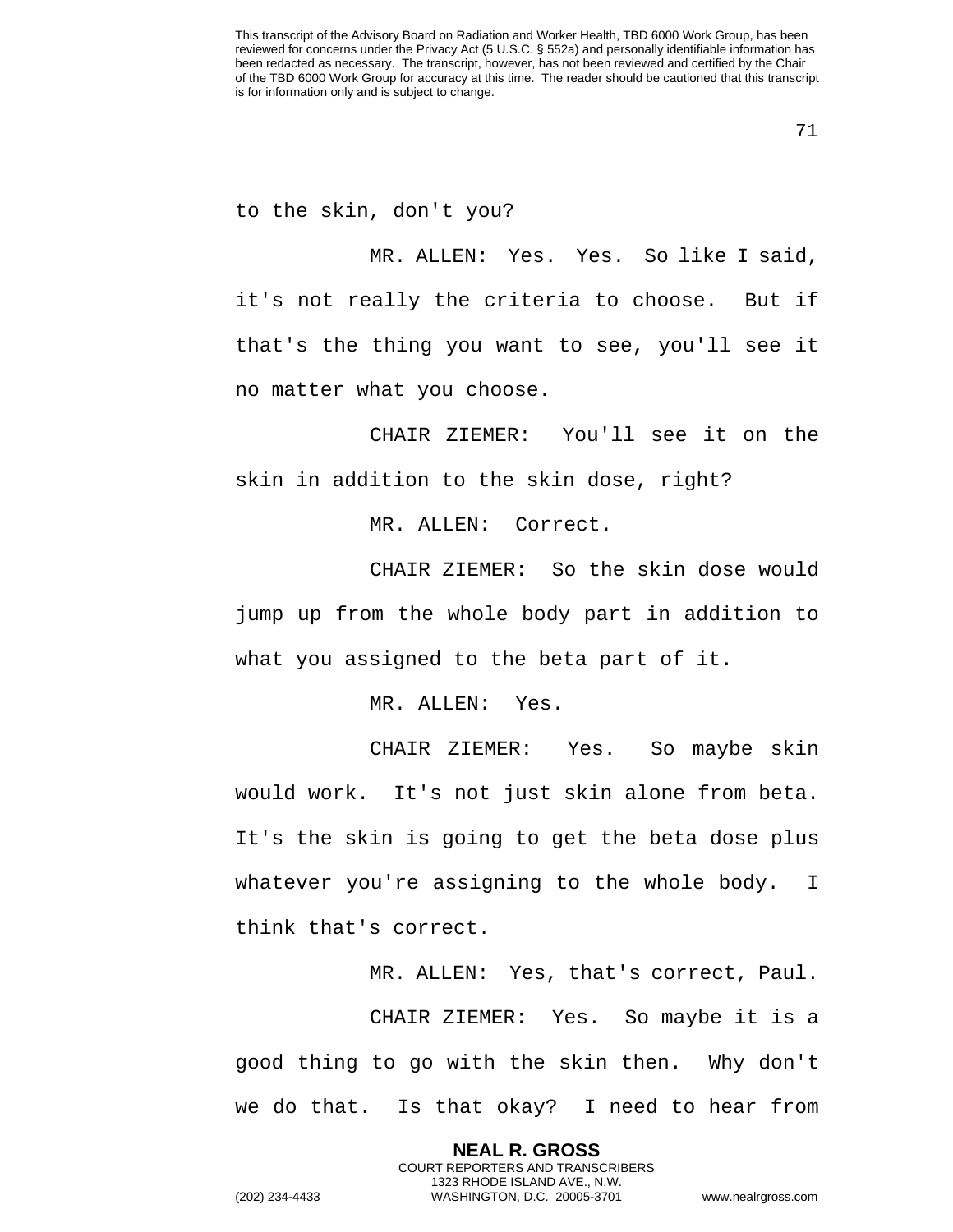both Josie and John Poston.

MEMBER BEACH: Yes, Paul. This is Josie. That's okay with me.

MEMBER POSTON: Okay. It's okay with me.

CHAIR ZIEMER: Okay. I think we've got a consensus here. And I think Wanda is still not with us. So let's go with that. Dave you'll be able to provide that, I assume, right?

MR. ALLEN: I've will make sure we do have one like that. I'm sure we do and if we don't I will pick the next best thing and let everybody know what I did and you can give me a different criteria, if you don't like that, I guess.

CHAIR ZIEMER: Well I can't imagine there wouldn't be since that's got to be the biggest change.

So if there's agreement on that, that's how we'll proceed. Any other questions on this one? If not, let me ask Ted this, does the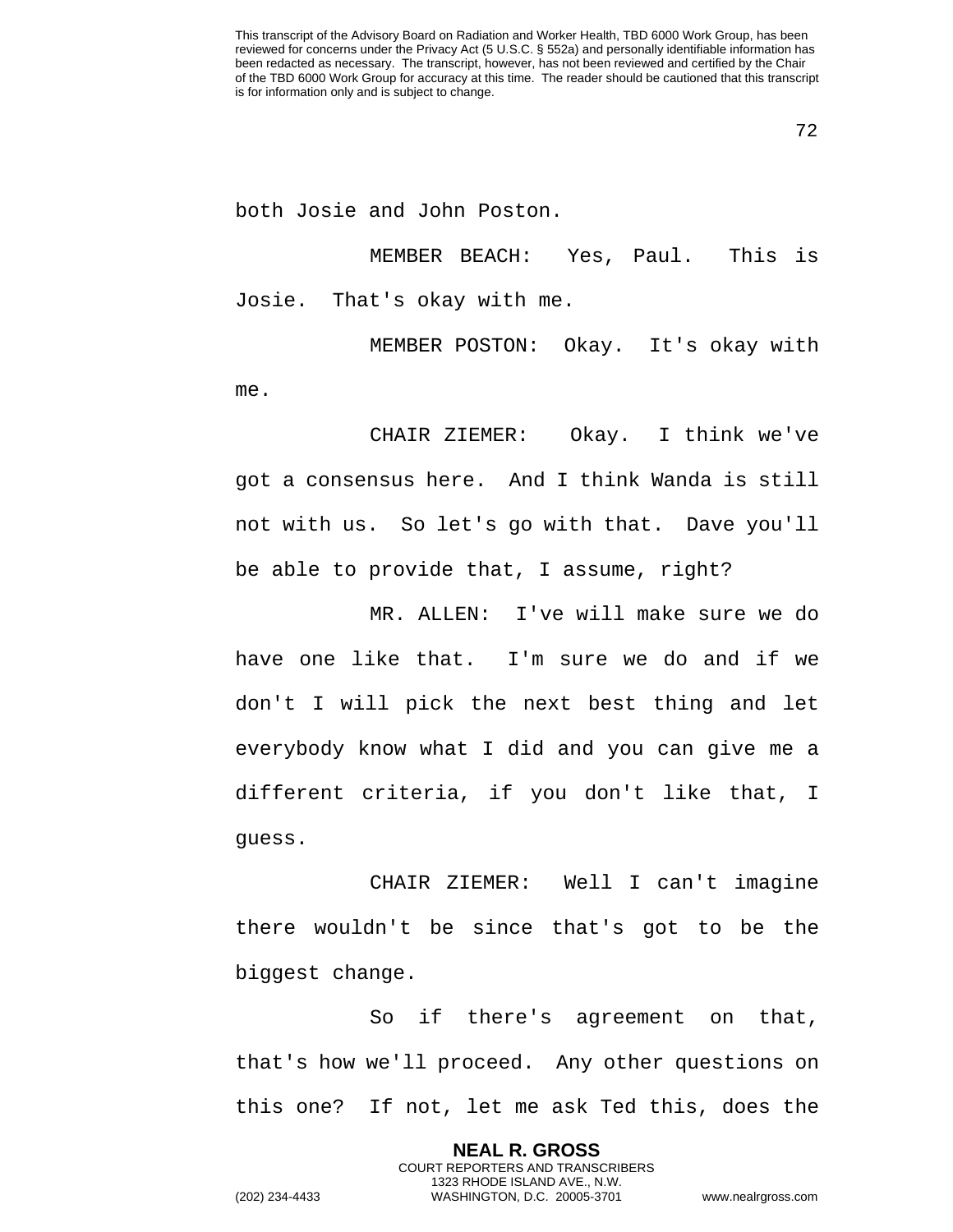This transcript of the Advisory Board on Radiation and Worker Health, TBD 6000 Work Group, has been reviewed for concerns under the Privacy Act (5 U.S.C. § 552a) and personally identifiable information has been redacted as necessary. The transcript, however, has not been reviewed and certified by the Chair of the TBD 6000 Work Group for accuracy at this time. The reader should be cautioned that this transcript is for information only and is subject to change.

Work Group need to report this out to the Board in any way?

MR. KATZ: So, well the next step is for SC&A to review those individual cases and then, you know, and then they'll finish with the PER review.

CHAIR ZIEMER: And then we would do it.

MR. KATZ: And then it's an option to report this out --

CHAIR ZIEMER: Okay, the Board. Yes. We don't have to report this action at this point.

MR. KATZ: No, we don't.

CHAIR ZIEMER: Okay. I think, if that's the case, I think we have completed the business for today. Unless, unless, expected by our designated federal person. Is there any other business before us?

MR. KATZ: There is not. And thank you everybody for handling all this efficiently.